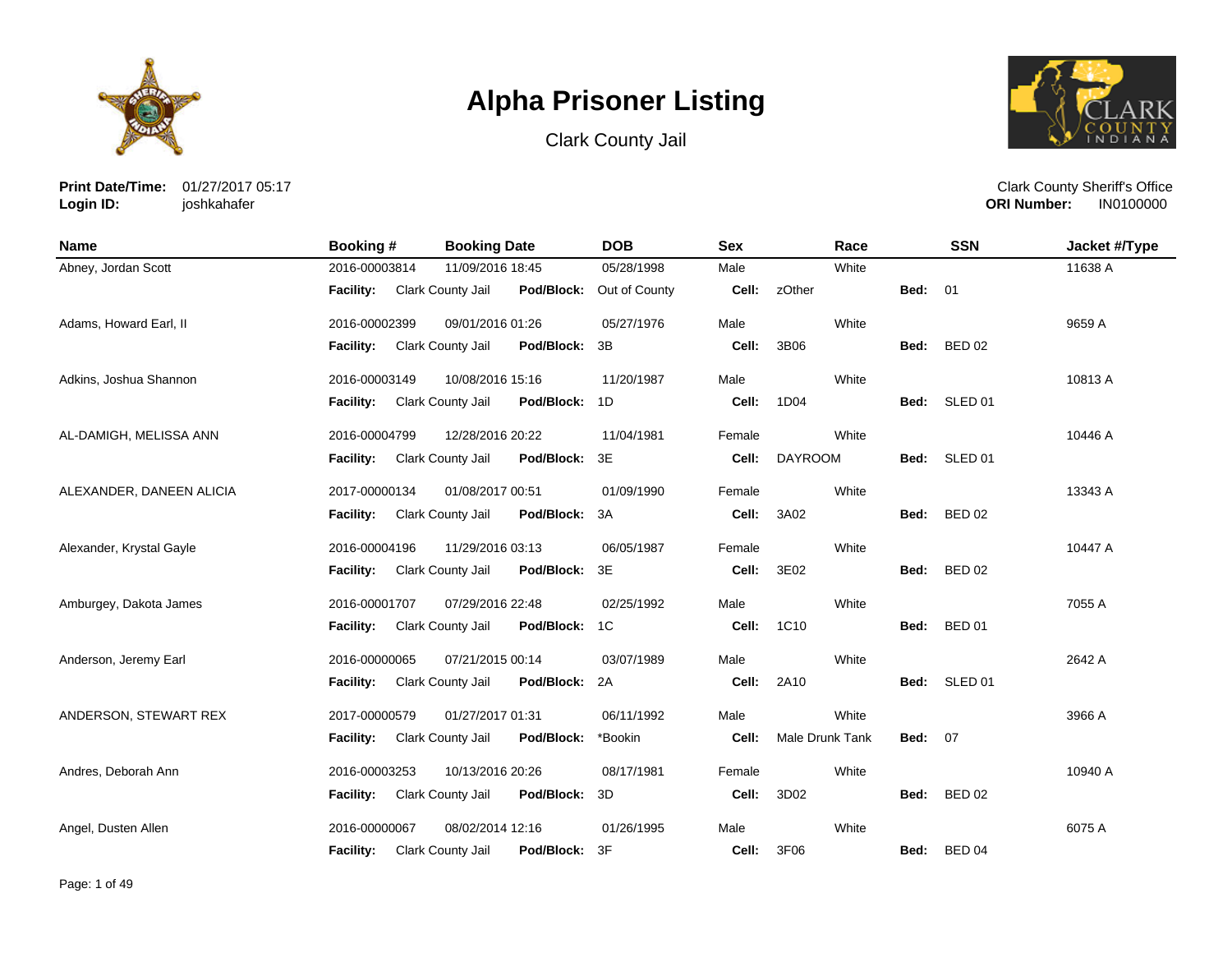





**Print Date/Time:** 01/27/2017 05:17 **Login ID:** joshkahafer

| Name                        | Booking #        | <b>Booking Date</b>                | <b>DOB</b> | <b>Sex</b> | Race                      |      | <b>SSN</b>    | Jacket #/Type |
|-----------------------------|------------------|------------------------------------|------------|------------|---------------------------|------|---------------|---------------|
| Applegate, Nicholas Lee     | 2016-00003938    | 11/16/2016 02:43                   | 01/12/1984 | Male       | White                     |      |               | 11816 A       |
|                             | <b>Facility:</b> | Clark County Jail<br>Pod/Block: 1D |            | Cell:      | 1D07                      | Bed: | <b>BED 03</b> |               |
| ARNETT, SIR DAVID           | 2017-00000456    | 01/22/2017 16:12                   | 06/11/1989 | Male       | <b>Black</b>              |      |               | 13807 A       |
|                             | <b>Facility:</b> | Clark County Jail<br>Pod/Block: 1B |            | Cell:      | <b>DAYROOM</b>            |      | Bed: SLED 34  |               |
| ARNOLD, DAVID ALAN          | 2016-00004635    | 12/20/2016 05:17                   | 01/11/1992 | Male       | White                     |      |               | 12792 A       |
|                             | Facility:        | Clark County Jail<br>Pod/Block: 3C |            | Cell:      | 3C06                      | Bed: | <b>BED 01</b> |               |
| ASHBY, AMBER MARIE          | 2017-00000100    | 01/05/2017 22:11                   | 06/29/1990 | Female     | White                     |      |               | 10502 A       |
|                             | <b>Facility:</b> | Pod/Block: 3A<br>Clark County Jail |            | Cell:      | <b>DAYROOM</b>            |      | Bed: SLED 19  |               |
| ASHLEY, STEVEN KYLE         | 2016-00004367    | 12/07/2016 05:01                   | 10/11/1988 | Female     | White                     |      |               | 12341 A       |
|                             | Facility:        | Clark County Jail<br>Pod/Block: 3C |            | Cell:      | 3C01                      |      | Bed: BED 01   |               |
| Atkins, Matthew Bradley     | 2016-00003579    | 10/29/2016 16:22                   | 11/17/1982 | Male       | White                     |      |               | 6397 A        |
|                             | <b>Facility:</b> | Clark County Jail<br>Pod/Block: 2B |            | Cell:      | 2B10                      | Bed: | <b>BED 02</b> |               |
| Avery, Coty Allen           | 2016-00002362    | 08/30/2016 23:57                   | 02/09/1993 | Male       | White                     |      |               | 9633 A        |
|                             | Facility:        | Clark County Jail<br>Pod/Block: 2D |            | Cell:      | <b>DAYROOM</b>            |      | Bed: SLED 15  |               |
| Bailey, Joseph Douglas      | 2016-00000427    | 06/06/2016 13:11                   | 10/13/1980 | Male       | White                     |      |               | 6559 A        |
|                             | Facility:        | Clark County Jail<br>Pod/Block: 3B |            | Cell:      | 3B02                      | Bed: | <b>BED 03</b> |               |
| <b>BAILEY, KIRSTI LENEE</b> | 2017-00000570    | 01/26/2017 22:48                   | 09/02/1988 | Female     | <b>Biracial</b>           |      |               | 10512 A       |
|                             | <b>Facility:</b> | Clark County Jail<br>Pod/Block:    | *Bookin    | Cell:      | Female Drunk Tank Bed: 02 |      |               |               |
| Bain, Kelli Rene            | 2016-00002344    | 08/30/2016 04:50                   | 06/04/1983 | Female     | White                     |      |               | 8831 A        |
|                             | <b>Facility:</b> | Clark County Jail<br>Pod/Block: 3E |            | Cell:      | 3E04                      | Bed: | <b>BED 02</b> |               |
| Bangs, Jovan Bradford       | 2016-00000693    | 10/13/2015 12:25                   | 10/09/1993 | Male       | <b>Black</b>              |      |               | 6884 A        |
|                             | Facility:        | Clark County Jail<br>Pod/Block: 1D |            | Cell:      | <b>DAYROOM</b>            |      | Bed: SLED 01  |               |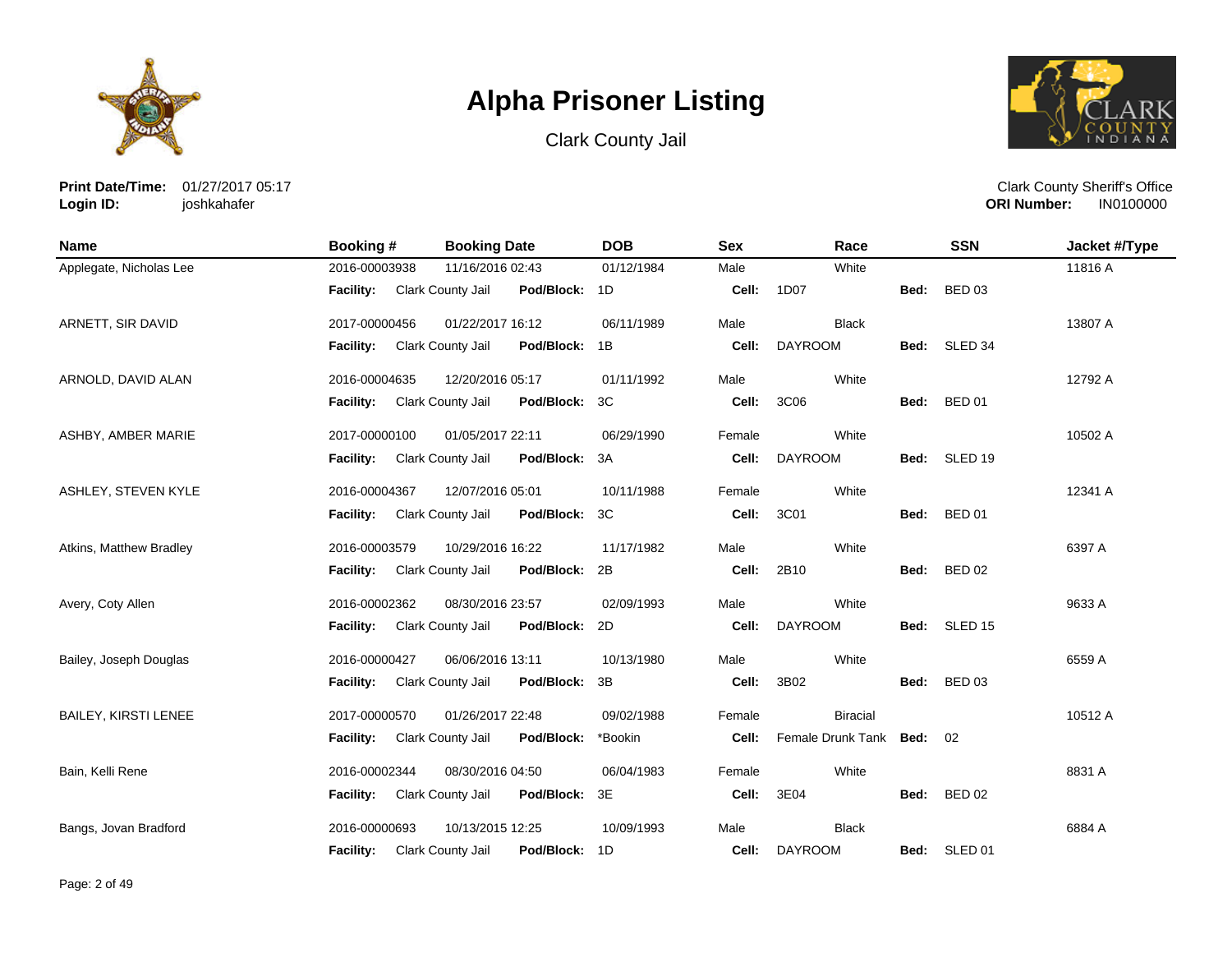





**Print Date/Time:** 01/27/2017 05:17 **Login ID:** joshkahafer

| <b>Name</b>                | Booking#         | <b>Booking Date</b>                | <b>DOB</b> | <b>Sex</b> | Race              |      | <b>SSN</b>    | Jacket #/Type |
|----------------------------|------------------|------------------------------------|------------|------------|-------------------|------|---------------|---------------|
| Banks, William Emerson     | 2016-00001993    | 08/15/2016 01:24                   | 01/04/1982 | Male       | White             |      |               | 363 A         |
|                            | <b>Facility:</b> | Pod/Block: 1C<br>Clark County Jail |            | Cell:      | 1C12              | Bed: | <b>BED 02</b> |               |
| BARKER, LARRY ALLEN, Jr    | 2017-00000385    | 01/20/2017 00:30                   | 11/13/1978 | Male       | White             |      |               | 7301 A        |
|                            | <b>Facility:</b> | Clark County Jail<br>Pod/Block:    | 1D         | Cell:      | <b>DAYROOM</b>    |      | Bed: SLED 24  |               |
| BARKER, STEPHEN BRANDYN    | 2016-00004747    | 12/27/2016 12:10                   | 08/09/1987 | Male       | <b>Black</b>      |      |               | 9395 A        |
|                            | <b>Facility:</b> | Clark County Jail<br>Pod/Block: 2B |            | Cell:      | <b>DAYROOM</b>    | Bed: | SLED 21       |               |
| BARNHART, MICHELLE LYNN    | 2016-00002347    | 08/30/2016 06:41                   | 01/07/1982 | Female     | White             |      |               | 9598 A        |
|                            | <b>Facility:</b> | Clark County Jail<br>Pod/Block:    | 3D         | Cell:      | 3D05              | Bed: | <b>BED 04</b> |               |
| <b>BASHAM, BRIAN KEITH</b> | 2016-00004563    | 12/16/2016 02:23                   | 11/02/1987 | Male       | White             |      |               | 9198 A        |
|                            | <b>Facility:</b> | Clark County Jail<br>Pod/Block:    | 3B         | Cell:      | <b>DAYROOM</b>    |      | Bed: SLED 07  |               |
| BAYLOCK, SHERMAN JULIAN    | 2017-00000455    | 01/22/2017 15:52                   | 04/07/1981 | Male       | <b>Biracial</b>   |      |               | 13806 A       |
|                            | <b>Facility:</b> | Pod/Block:<br>Clark County Jail    | 3C         | Cell:      | <b>DAYROOM</b>    | Bed: | SLED 13       |               |
| Baynes, Savon Markice      | 2016-00000091    | 11/11/2015 20:55                   | 01/01/1997 | Male       | <b>Black</b>      |      |               | 6087 A        |
|                            | <b>Facility:</b> | Clark County Jail<br>Pod/Block: 2B |            | Cell:      | <b>DAYROOM</b>    |      | Bed: SLED 02  |               |
| BAYS, MATTHEW ROYAL        | 2016-00004813    | 12/29/2016 18:06                   | 08/22/1978 | Male       | White             |      |               | 10773 A       |
|                            | <b>Facility:</b> | Clark County Jail<br>Pod/Block:    | 2B         | Cell:      | 2B08              | Bed: | <b>BED 02</b> |               |
| Beeler, Bradley Michael    | 2016-00004642    | 12/20/2016 19:05                   | 01/06/1983 | Male       | White             |      |               | 9915 A        |
|                            | <b>Facility:</b> | Clark County Jail<br>Pod/Block:    | 3B         | Cell:      | <b>DAYROOM</b>    | Bed: | SLED 12       |               |
| Bell, John Edward          | 2016-00004402    | 12/08/2016 21:26                   | 04/14/1984 | Male       | White             |      |               | 3761 A        |
|                            | <b>Facility:</b> | Clark County Jail<br>Pod/Block:    | 2B         | Cell:      | 2B08              | Bed: | <b>BED 01</b> |               |
| Bell, Nathaniel V, III     | 2017-00000431    | 01/21/2017 20:07                   | 07/06/1984 | Male       | <b>Biracial</b>   |      |               | 13763 A       |
|                            | <b>Facility:</b> | Clark County Jail<br>Pod/Block: 2A |            |            | <b>Cell: 2A10</b> |      | Bed: BED 01   |               |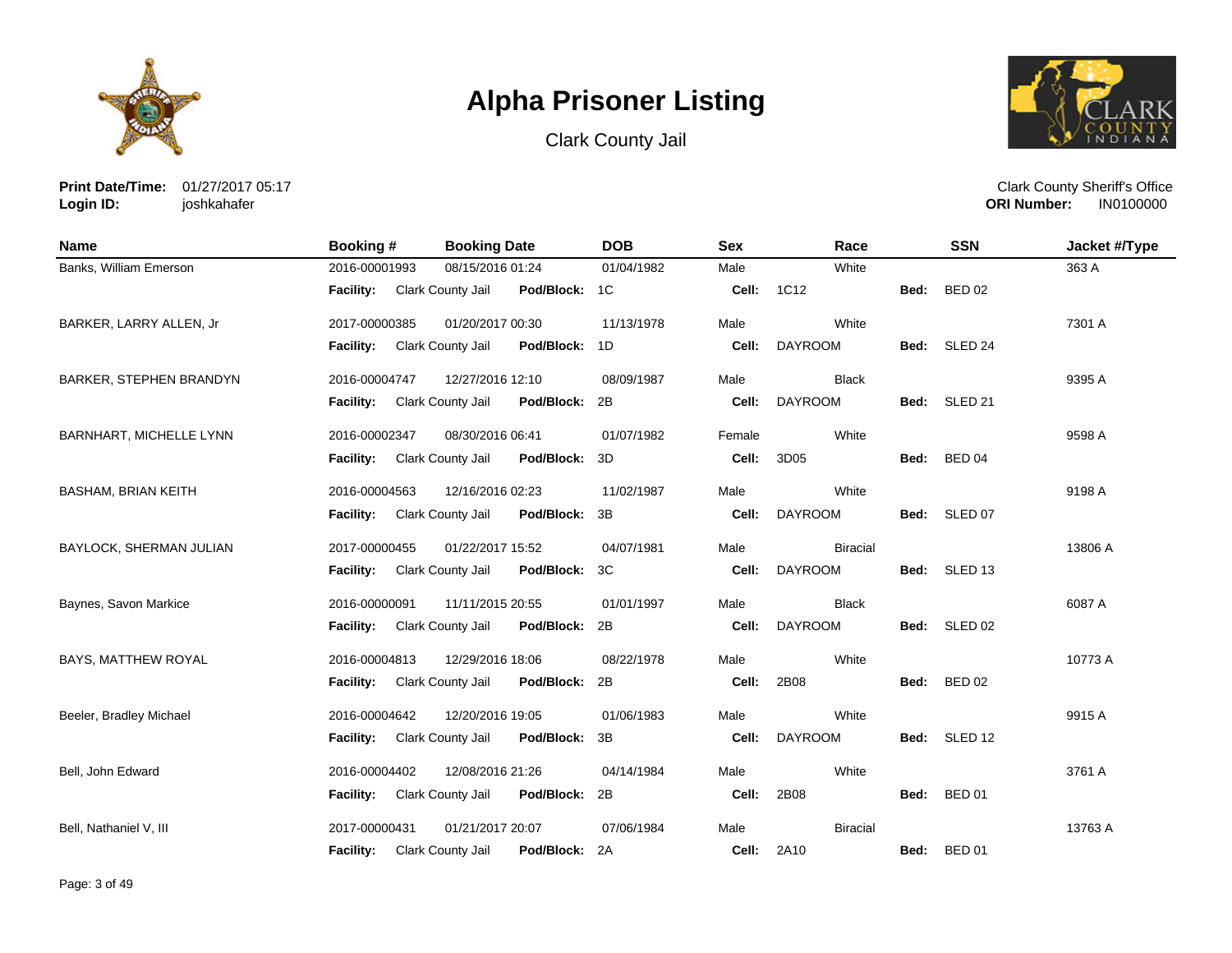





**Print Date/Time:** 01/27/2017 05:17 **Login ID:** joshkahafer

| <b>Name</b>                 | Booking #        | <b>Booking Date</b>                | <b>DOB</b> | <b>Sex</b> | Race            |      | <b>SSN</b>         | Jacket #/Type |
|-----------------------------|------------------|------------------------------------|------------|------------|-----------------|------|--------------------|---------------|
| Belviy, Timothy Martin, Jr  | 2016-00004246    | 11/30/2016 20:34                   | 09/23/1989 | Male       | White           |      |                    | 7520 A        |
|                             | <b>Facility:</b> | Clark County Jail<br>Pod/Block: 2B |            | Cell:      | 2B07            | Bed: | <b>BED 04</b>      |               |
| Bene, William Damon         | 2017-00000354    | 01/19/2017 00:39                   | 08/29/1975 | Male       | <b>Black</b>    |      |                    | 13256 A       |
|                             | Facility:        | Clark County Jail<br>Pod/Block: 1C |            | Cell:      | <b>DAYROOM</b>  |      | Bed: SLED 06       |               |
| Benningfield, John Duke     | 2016-00004381    | 12/07/2016 20:13                   | 05/04/1982 | Male       | White           |      |                    | 6327 A        |
|                             | Facility:        | Clark County Jail<br>Pod/Block:    | 3B         | Cell:      | 3B04            | Bed: | <b>BED 03</b>      |               |
| Best, Toya Rene             | 2016-00002849    | 09/22/2016 03:04                   | 01/31/1981 | Female     | <b>Biracial</b> |      |                    | 10279 A       |
|                             | Facility:        | Clark County Jail<br>Pod/Block:    | -3D        | Cell:      | 3D08            | Bed: | <b>BED 02</b>      |               |
| Billingslea, Andrew Danuray | 2016-00000097    | 04/20/2016 20:36                   | 03/05/1992 | Male       | <b>Black</b>    |      |                    | 6141 A        |
|                             | <b>Facility:</b> | Clark County Jail<br>Pod/Block: 2C |            | Cell:      | 2C08            | Bed: | <b>BED 02</b>      |               |
| <b>BIRDSONG, GARLAND</b>    | 2017-00000461    | 01/22/2017 17:54                   | 09/03/1962 | Male       | <b>Black</b>    |      |                    | 13812 A       |
|                             | <b>Facility:</b> | Clark County Jail<br>Pod/Block:    | 3C         | Cell:      | <b>DAYROOM</b>  | Bed: | SLED 09            |               |
| Bishop Sachs, Candice N     | 2016-00004796    | 12/28/2016 17:04                   | 12/06/1974 | Female     | White           |      |                    | 6738 A        |
|                             | Facility:        | Clark County Jail<br>Pod/Block: 3E |            | Cell:      | <b>DAYROOM</b>  |      | Bed: SLED 03       |               |
| Blankenship, John Paul      | 2016-00001147    | 07/05/2016 07:27                   | 07/25/1972 | Male       | White           |      |                    | 7614 A        |
|                             | <b>Facility:</b> | Clark County Jail<br>Pod/Block: 3C |            | Cell:      | <b>DAYROOM</b>  |      | Bed: SLED 12       |               |
| <b>BOLDS, DEON LAMONT</b>   | 2017-00000409    | 01/21/2017 02:33                   | 03/08/1985 | Male       | <b>Black</b>    |      |                    | 7511 A        |
|                             | <b>Facility:</b> | Clark County Jail<br>Pod/Block: 2C |            | Cell:      | <b>DAYROOM</b>  | Bed: | SLED <sub>26</sub> |               |
| BOLIN, DARREN JOSEPH        | 2016-00003815    | 11/09/2016 19:50                   | 03/10/1989 | Male       | White           |      |                    | 11639 A       |
|                             | Facility:        | Clark County Jail<br>Pod/Block: 3C |            | Cell:      | 3C04            | Bed: | <b>BED 04</b>      |               |
| Bolin, Tammi Lee            | 2016-00003042    | 10/02/2016 11:29                   | 02/15/1976 | Female     | White           |      |                    | 2716 A        |
|                             | <b>Facility:</b> | Clark County Jail<br>Pod/Block: 3E |            | Cell:      | 3E05            |      | Bed: BED 01        |               |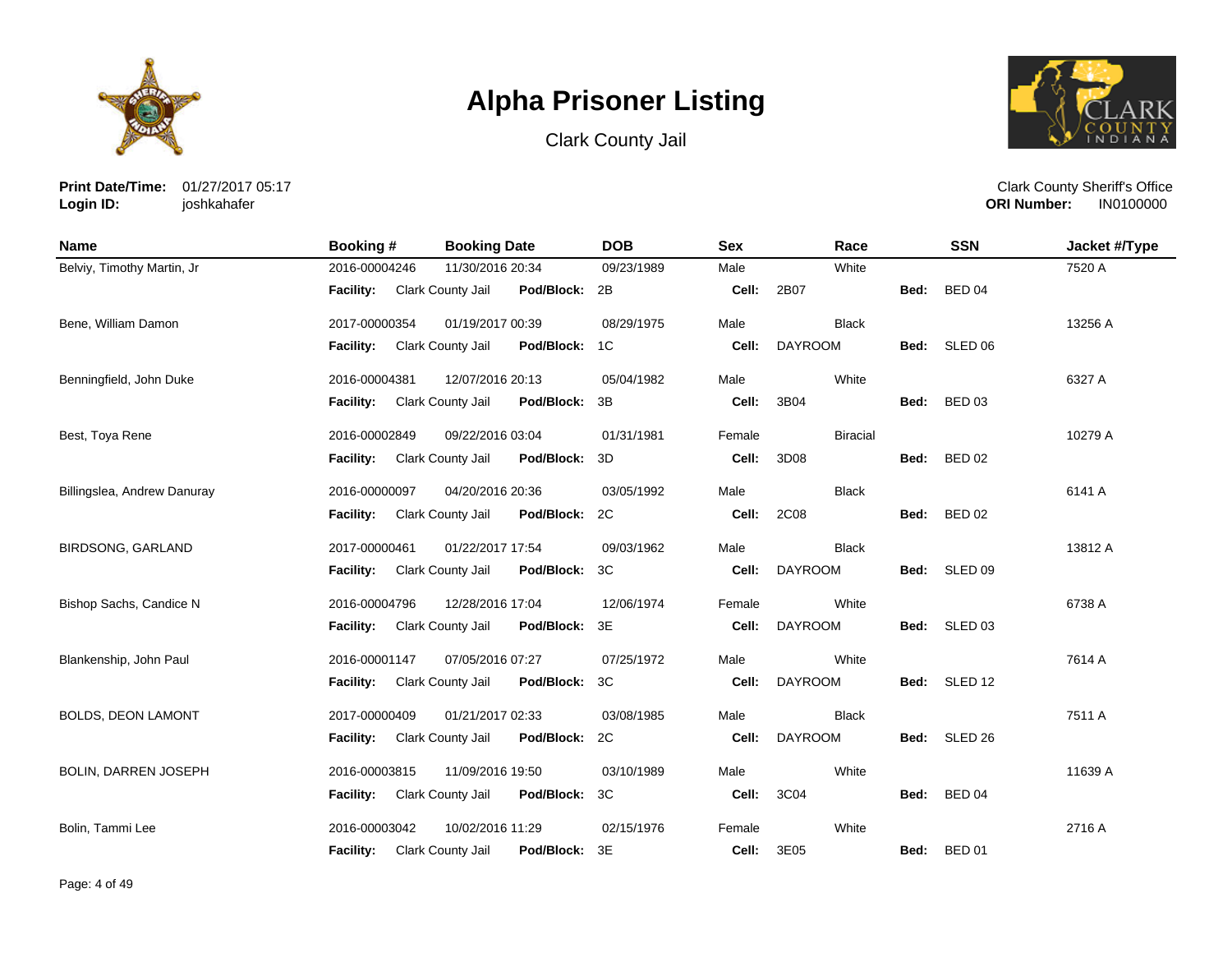





**Print Date/Time:** 01/27/2017 05:17 **Login ID:** joshkahafer

| <b>Name</b>                           | <b>Booking#</b>  | <b>Booking Date</b> |            | <b>DOB</b>    | <b>Sex</b> | Race                   |                | <b>SSN</b>         | Jacket #/Type |
|---------------------------------------|------------------|---------------------|------------|---------------|------------|------------------------|----------------|--------------------|---------------|
| Botkins, Christopher Troy             | 2016-00003184    | 10/10/2016 23:01    |            | 05/20/1976    | Male       | White                  |                |                    | 5612 A        |
|                                       | <b>Facility:</b> | Clark County Jail   | Pod/Block: | Out of County | Cell:      | zOther                 | Bed:           | 06                 |               |
| Bottoms, Jessica Kourtney             | 2017-00000565    | 01/26/2017 20:13    |            | 12/16/1986    | Female     | <b>Black</b>           |                |                    | 11285 A       |
|                                       | <b>Facility:</b> | Clark County Jail   | Pod/Block: | *Bookin       | Cell:      | Female Drunk Tank Bed: |                | 07                 |               |
| Bottorff, Bradley Scott               | 2016-00002897    | 09/25/2016 00:08    |            | 11/06/1989    | Male       | White                  |                |                    | 10355 A       |
|                                       | Facility:        | Clark County Jail   | Pod/Block: | 2C            | Cell:      | 2C09                   | Bed:           | <b>BED 01</b>      |               |
| Bowens, Corey Wayne                   | 2016-00004042    | 11/20/2016 14:59    |            | 06/12/1990    | Male       | <b>Black</b>           |                |                    | 11433 A       |
|                                       | Facility:        | Clark County Jail   | Pod/Block: | 1C            | Cell:      | <b>DAYROOM</b>         | Bed:           | SLED <sub>11</sub> |               |
| Bowers, Derek James                   | 2016-00000698    | 03/02/2016 23:14    |            | 06/14/1988    | Male       | White                  |                |                    | 3218 A        |
|                                       | <b>Facility:</b> | Clark County Jail   | Pod/Block: | 2C            | Cell:      | 2C01                   | Bed:           | <b>BED 03</b>      |               |
| BOWERS, STEVEN WILLIAM                | 2017-00000094    | 01/05/2017 17:53    |            | 12/12/1972    | Male       | White                  |                |                    | 8634 A        |
|                                       | <b>Facility:</b> | Clark County Jail   | Pod/Block: | 2D            | Cell:      | <b>DAYROOM</b>         | Bed:           | SLED <sub>05</sub> |               |
| Bowman, Andrew L                      | 2017-00000554    | 01/26/2017 15:31    |            | 04/14/1985    | Male       | <b>Black</b>           |                |                    | 13025 A       |
|                                       | Facility:        | Clark County Jail   | Pod/Block: | 1B            | Cell:      | <b>DAYROOM</b>         |                | Bed: SLED 37       |               |
| Bracey, Randall Lee                   | 2016-00003940    | 11/16/2016 03:57    |            | 04/26/1974    | Male       | White                  |                |                    | 11611 A       |
|                                       | <b>Facility:</b> | Clark County Jail   | Pod/Block: | 1C            | Cell:      | 1C02                   | Bed:           | <b>BED 02</b>      |               |
| Braden, Steven RYAN                   | 2016-00003899    | 11/14/2016 16:53    |            | 12/02/1985    | Male       | White                  |                |                    | 11780 A       |
|                                       | <b>Facility:</b> | Clark County Jail   | Pod/Block: | Out of County | Cell:      | Floyd                  | <b>Bed: 02</b> |                    |               |
| Bradford Ditcharo, Christopher Jordan | 2016-00002705    | 09/15/2016 18:47    |            | 05/01/1984    | Male       | White                  |                |                    | 10102 A       |
|                                       | Facility:        | Clark County Jail   | Pod/Block: | 2B            | Cell:      | 2B02                   | Bed:           | <b>BED 02</b>      |               |
| Brake, Todd Michael                   | 2016-00004189    | 11/28/2016 23:55    |            | 01/05/1980    | Male       | White                  |                |                    | 10497 A       |
|                                       | <b>Facility:</b> | Clark County Jail   | Pod/Block: | 3B            | Cell:      | <b>DAYROOM</b>         | Bed:           | SLED <sub>04</sub> |               |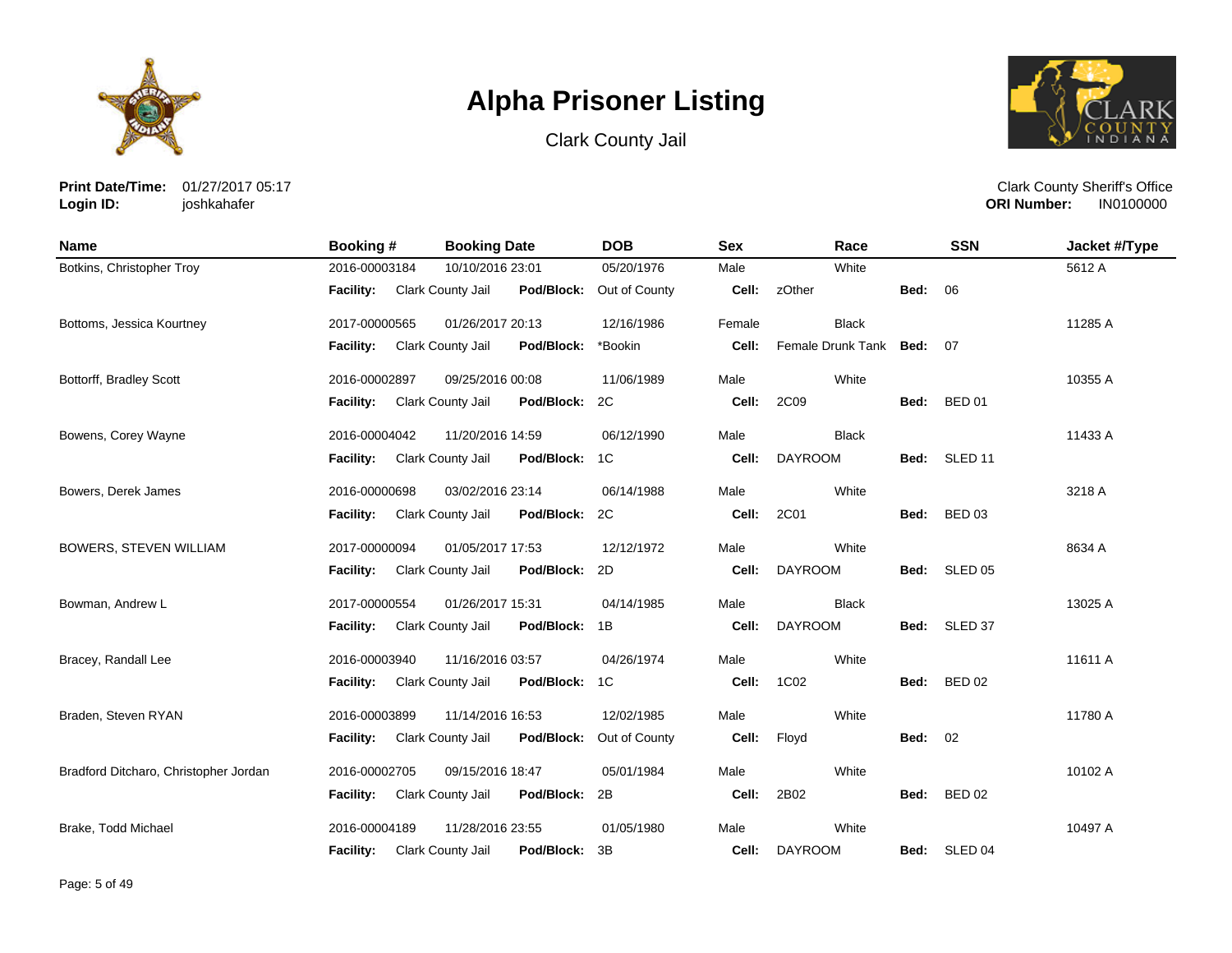





**Print Date/Time:** 01/27/2017 05:17 **Login ID:** joshkahafer

| <b>Name</b>                  | Booking #                   | <b>Booking Date</b>                | <b>DOB</b>               | <b>Sex</b> | Race           |                | <b>SSN</b>    | Jacket #/Type |
|------------------------------|-----------------------------|------------------------------------|--------------------------|------------|----------------|----------------|---------------|---------------|
| Bratcher, Kyle Franklin      | 2016-00002161               | 08/22/2016 16:19                   | 06/19/1991               | Male       | White          |                |               | 9336 A        |
|                              | Facility: Clark County Jail | Pod/Block: 2B                      |                          | Cell:      | 2B05           | Bed:           | <b>BED 02</b> |               |
| Brewer, Charlie Lieghton, Jr | 2016-00003361               | 10/19/2016 19:42                   | 03/05/1964               | Male       | White          |                |               | 1606 A        |
|                              | Facility: Clark County Jail | Pod/Block: 2B                      |                          | Cell:      | 2B01           |                | Bed: BED 01   |               |
| Bricker, Dustin JAMES        | 2017-00000552               | 01/26/2017 14:29                   | 05/20/1992               | Male       | White          |                |               | 14002 A       |
|                              | Facility: Clark County Jail | Pod/Block:                         | *Bookin                  | Cell:      | Dirty Holding  | Bed:           | <b>DH01</b>   |               |
| BRISCOE, JASON ANDREW        | 2017-00000269               | 01/15/2017 02:09                   | 09/25/1984               | Male       | Vietnamese     |                |               | 6727 A        |
|                              | <b>Facility:</b>            | Clark County Jail<br>Pod/Block: 1D |                          | Cell:      | <b>DAYROOM</b> |                | Bed: SLED 07  |               |
| Brown, Anthony Catrell       | 2016-00004401               | 12/08/2016 20:49                   | 09/21/1985               | Male       | <b>Black</b>   |                |               | 12505 A       |
|                              | Facility: Clark County Jail | Pod/Block: 1C                      |                          | Cell:      | <b>DAYROOM</b> |                | Bed: SLED 08  |               |
| Brown, Jeremy Ray            | 2016-00003669               | 11/02/2016 19:28                   | 08/02/1991               | Male       | White          |                |               | 9207 A        |
|                              | Facility: Clark County Jail | Pod/Block:                         | *Bookin                  | Cell:      | Holding10      | <b>Bed: 01</b> |               |               |
| BROWN, JIMMIE                | 2017-00000454               | 01/22/2017 15:32                   | 06/01/1961               | Male       | <b>Black</b>   |                |               | 13805 A       |
|                              | <b>Facility:</b>            | Clark County Jail<br>Pod/Block: 1B |                          | Cell:      | <b>DAYROOM</b> |                | Bed: SLED 32  |               |
| Brown, Steven Douglas        | 2016-00004807               | 12/29/2016 00:20                   | 06/12/1992               | Male       | <b>Black</b>   |                |               | 10539 A       |
|                              | Facility: Clark County Jail | Pod/Block: 2C                      |                          | Cell:      | <b>DAYROOM</b> |                | Bed: SLED 08  |               |
| Broy, Amanda Sue             | 2016-00004046               | 11/20/2016 23:07                   | 04/22/1982               | Female     | White          |                |               | 10978 A       |
|                              | <b>Facility:</b>            | Clark County Jail<br>Pod/Block: 3E |                          | Cell:      | 3E02           | Bed:           | <b>BED 01</b> |               |
| BROY, TYLER JOE              | 2017-00000179               | 01/10/2017 23:49                   | 08/14/1990               | Male       | White          |                |               | 5939 A        |
|                              | Facility:                   | Clark County Jail<br>Pod/Block: 3C |                          | Cell:      | 3C06           | Bed:           | <b>BED 04</b> |               |
| Brummet, Alexander Lee       | 2016-00003968               | 11/17/2016 17:03                   | 12/05/1997               | Male       | White          |                |               | 7987 A        |
|                              | Facility: Clark County Jail |                                    | Pod/Block: Out of County |            | Cell: zOther   | <b>Bed: 02</b> |               |               |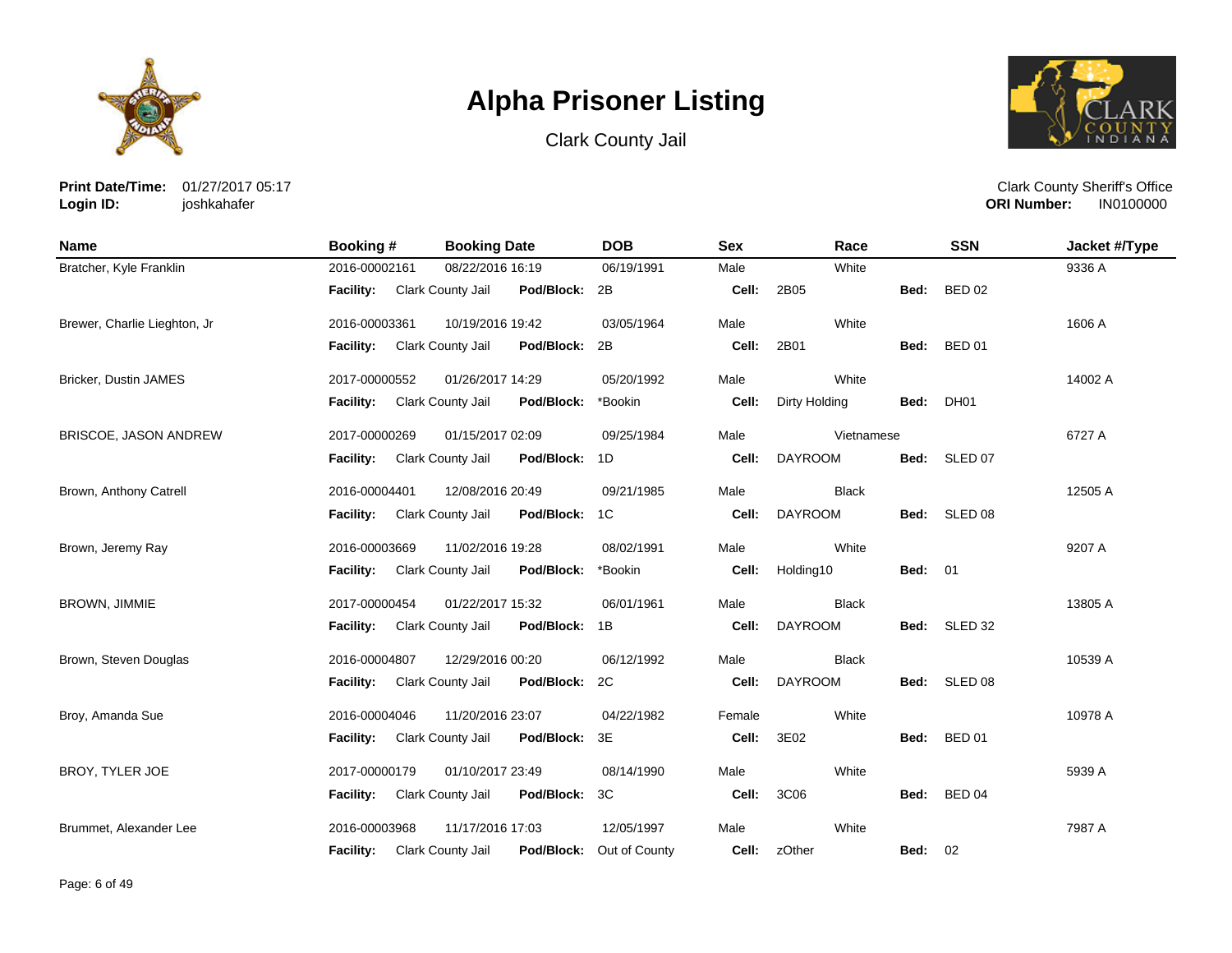





**Print Date/Time:** 01/27/2017 05:17 **Login ID:** joshkahafer

| <b>Name</b>               | <b>Booking #</b> | <b>Booking Date</b>                    | <b>DOB</b> | <b>Sex</b> | Race           |      | <b>SSN</b>         | Jacket #/Type |
|---------------------------|------------------|----------------------------------------|------------|------------|----------------|------|--------------------|---------------|
| Bryant, Edward Dontae, Jr | 2016-00004463    | 12/11/2016 16:21                       | 02/26/1990 | Male       | <b>Black</b>   |      |                    | 7175 A        |
|                           | <b>Facility:</b> | Pod/Block: 1D<br>Clark County Jail     |            | Cell:      | 1D01           | Bed: | <b>BED 01</b>      |               |
| Bryant, William Carl      | 2016-00004179    | 11/28/2016 16:55                       | 09/15/1965 | Male       | White          |      |                    | 12191 A       |
|                           | <b>Facility:</b> | Pod/Block:<br>Clark County Jail        | 2A         | Cell:      | 2A08           | Bed: | <b>BED 02</b>      |               |
| Buba, Marcus Andrew       | 2016-00001927    | 08/10/2016 21:55                       | 11/08/1989 | Male       | White          |      |                    | 6938 A        |
|                           | <b>Facility:</b> | <b>Clark County Jail</b><br>Pod/Block: | 3F         | Cell:      | <b>DAYROOM</b> | Bed: | SLED <sub>10</sub> |               |
| Buckman, Tracey Lynn      | 2016-00004362    | 12/07/2016 00:46                       | 08/07/1982 | Female     | White          |      |                    | 11105 A       |
|                           | <b>Facility:</b> | Clark County Jail<br>Pod/Block:        | 3E         | Cell:      | 3E04           | Bed: | <b>BED 01</b>      |               |
| Buerk, Mary Catherine     | 2016-00003658    | 11/02/2016 16:44                       | 12/15/1984 | Female     | White          |      |                    | 11463 A       |
|                           | <b>Facility:</b> | Clark County Jail<br>Pod/Block:        | 3E         | Cell:      | 3E10           | Bed: | <b>BED 03</b>      |               |
| Bullard, Brian Michael    | 2016-00000356    | 06/12/2016 16:27                       | 10/29/1991 | Male       | White          |      |                    | 2714 A        |
|                           | <b>Facility:</b> | Clark County Jail<br>Pod/Block:        | 3F         | Cell:      | 3F06           | Bed: | <b>BED 01</b>      |               |
| BUNZY, STANLEY ANTHONY    | 2017-00000408    | 01/21/2017 02:23                       | 03/30/1980 | Male       | <b>Black</b>   |      |                    | 13728 A       |
|                           | <b>Facility:</b> | Clark County Jail<br>Pod/Block:        | 2C         | Cell:      | <b>DAYROOM</b> |      | Bed: SLED 03       |               |
| Burk, Kayla Marie         | 2016-00002563    | 09/08/2016 20:55                       | 07/15/1989 | Female     | White          |      |                    | 8605 A        |
|                           | <b>Facility:</b> | Pod/Block:<br>Clark County Jail        | 3E         | Cell:      | 3E09           | Bed: | <b>BED 03</b>      |               |
| Burkhart, Charles Ray     | 2016-00000687    | 03/23/2015 19:46                       | 05/14/1961 | Male       | White          |      |                    | 6877 A        |
|                           | <b>Facility:</b> | Clark County Jail<br>Pod/Block:        | 1D         | Cell:      | 1D02           | Bed: | <b>BED 02</b>      |               |
| Burton, Brandy Lynn       | 2016-00002998    | 09/30/2016 16:14                       | 05/24/1978 | Female     | White          |      |                    | 6434 A        |
|                           | <b>Facility:</b> | Clark County Jail<br>Pod/Block:        | 3E         | Cell:      | 3E07           | Bed: | <b>BED 02</b>      |               |
| Burton, Bridget Marie     | 2016-00002720    | 09/16/2016 05:14                       | 10/11/1985 | Female     | White          |      |                    | 10109 A       |
|                           | <b>Facility:</b> | Pod/Block:<br>Clark County Jail        | 3E         | Cell:      | 3E06           | Bed: | <b>BED 02</b>      |               |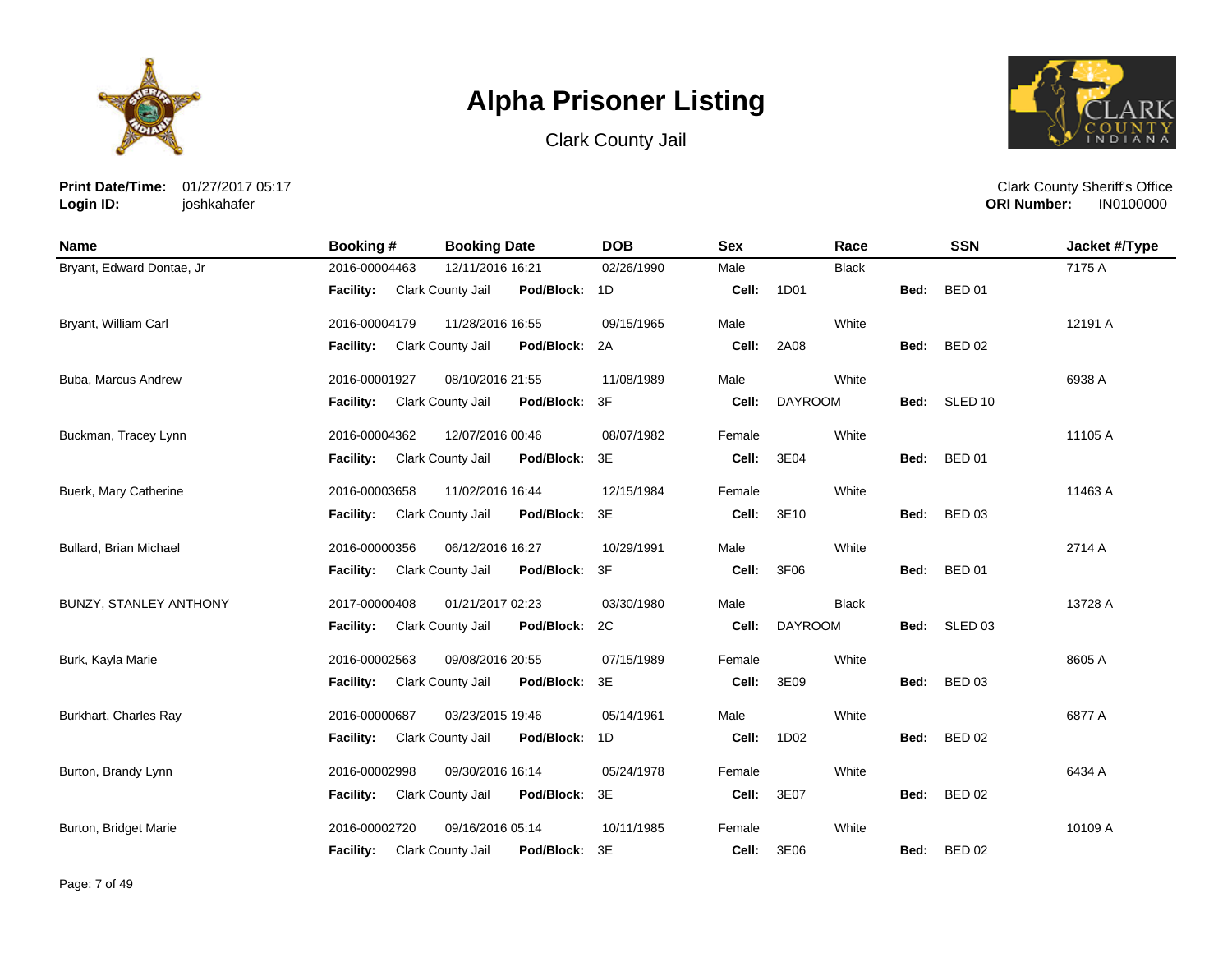





**Print Date/Time:** 01/27/2017 05:17 **Login ID:** joshkahafer

| Name                            | <b>Booking #</b> | <b>Booking Date</b>      |               | <b>DOB</b> | <b>Sex</b> | Race           |                | <b>SSN</b>    | Jacket #/Type |
|---------------------------------|------------------|--------------------------|---------------|------------|------------|----------------|----------------|---------------|---------------|
| <b>BURTON, MACKENZIE TAYLOR</b> | 2017-00000267    | 01/15/2017 01:48         |               | 12/09/1987 | Female     | White          |                |               | 8717 A        |
|                                 | <b>Facility:</b> | Clark County Jail        | Pod/Block: 1A |            | Cell:      | 1A4            | Bed:           | <b>BED 01</b> |               |
| Burton, Roderick Allen, Jr      | 2016-00000329    | 03/05/2016 14:41         |               | 04/29/1992 | Male       | <b>Black</b>   |                |               | 5436 A        |
|                                 | Facility:        | <b>Clark County Jail</b> | Pod/Block:    | *Bookin    | Cell:      | Holding01      | <b>Bed: 01</b> |               |               |
| Byers, Lonnie Wayne             | 2016-00004668    | 12/22/2016 04:19         |               | 08/08/1972 | Male       | White          |                |               | 12886 A       |
|                                 | Facility:        | Clark County Jail        | Pod/Block:    | 1C         | Cell:      | <b>DAYROOM</b> |                | Bed: SLED 07  |               |
| CAFFEE, SARAH ELAINE JEWELL     | 2017-00000563    | 01/26/2017 19:41         |               | 10/10/1991 | Female     | White          |                |               | 13844 A       |
|                                 | Facility:        | Clark County Jail        | Pod/Block:    | 3A         | Cell:      | 3A02           | Bed:           | <b>BED 04</b> |               |
| CAIN, KEVIN AARON               | 2017-00000132    | 01/08/2017 00:05         |               | 07/09/1995 | Male       | White          |                |               | 7345 A        |
|                                 | <b>Facility:</b> | Clark County Jail        | Pod/Block:    | 3C         | Cell:      | 3C04           | Bed:           | <b>BED 02</b> |               |
| Calfee, William Chandler        | 2016-00004697    | 12/23/2016 15:36         |               | 08/27/1987 | Male       | White          |                |               | 9543 A        |
|                                 | Facility:        | Clark County Jail        | Pod/Block:    | 3C         | Cell:      | 3C01           | Bed:           | <b>BED 02</b> |               |
| CALLIS, JERROD LANE             | 2017-00000547    | 01/26/2017 07:37         |               | 06/16/1981 | Male       | White          |                |               | 6494 A        |
|                                 | <b>Facility:</b> | Clark County Jail        | Pod/Block:    | 1B         | Cell:      | <b>DAYROOM</b> |                | Bed: SLED 25  |               |
| CALLIS, JOEY O'NEAL             | 2017-00000532    | 01/25/2017 23:28         |               | 07/16/1978 | Male       | White          |                |               | 13969 A       |
|                                 | Facility:        | Clark County Jail        | Pod/Block:    | 1B         | Cell:      | <b>DAYROOM</b> |                | Bed: SLED 16  |               |
| Carlisle, Amy Jo                | 2016-00000248    | 04/29/2016 18:50         |               | 03/12/1980 | Female     | White          |                |               | 6371 A        |
|                                 | <b>Facility:</b> | Clark County Jail        | Pod/Block:    | 3D         | Cell:      | 3D01           | Bed:           | <b>BED 04</b> |               |
| Carmichael, Timothy Jason       | 2016-00003927    | 11/15/2016 21:11         |               | 07/19/1982 | Male       | White          |                |               | 11811 A       |
|                                 | Facility:        | Clark County Jail        | Pod/Block:    | 2B         | Cell:      | 2B06           | Bed:           | <b>BED 02</b> |               |
| CARPENTER, JASON QUINN          | 2017-00000358    | 01/19/2017 06:34         |               | 12/15/1981 | Male       | White          |                |               | 10110 A       |
|                                 | <b>Facility:</b> | Clark County Jail        | Pod/Block:    | 2B         | Cell:      | <b>DAYROOM</b> |                | Bed: SLED 05  |               |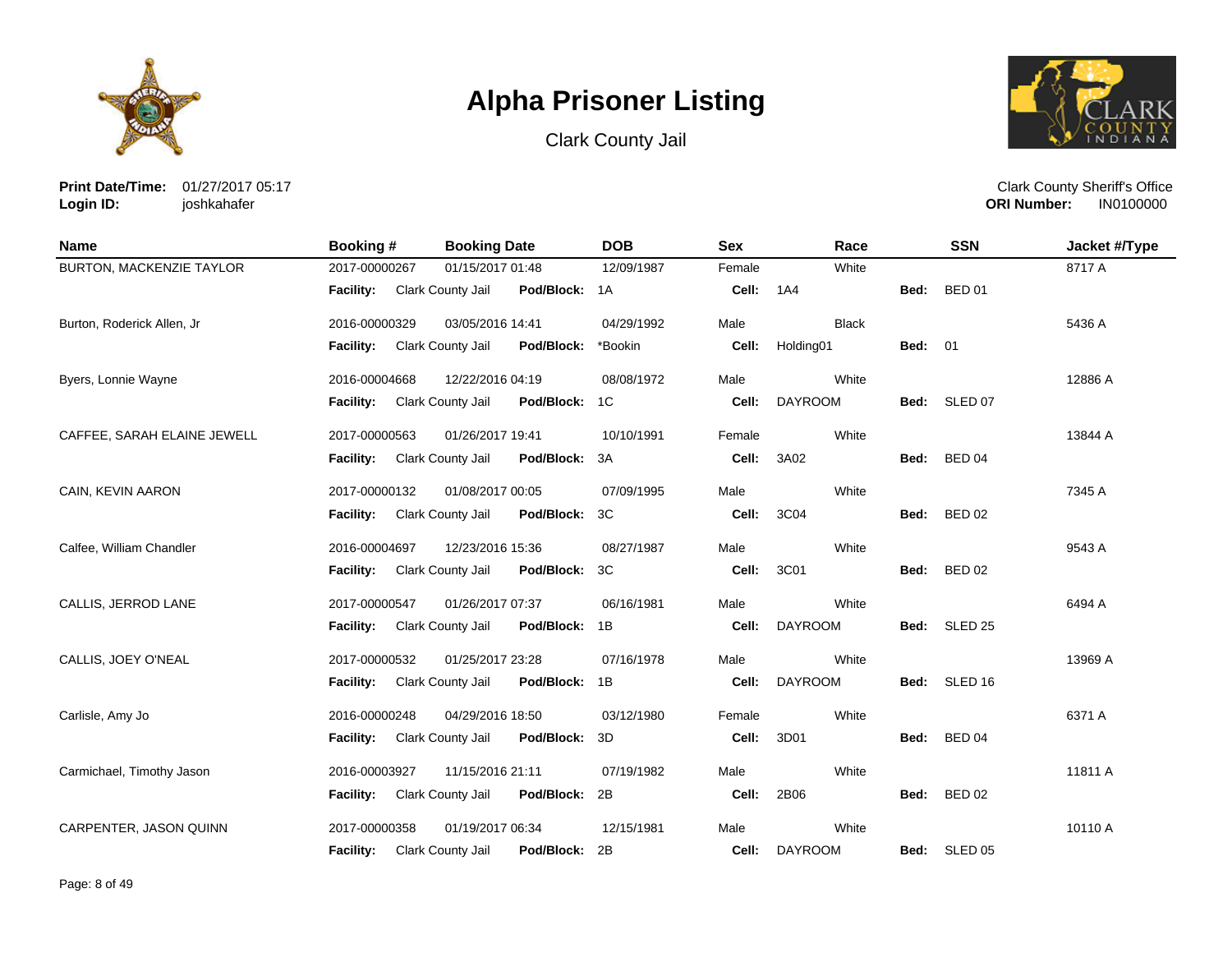





**Print Date/Time:** 01/27/2017 05:17 **Login ID:** joshkahafer

| <b>Name</b>              | Booking #        | <b>Booking Date</b>                | <b>DOB</b> | <b>Sex</b> | Race           |             | <b>SSN</b>    | Jacket #/Type |
|--------------------------|------------------|------------------------------------|------------|------------|----------------|-------------|---------------|---------------|
| Carroll, Adam Taylor     | 2016-00003906    | 11/14/2016 23:05                   | 08/07/1987 | Male       | White          |             |               | 8242 A        |
|                          | <b>Facility:</b> | Clark County Jail<br>Pod/Block: 2B |            | Cell:      | 2B13           | Bed:        | <b>BED 02</b> |               |
| Carroll, Joshua Emmanuel | 2016-00002269    | 08/27/2016 01:58                   | 10/04/1984 | Male       | White          |             |               | 9500 A        |
|                          | <b>Facility:</b> | Clark County Jail<br>Pod/Block: 2D |            | Cell:      | 2D01           | Bed:        | <b>BED 01</b> |               |
| CARROLL, RODNEY WAYNE    | 2017-00000529    | 01/25/2017 22:24                   | 06/11/1975 | Male       | White          |             |               | 13967 A       |
|                          | Facility:        | Clark County Jail<br>Pod/Block:    | 1B         | Cell:      | <b>DAYROOM</b> | Bed:        | SLED 05       |               |
| Castillo, Cleo Anthony   | 2016-00003608    | 10/31/2016 01:55                   | 05/21/1990 | Male       | Hispanic       |             |               | 11394 A       |
|                          | <b>Facility:</b> | Clark County Jail<br>Pod/Block: 1D |            | Cell:      | 1D08           | Bed:        | <b>BED 02</b> |               |
| CAUDILL, STEPHANIE ANN   | 2017-00000444    | 01/22/2017 02:50                   | 05/07/1993 | Female     | White          |             |               | 12192 A       |
|                          | <b>Facility:</b> | Clark County Jail<br>Pod/Block: 3A |            | Cell:      | 3A01           | Bed: BED 04 |               |               |
| Cave, Darren Thomas      | 2016-00000260    | 10/09/2015 20:05                   | 11/25/1981 | Male       | White          |             |               | 6382 A        |
|                          | <b>Facility:</b> | Clark County Jail<br>Pod/Block: 2A |            | Cell:      | 2A06           | Bed:        | <b>BED 01</b> |               |
| CHILDERS, ANITA M        | 2016-00002430    | 09/02/2016 17:34                   | 07/08/1986 | Female     | White          |             |               | 4890 A        |
|                          | Facility:        | Pod/Block: 3D<br>Clark County Jail |            | Cell:      | 3D09           | Bed: BED 03 |               |               |
| CLAGG, ROBERT WAYNE      | 2017-00000376    | 01/19/2017 18:38                   | 08/22/1973 | Male       | White          |             |               | 13702 A       |
|                          | <b>Facility:</b> | Clark County Jail<br>Pod/Block: 1D |            | Cell:      | <b>DAYROOM</b> | Bed:        | SLED 04       |               |
| CLARK, ANGELA MARIE      | 2016-00002702    | 09/15/2016 17:50                   | 06/05/1977 | Female     | White          |             |               | 10101 A       |
|                          | <b>Facility:</b> | Clark County Jail<br>Pod/Block: 3D |            | Cell:      | 3D01           | Bed:        | <b>BED 03</b> |               |
| COCHRAN, DONALD EUGENE   | 2017-00000319    | 01/17/2017 21:52                   | 09/09/1979 | Male       | White          |             |               | 6287 A        |
|                          | <b>Facility:</b> | Clark County Jail<br>Pod/Block: 3C |            | Cell:      | 3C04           | Bed:        | <b>BED 03</b> |               |
| Cochran, Terry Lee       | 2016-00002304    | 08/28/2016 16:54                   | 11/01/1967 | Male       | White          |             |               | 6750 A        |
|                          | <b>Facility:</b> | Clark County Jail<br>Pod/Block:    | 3F         | Cell:      | 3F02           | Bed:        | <b>BED 01</b> |               |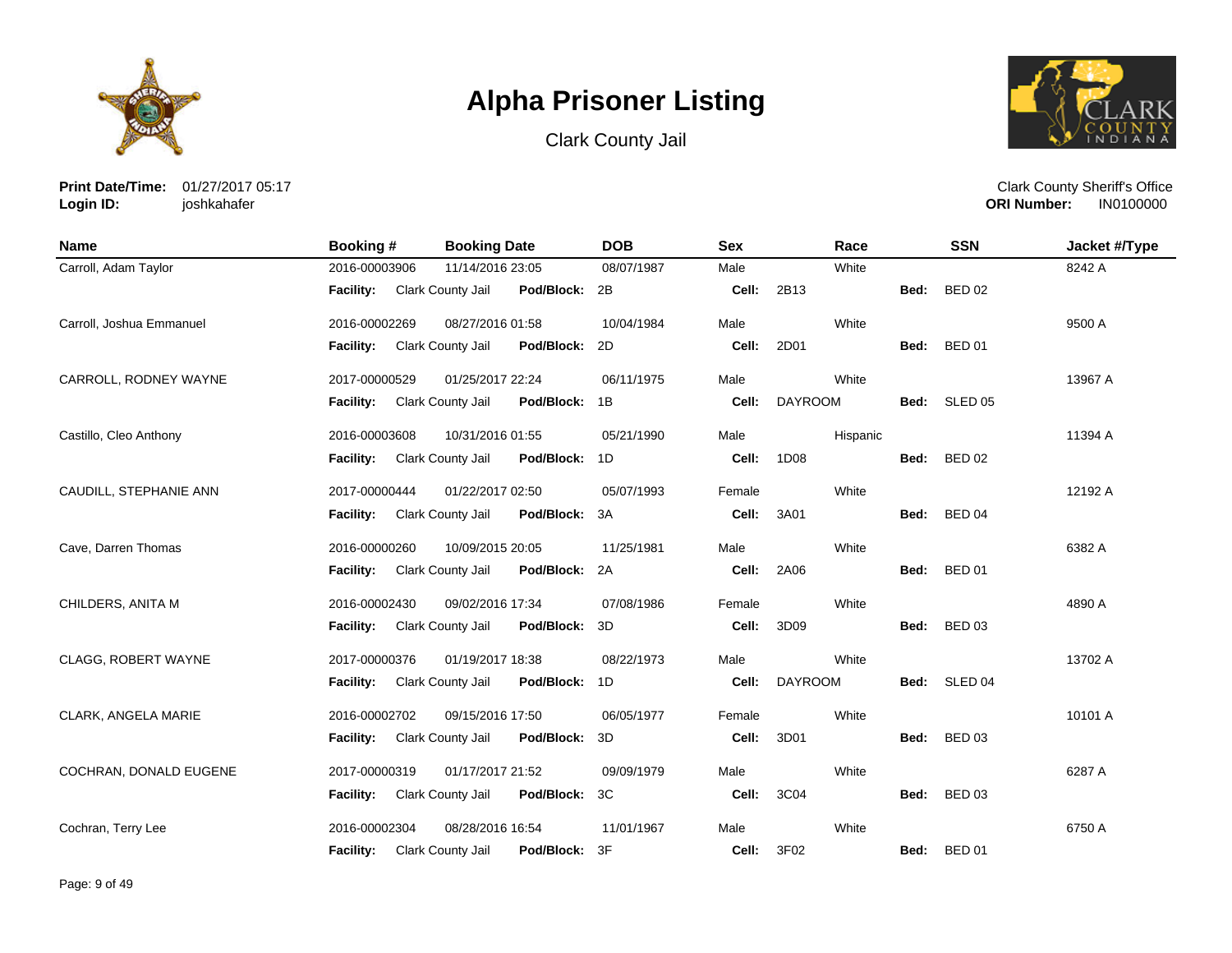





**Print Date/Time:** 01/27/2017 05:17 **Login ID:** joshkahafer

| <b>Name</b>                  | <b>Booking#</b>             | <b>Booking Date</b>                | <b>DOB</b>    | <b>Sex</b> | Race            |                | <b>SSN</b>    | Jacket #/Type |
|------------------------------|-----------------------------|------------------------------------|---------------|------------|-----------------|----------------|---------------|---------------|
| COFFEY, SHAIN NICHOLAS       | 2016-00004495               | 12/13/2016 04:45                   | 02/26/1987    | Male       | White           |                |               | 11810 A       |
|                              | Facility: Clark County Jail | Pod/Block: 1C                      |               | Cell:      | 1C09            | Bed:           | <b>BED 02</b> |               |
| COFFMAN, CHRISTOPHER KENNETH | 2016-00003672               | 11/02/2016 19:58                   | 10/21/1988    | Male       | White           |                |               | 7560 A        |
|                              | <b>Facility:</b>            | Clark County Jail<br>Pod/Block: 1C |               | Cell:      | <b>DAYROOM</b>  |                | Bed: SLED 01  |               |
| COLE, DEXTER ELIJAH          | 2017-00000581               | 01/27/2017 03:52                   | 11/06/1993    | Male       | <b>Black</b>    |                |               | 7993 A        |
|                              | <b>Facility:</b>            | Clark County Jail<br>Pod/Block:    | *Bookin       | Cell:      | Male Drunk Tank | <b>Bed: 05</b> |               |               |
| Collard, Christopher Allan   | 2016-00002387               | 08/31/2016 19:17                   | 01/26/1992    | Male       | White           |                |               | 9618 A        |
|                              | <b>Facility:</b>            | Clark County Jail<br>Pod/Block: 3B |               | Cell:      | 3B08            | Bed:           | <b>BED 02</b> |               |
| COLLINS, CURTIS DEWAYNE      | 2017-00000542               | 01/26/2017 02:45                   | 08/23/1979    | Male       | White           |                |               | 13975 A       |
|                              | <b>Facility:</b>            | Pod/Block: 1B<br>Clark County Jail |               | Cell:      | <b>DAYROOM</b>  |                | Bed: SLED 23  |               |
| Collins, Paul Michael        | 2016-00000684               | 05/24/2016 16:44                   | 04/04/1980    | Male       | White           |                |               | 6872 A        |
|                              | <b>Facility:</b>            | Clark County Jail<br>Pod/Block: 1C |               | Cell:      | 1C07            | Bed:           | <b>BED 01</b> |               |
| Colwell, William Luther      | 2016-00004418               | 12/09/2016 18:05                   | 03/20/1971    | Male       | White           |                |               | 12536 A       |
|                              | <b>Facility:</b>            | Clark County Jail<br>Pod/Block: 3B |               | Cell:      | 3B05            | Bed:           | <b>BED 03</b> |               |
| COMBS, RONALD                | 2017-00000110               | 01/06/2017 18:18                   | 07/01/1973    | Male       | <b>Black</b>    |                |               | 9887 A        |
|                              | <b>Facility:</b>            | Pod/Block: 2B<br>Clark County Jail |               | Cell:      | <b>DAYROOM</b>  |                | Bed: SLED 03  |               |
| Conley, Samantha JOLENE      | 2017-00000523               | 01/25/2017 18:53                   | 03/16/1988    | Female     | White           |                |               | 11232 A       |
|                              | <b>Facility:</b>            | Pod/Block: 1A<br>Clark County Jail |               | Cell:      | 1A9             | Bed:           | <b>BED 01</b> |               |
| COOK, AMBER MARIE            | 2016-00004419               | 12/09/2016 18:28                   | 03/23/1985    | Female     | White           |                |               | 10411 A       |
|                              | <b>Facility:</b>            | Clark County Jail<br>Pod/Block: 3E |               | Cell:      | 3E01            | Bed:           | <b>BED 01</b> |               |
| COOLEY, JAMMIE SCOTT         | 2016-00000367               | 03/10/2016 12:05                   | 09/04/1980    | Male       | White           |                |               | 6502 A        |
|                              | <b>Facility:</b>            | Clark County Jail<br>Pod/Block:    | Out of County | Cell:      | Harrison        | Bed:           | $_{01}$       |               |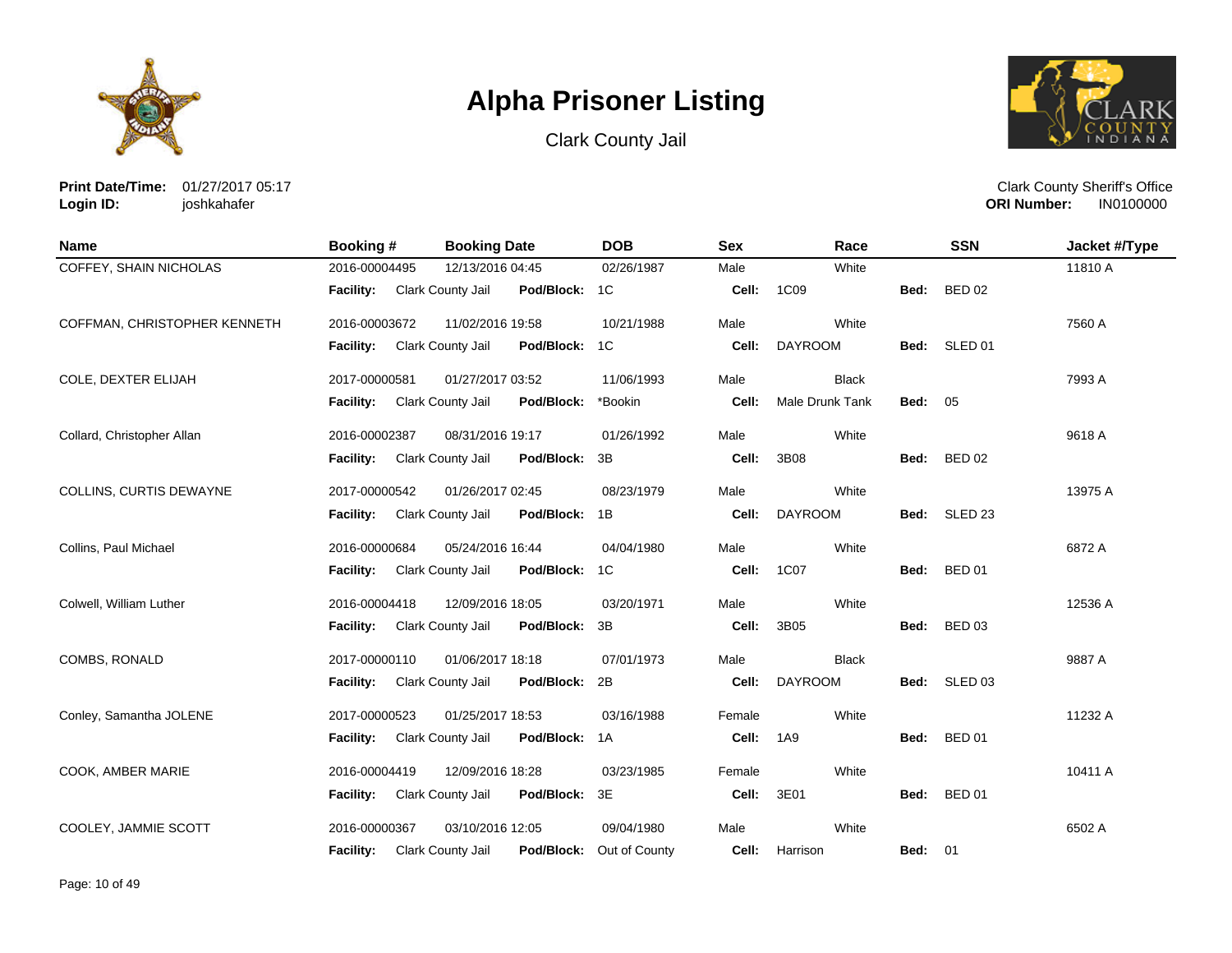





**Print Date/Time:** 01/27/2017 05:17 **Login ID:** joshkahafer

| <b>Name</b>                 | <b>Booking#</b>  | <b>Booking Date</b> |               | <b>DOB</b> | <b>Sex</b> | Race            |      | <b>SSN</b>         | Jacket #/Type |
|-----------------------------|------------------|---------------------|---------------|------------|------------|-----------------|------|--------------------|---------------|
| COOPER, WILLIAM L           | 2017-00000557    | 01/26/2017 16:47    |               | 01/04/1973 | Male       | White           |      |                    | 10271 A       |
|                             | <b>Facility:</b> | Clark County Jail   | Pod/Block: 1B |            | Cell:      | <b>DAYROOM</b>  | Bed: | SLED 07            |               |
| CORBETT, ALICIA MICHELLE    | 2017-00000036    | 01/03/2017 03:24    |               | 01/11/1986 | Female     | White           |      |                    | 13183 A       |
|                             | <b>Facility:</b> | Clark County Jail   | Pod/Block:    | 3A         | Cell:      | <b>DAYROOM</b>  | Bed: | SLED <sub>25</sub> |               |
| Cornett, Henry, Jr          | 2017-00000059    | 01/04/2017 02:14    |               | 09/09/1990 | Male       | White           |      |                    | 9860 A        |
|                             | <b>Facility:</b> | Clark County Jail   | Pod/Block:    | 2A         | Cell:      | 2A01            | Bed: | <b>BED 02</b>      |               |
| COTTRELL, GREGORY EUGENE    | 2016-00003671    | 11/02/2016 19:47    |               | 02/03/1967 | Male       | White           |      |                    | 8136 A        |
|                             | <b>Facility:</b> | Clark County Jail   | Pod/Block:    | 2B         | Cell:      | 2B09            | Bed: | <b>BED 02</b>      |               |
| COY, KRISTIN S              | 2016-00003554    | 10/28/2016 18:10    |               | 05/14/1980 | Female     | White           |      |                    | 9762 A        |
|                             | <b>Facility:</b> | Clark County Jail   | Pod/Block:    | 3D         | Cell:      | 3D06            | Bed: | <b>BED 02</b>      |               |
| CRAIG, MAKENZIE SUE         | 2017-00000371    | 01/19/2017 15:59    |               | 02/11/1995 | Female     | White           |      |                    | 13512 A       |
|                             | Facility:        | Clark County Jail   | Pod/Block:    | 3A         | Cell:      | <b>DAYROOM</b>  | Bed: | SLED 06            |               |
| CRANE, TODD MICHAEL         | 2017-00000163    | 01/10/2017 07:49    |               | 09/16/1975 | Male       | White           |      |                    | 13396 A       |
|                             | Facility:        | Clark County Jail   | Pod/Block:    | 1D         | Cell:      | <b>DAYROOM</b>  | Bed: | SLED <sub>05</sub> |               |
| Crotchett, James Keith      | 2016-00003841    | 11/10/2016 23:12    |               | 04/19/1972 | Male       | White           |      |                    | 3187 A        |
|                             | <b>Facility:</b> | Clark County Jail   | Pod/Block:    | 3B         | Cell:      | 3B01            | Bed: | <b>BED 02</b>      |               |
| CRUZE, JORGE MANCIA         | 2017-00000578    | 01/27/2017 01:21    |               | 02/14/1988 | Male       | Hispanic        |      |                    | 14008 A       |
|                             | <b>Facility:</b> | Clark County Jail   | Pod/Block:    | *Bookin    | Cell:      | Male Drunk Tank | Bed: | 06                 |               |
| Cunningham, Mary Louise     | 2016-00004420    | 12/09/2016 18:51    |               | 10/17/1982 | Female     | White           |      |                    | 12537 A       |
|                             | <b>Facility:</b> | Clark County Jail   | Pod/Block:    | 3E         | Cell:      | 3E08            | Bed: | <b>BED 02</b>      |               |
| <b>CURETON, WILLIAM RAY</b> | 2016-00003655    | 11/02/2016 08:02    |               | 09/01/1971 | Male       | White           |      |                    | 6666 A        |
|                             | Facility:        | Clark County Jail   | Pod/Block:    | 3B         | Cell:      | 3B08            | Bed: | <b>BED 03</b>      |               |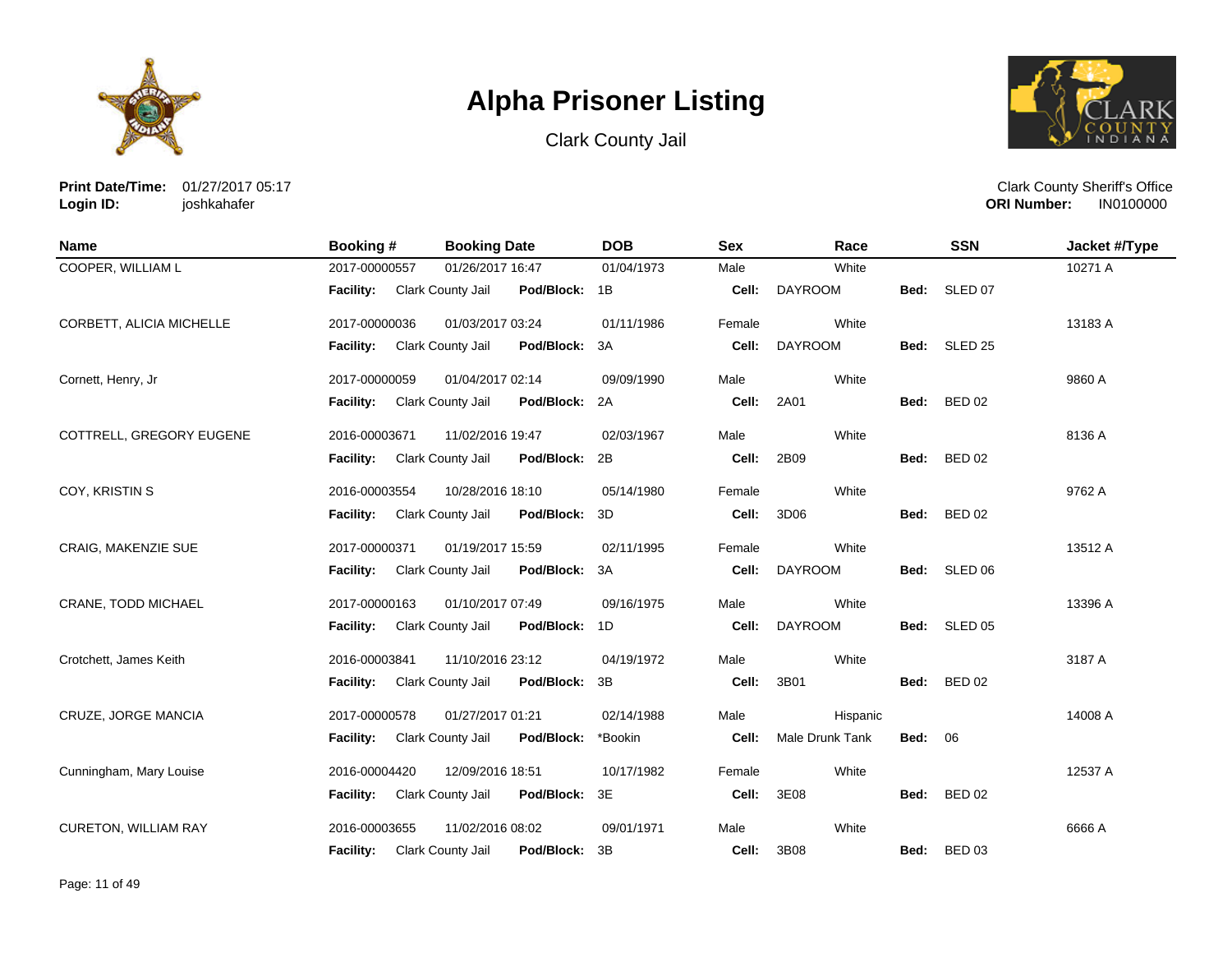





**Print Date/Time:** 01/27/2017 05:17 **Login ID:** joshkahafer

| <b>Name</b>                    | <b>Booking#</b>             | <b>Booking Date</b> |               | <b>DOB</b> | <b>Sex</b> | Race           |      | <b>SSN</b>         | Jacket #/Type |
|--------------------------------|-----------------------------|---------------------|---------------|------------|------------|----------------|------|--------------------|---------------|
| Curry, Doran Jamon             | 2016-00003637               | 11/01/2016 12:09    |               | 08/15/1977 | Male       | <b>Black</b>   |      |                    | 6742 A        |
|                                | Facility: Clark County Jail |                     | Pod/Block: 2B |            | Cell:      | <b>DAYROOM</b> | Bed: | SLED <sub>14</sub> |               |
| CURRY, KRYSTAL KAY             | 2017-00000500               | 01/24/2017 16:50    |               | 01/26/1985 | Female     | White          |      |                    | 6582 A        |
|                                | <b>Facility:</b>            | Clark County Jail   | Pod/Block:    | 3A         | Cell:      | <b>DAYROOM</b> | Bed: | SLED <sub>21</sub> |               |
| DANIEL, LARA K                 | 2016-00003176               | 10/10/2016 16:12    |               | 12/31/1989 | Female     | White          |      |                    | 6422 A        |
|                                | <b>Facility:</b>            | Clark County Jail   | Pod/Block:    | 3E         | Cell:      | 3E09           | Bed: | <b>BED 01</b>      |               |
| Darnall, January Beth          | 2016-00000444               | 09/13/2015 00:26    |               | 01/19/1982 | Female     | White          |      |                    | 3217 A        |
|                                | <b>Facility:</b>            | Clark County Jail   | Pod/Block:    | 3D         | Cell:      | 3D08           | Bed: | <b>BED 03</b>      |               |
| DAUGHERTY, GEORGE THOMAS       | 2016-00001139               | 07/05/2016 01:01    |               | 06/01/1984 | Male       | White          |      |                    | 7596 A        |
|                                | <b>Facility:</b>            | Clark County Jail   | Pod/Block:    | 2D         | Cell:      | 2D09           | Bed: | <b>BED 01</b>      |               |
| DAVEY, JEFFREY LAMAR           | 2017-00000098               | 01/05/2017 20:11    |               | 04/19/1971 | Male       | <b>Black</b>   |      |                    | 6664 A        |
|                                | <b>Facility:</b>            | Clark County Jail   | Pod/Block:    | 3B         | Cell:      | <b>DAYROOM</b> | Bed: | <b>BED 01</b>      |               |
| DAVEY, JERRY LEE, Jr           | 2016-00004628               | 12/19/2016 19:10    |               | 05/14/1990 | Male       | <b>Black</b>   |      |                    | 11134 A       |
|                                | <b>Facility:</b>            | Clark County Jail   | Pod/Block:    | 2B         | Cell:      | 2B04           | Bed: | <b>BED 02</b>      |               |
| DAVEY, MABRIN                  | 2016-00002695               | 09/15/2016 06:08    |               | 08/13/1965 | Male       | <b>Black</b>   |      |                    | 4789 A        |
|                                | <b>Facility:</b>            | Clark County Jail   | Pod/Block:    | 2D         | Cell:      | 2D02           | Bed: | <b>BED 01</b>      |               |
| DAVIS, TAYLOR ARTHUR ROOSEVELT | 2017-00000504               | 01/24/2017 18:38    |               | 08/17/1990 | Male       | White          |      |                    | 6643 A        |
|                                | <b>Facility:</b>            | Clark County Jail   | Pod/Block:    | 3B         | Cell:      | <b>DAYROOM</b> | Bed: | SLED <sub>08</sub> |               |
| DAYTON, ROBERT DUANE           | 2016-00002768               | 09/18/2016 22:29    |               | 09/17/1983 | Male       | White          |      |                    | 10194 A       |
|                                | Facility:                   | Clark County Jail   | Pod/Block:    | 2D         | Cell:      | 2D10           | Bed: | <b>BED 02</b>      |               |
| DEAN, EUGENE LOUIS             | 2017-00000274               | 01/15/2017 04:33    |               | 10/13/1986 | Male       | White          |      |                    | 7199 A        |
|                                | <b>Facility:</b>            | Clark County Jail   | Pod/Block:    | 3B         | Cell:      | <b>DAYROOM</b> | Bed: | SLED <sub>13</sub> |               |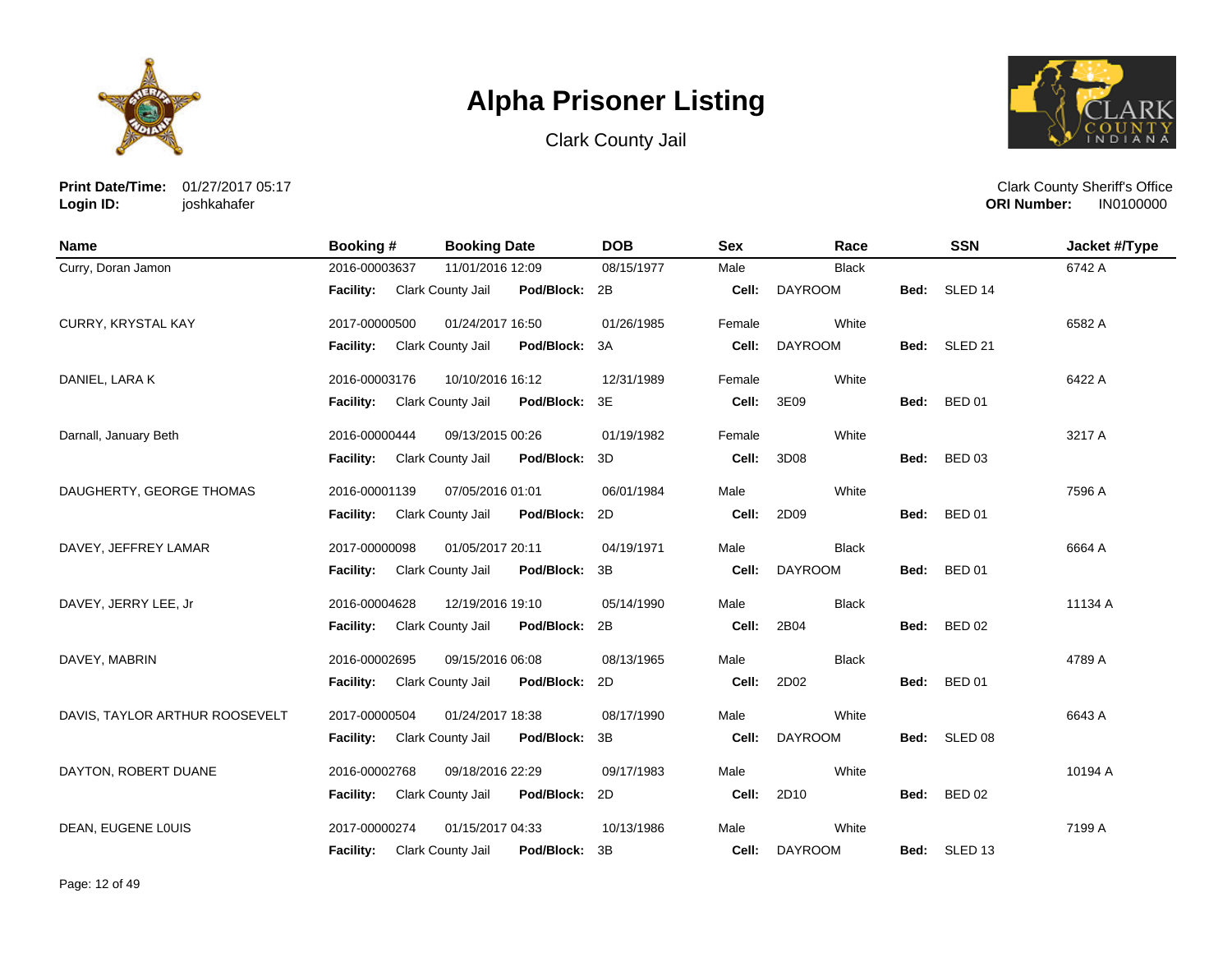





**Print Date/Time:** 01/27/2017 05:17 **Login ID:** joshkahafer

| <b>Name</b>                | Booking #        | <b>Booking Date</b>                | <b>DOB</b> | <b>Sex</b> | Race           |      | <b>SSN</b>         | Jacket #/Type |
|----------------------------|------------------|------------------------------------|------------|------------|----------------|------|--------------------|---------------|
| Debro, Mary Francis        | 2017-00000206    | 01/12/2017 01:06                   | 01/31/1969 | Female     | <b>Black</b>   |      |                    | 10589 A       |
|                            | <b>Facility:</b> | Clark County Jail<br>Pod/Block:    | 3A         | Cell:      | <b>DAYROOM</b> | Bed: | SLED <sub>09</sub> |               |
| DECKER, JERRY D            | 2016-00001370    | 07/15/2016 20:51                   | 03/18/1979 | Male       | White          |      |                    | 8051 A        |
|                            | <b>Facility:</b> | Clark County Jail<br>Pod/Block:    | 1D         | Cell:      | 1D12           | Bed: | <b>BED 02</b>      |               |
| DEELY, KYLE T              | 2016-00003286    | 10/15/2016 13:08                   | 11/07/1984 | Male       | White          |      |                    | 9924 A        |
|                            | <b>Facility:</b> | Clark County Jail<br>Pod/Block:    | 2B         | Cell:      | 2B11           | Bed: | <b>BED 02</b>      |               |
| Deleon, Jorge Luis         | 2016-00000579    | 05/30/2015 09:29                   | 11/27/1985 | Male       |                |      |                    | 2162 A        |
|                            | <b>Facility:</b> | Clark County Jail<br>Pod/Block:    | 2C         | Cell:      | 2C04           | Bed: | <b>BED 02</b>      |               |
| DELVALLE, ASHLEY MARIE     | 2017-00000155    | 01/09/2017 18:09                   | 04/26/1991 | Female     | Hispanic       |      |                    | 12984 A       |
|                            | <b>Facility:</b> | Clark County Jail<br>Pod/Block:    | 3A         | Cell:      | <b>DAYROOM</b> |      | Bed: SLED 26       |               |
| DENHAM, SHANNON RAY        | 2016-00003729    | 11/05/2016 04:21                   | 08/22/1973 | Male       | White          |      |                    | 11528 A       |
|                            | <b>Facility:</b> | Clark County Jail<br>Pod/Block:    | 2B         | Cell:      | 2B13           | Bed: | <b>BED 01</b>      |               |
| DENNY, PAUL FRANCIS        | 2016-00004812    | 12/29/2016 17:22                   | 05/13/1966 | Male       | White          |      |                    | 7592 A        |
|                            | <b>Facility:</b> | Clark County Jail<br>Pod/Block:    | 1D         | Cell:      | <b>DAYROOM</b> |      | Bed: SLED 14       |               |
| Dickerson, Terry Glenn     | 2016-00000674    | 03/15/2016 12:31                   | 09/03/1967 | Male       | <b>Black</b>   |      |                    | 6856 A        |
|                            | <b>Facility:</b> | Clark County Jail<br>Pod/Block: 1D |            | Cell:      | 1D07           | Bed: | <b>BED 02</b>      |               |
| DILLOW, AMANDA MARIE       | 2017-00000099    | 01/05/2017 22:06                   |            | Female     | White          |      |                    | 13281 A       |
|                            | <b>Facility:</b> | Clark County Jail<br>Pod/Block: 3A |            | Cell:      | <b>DAYROOM</b> | Bed: | SLED 08            |               |
| DILLOW, ROBERT BRITTON, Jr | 2016-00003636    | 11/01/2016 11:44                   | 09/17/1964 | Male       | White          |      |                    | 4393 A        |
|                            | Facility:        | Clark County Jail<br>Pod/Block:    | 1C         | Cell:      | 1C05           | Bed: | <b>BED 02</b>      |               |
| DOAN, ANTHONY WAYNE        | 2017-00000458    | 01/22/2017 16:53                   | 10/29/1966 | Male       | White          |      |                    | 13809 A       |
|                            | <b>Facility:</b> | Pod/Block:<br>Clark County Jail    | 3C         | Cell:      | <b>DAYROOM</b> |      | Bed: SLED 07       |               |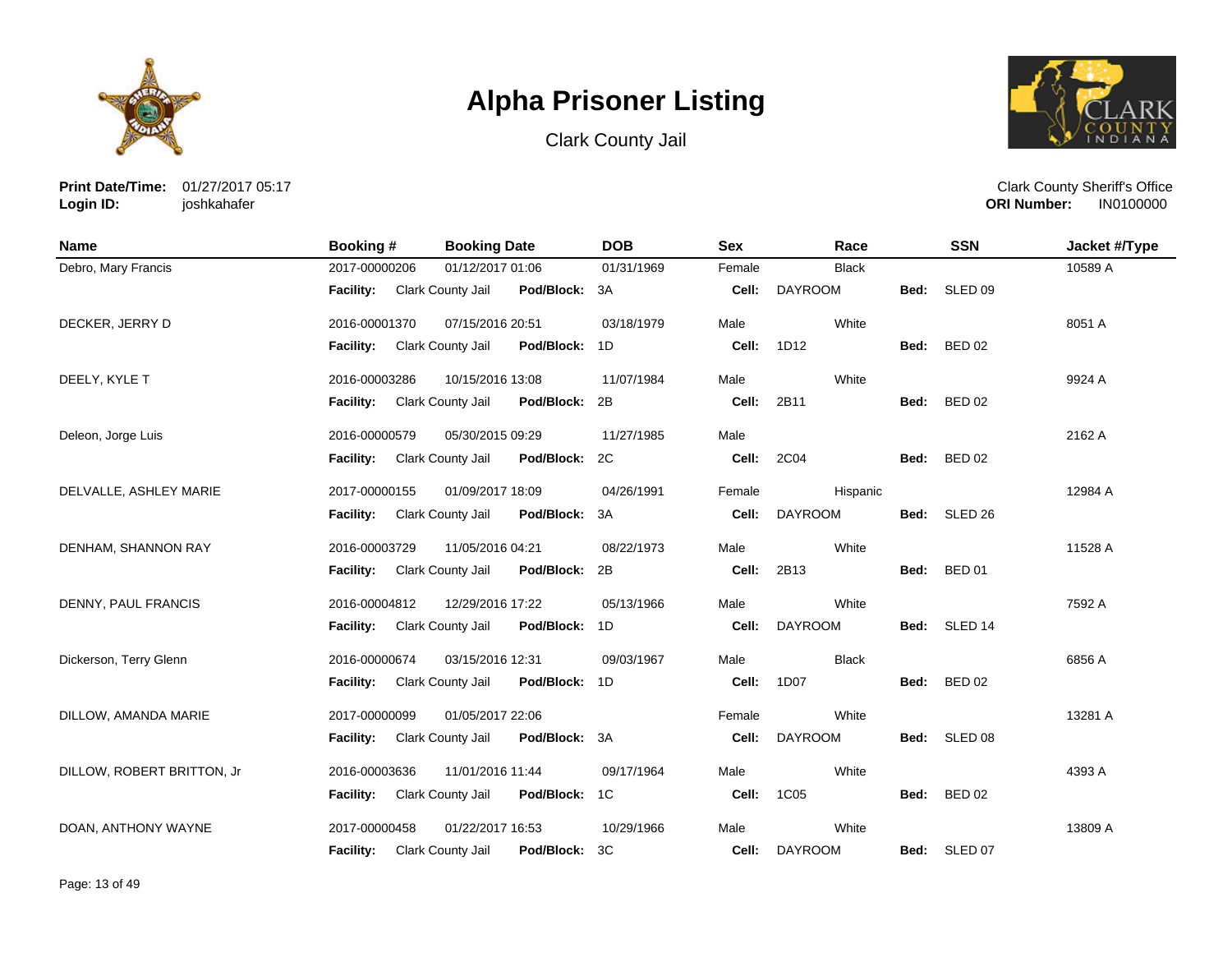





**Print Date/Time:** 01/27/2017 05:17 **Login ID:** joshkahafer

| <b>Name</b>              | <b>Booking#</b>  | <b>Booking Date</b>                       | <b>DOB</b> | <b>Sex</b> | Race           |      | <b>SSN</b>         | Jacket #/Type |
|--------------------------|------------------|-------------------------------------------|------------|------------|----------------|------|--------------------|---------------|
| DOCKINS, RAMON ANDRES    | 2017-00000378    | 01/19/2017 19:38                          | 02/17/1978 | Male       | <b>Black</b>   |      |                    | 13704 A       |
|                          | Facility:        | Clark County Jail<br>Pod/Block: 1C        |            | Cell:      | <b>DAYROOM</b> | Bed: | SLED <sub>04</sub> |               |
| DODSON, STACY ANN        | 2016-00001712    | 07/30/2016 03:17                          | 10/17/1985 | Female     | White          |      |                    | 8547 A        |
|                          | <b>Facility:</b> | Clark County Jail<br>Pod/Block: 3D        |            | Cell:      | 3D05           | Bed: | <b>BED 01</b>      |               |
| DONALDSON, KYLE CW       | 2016-00004236    | 11/30/2016 15:27                          | 08/01/1989 | Male       | White          |      |                    | 12250 A       |
|                          | <b>Facility:</b> | <b>Clark County Jail</b><br>Pod/Block: 1C |            | Cell:      | <b>DAYROOM</b> | Bed: | SLED 19            |               |
| DOYLE, JASON WESLEY      | 2016-00003956    | 11/16/2016 23:15                          | 11/15/1976 | Male       | White          |      |                    | 11454 A       |
|                          | <b>Facility:</b> | Pod/Block: 1C<br>Clark County Jail        |            | Cell:      | 1C11           | Bed: | <b>BED 01</b>      |               |
| DRAKE, JORDAN MACKENZIE  | 2016-00004054    | 11/21/2016 20:20                          | 03/31/1993 | Male       | <b>Black</b>   |      |                    | 11711 A       |
|                          | <b>Facility:</b> | Pod/Block: 2D<br>Clark County Jail        |            | Cell:      | 2D05           |      | Bed: BED 02        |               |
| Drake, Ryan Christopher  | 2016-00000420    | 06/13/2016 06:57                          | 01/12/1984 | Male       | White          |      |                    | 6545 A        |
|                          | <b>Facility:</b> | Clark County Jail<br>Pod/Block: 2C        |            | Cell:      | 2C09           | Bed: | <b>BED 02</b>      |               |
| DRURY, MICHAEL WAYNE     | 2016-00004186    | 11/28/2016 22:27                          | 03/19/1981 | Male       | White          |      |                    | 11698 A       |
|                          | <b>Facility:</b> | Clark County Jail<br>Pod/Block: 2B        |            | Cell:      | 2B07           | Bed: | <b>BED 02</b>      |               |
| DUJARDIN, STEVEN WAYNE   | 2016-00002724    | 09/16/2016 15:35                          | 02/25/1978 | Male       | White          |      |                    | 6952 A        |
|                          | <b>Facility:</b> | Pod/Block: 1D<br>Clark County Jail        |            | Cell:      | 1D06           | Bed: | <b>BED 01</b>      |               |
| DULAK, RALPH, II         | 2016-00002163    | 08/22/2016 17:14                          | 12/31/1978 | Male       | White          |      |                    | 9338 A        |
|                          | <b>Facility:</b> | Pod/Block: 2C<br>Clark County Jail        |            | Cell:      | 2C05           | Bed: | <b>BED 02</b>      |               |
| Duncan, Jennifer FAY     | 2017-00000311    | 01/17/2017 15:18                          | 09/07/1979 | Female     | White          |      |                    | 13617 A       |
|                          | Facility:        | Clark County Jail<br>Pod/Block: 3A        |            | Cell:      | <b>DAYROOM</b> |      | Bed: SLED 39       |               |
| DUNCAN, MICHELLE DARLENE | 2017-00000416    | 01/21/2017 13:03                          | 10/09/1972 | Female     | White          |      |                    | 13752 A       |
|                          | <b>Facility:</b> | Clark County Jail<br>Pod/Block:           | -3A        | Cell:      | <b>DAYROOM</b> | Bed: | SLED 13            |               |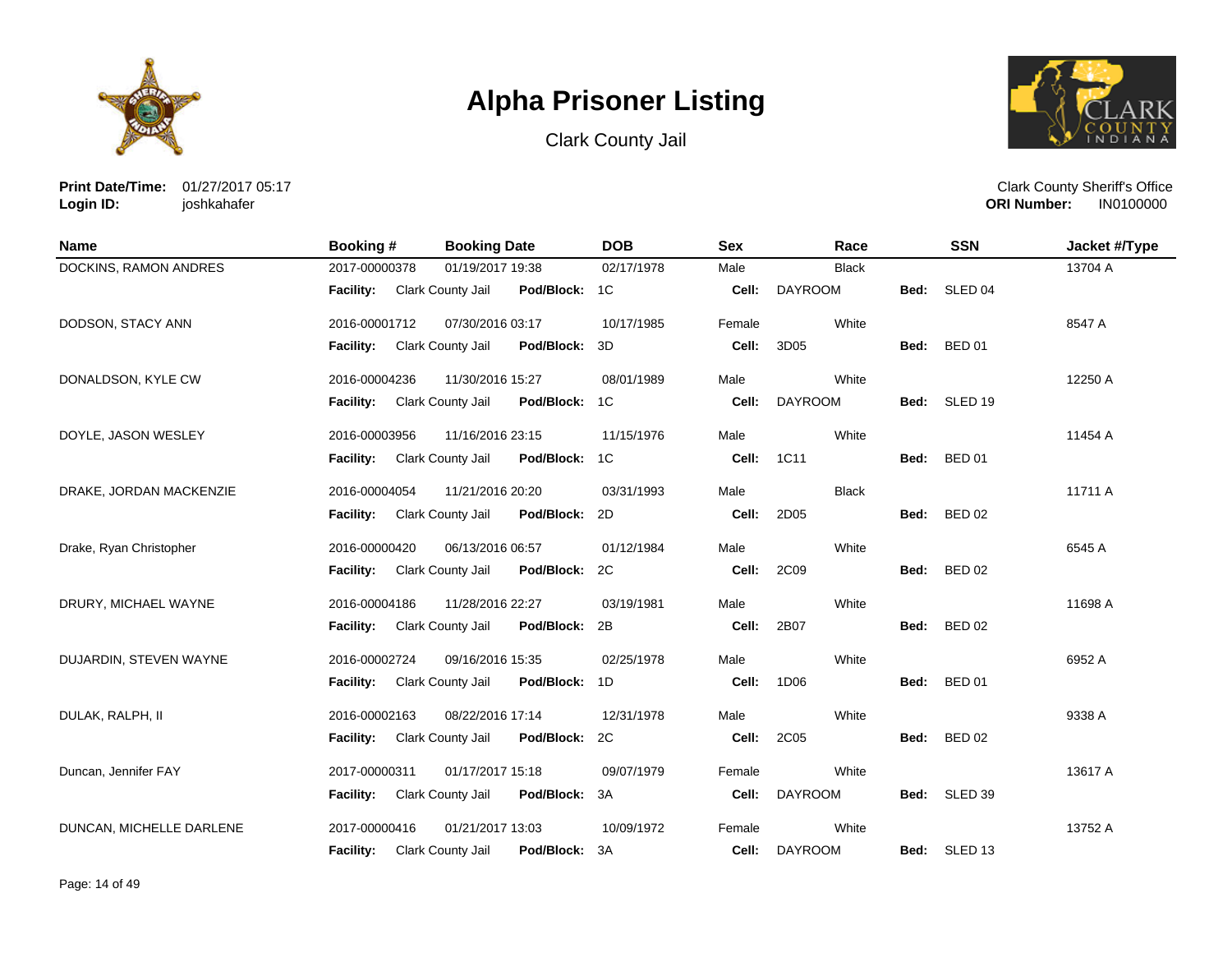





**Print Date/Time:** 01/27/2017 05:17 **Login ID:** joshkahafer

| <b>Name</b>                 | <b>Booking#</b>                    | <b>Booking Date</b>                | <b>DOB</b> | <b>Sex</b> | Race           |      | <b>SSN</b>         | Jacket #/Type |
|-----------------------------|------------------------------------|------------------------------------|------------|------------|----------------|------|--------------------|---------------|
| DUNN, BLAKE E               | 2017-00000414                      | 01/21/2017 07:44                   | 11/07/1980 | Male       | White          |      |                    | 13743 A       |
|                             | <b>Facility:</b> Clark County Jail | Pod/Block: 2B                      |            | Cell:      | <b>DAYROOM</b> | Bed: | SLED <sub>11</sub> |               |
| DUNN, BOBBY RAY             | 2016-00004793                      | 12/28/2016 15:13                   | 03/30/1946 | Male       | White          |      |                    | 7432 A        |
|                             | <b>Facility:</b>                   | Clark County Jail<br>Pod/Block:    | 3C         | Cell:      | 3C06           | Bed: | <b>BED 03</b>      |               |
| DUPIN, JUSTIN TYLER         | 2016-00001904                      | 08/10/2016 00:42                   | 11/18/1991 | Male       | White          |      |                    | 8817 A        |
|                             | Facility:                          | Clark County Jail<br>Pod/Block:    | 2B         | Cell:      | 2B01           | Bed: | <b>BED 02</b>      |               |
| Duran-Jimenez, Luis EDUARDO | 2017-00000517                      | 01/25/2017 15:38                   | 04/05/1990 | Male       | Hispanic       |      |                    | 5211 A        |
|                             | <b>Facility:</b>                   | Clark County Jail<br>Pod/Block: 1B |            | Cell:      | <b>DAYROOM</b> | Bed: | SLED <sub>35</sub> |               |
| Eads, Benjamin James        | 2017-00000028                      | 01/02/2017 17:00                   | 10/26/1983 | Male       | White          |      |                    | 13179 A       |
|                             | <b>Facility:</b>                   | Clark County Jail<br>Pod/Block:    | 1D         | Cell:      | <b>DAYROOM</b> | Bed: | SLED <sub>20</sub> |               |
| EAKLE, JOSEPH MATTHEW       | 2017-00000419                      | 01/21/2017 15:18                   | 09/10/1991 | Male       | White          |      |                    | 13755 A       |
|                             | <b>Facility:</b>                   | Clark County Jail<br>Pod/Block:    | 3C         | Cell:      | 3C07           | Bed: | <b>BED 04</b>      |               |
| Elkins, James Albert        | 2016-00000572                      | 01/11/2015 20:44                   | 04/08/1963 | Male       | White          |      |                    | 111 A         |
|                             | Facility:                          | Clark County Jail<br>Pod/Block:    | 2C         | Cell:      | 2C01           | Bed: | <b>BED 04</b>      |               |
| Engleking, Elijah Starr     | 2016-00004228                      | 11/30/2016 06:36                   | 04/04/1988 | Male       | White          |      |                    | 12235 A       |
|                             | <b>Facility:</b>                   | Clark County Jail<br>Pod/Block:    | 3C         | Cell:      | 3C10           | Bed: | <b>BED 03</b>      |               |
| ENTEMAN, JENNIFER ANN       | 2016-00003642                      | 11/01/2016 18:20                   | 08/16/1980 | Female     | White          |      |                    | 11443 A       |
|                             | <b>Facility:</b>                   | Clark County Jail<br>Pod/Block:    | 3D         | Cell:      | 3D08           | Bed: | <b>BED 01</b>      |               |
| ERB, ELIZABETH ANN          | 2017-00000355                      | 01/19/2017 01:11                   | 08/27/1984 | Female     | White          |      |                    | 6548 A        |
|                             | <b>Facility:</b>                   | Clark County Jail<br>Pod/Block:    | 3A         | Cell:      | <b>DAYROOM</b> | Bed: | SLED <sub>11</sub> |               |
| Estill, Cecil L             | 2017-00000515                      | 01/25/2017 14:47                   | 06/05/1982 | Male       | White          |      |                    | 13915 A       |
|                             | <b>Facility:</b>                   | Clark County Jail<br>Pod/Block:    | *Bookin    | Cell:      | Padded Cell 02 | Bed: | Bed 01             |               |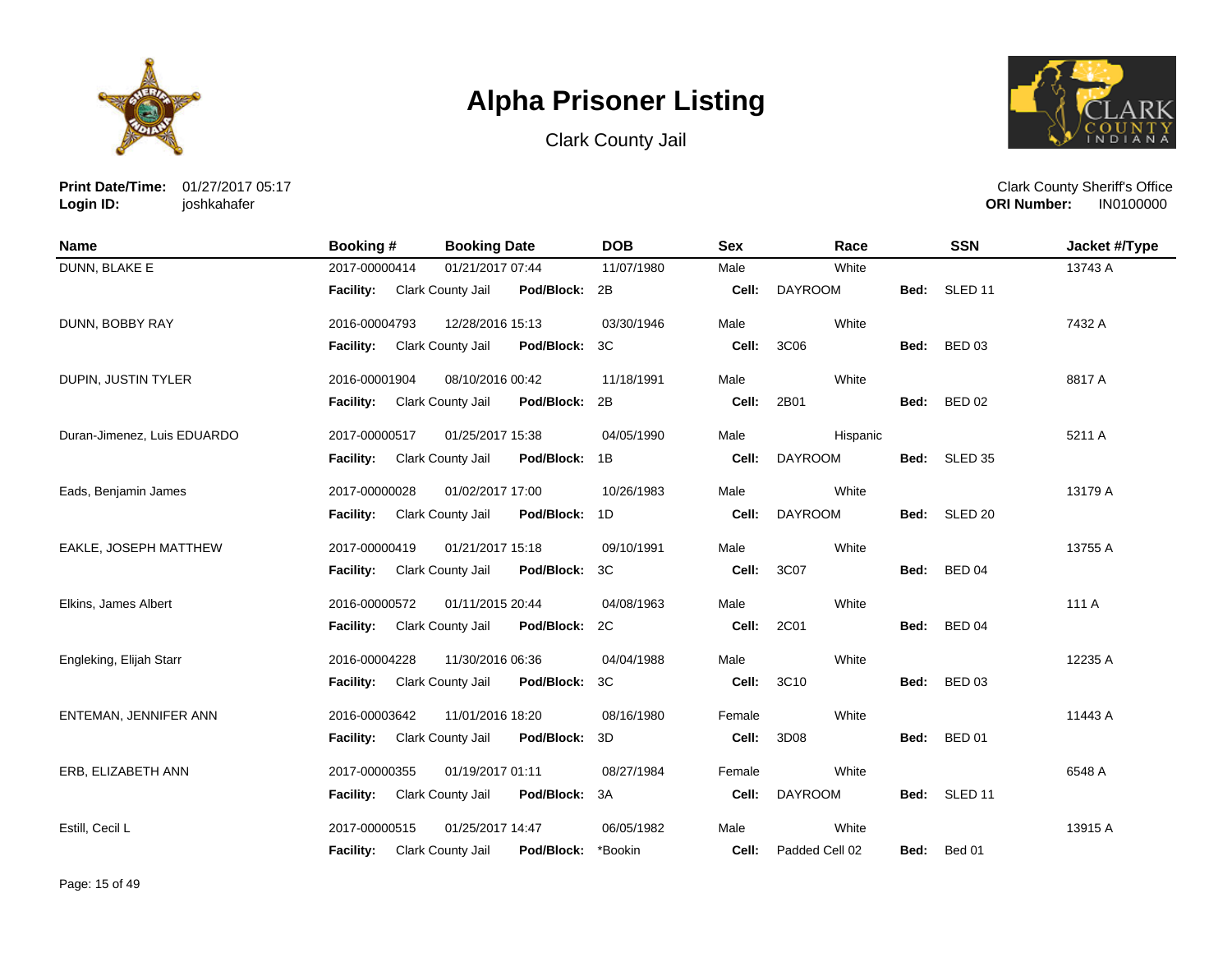





**Print Date/Time:** 01/27/2017 05:17 **Login ID:** joshkahafer

| Name                      | Booking #        | <b>Booking Date</b>      |               | <b>DOB</b> | <b>Sex</b> | Race                      |      | <b>SSN</b>    | Jacket #/Type |
|---------------------------|------------------|--------------------------|---------------|------------|------------|---------------------------|------|---------------|---------------|
| Eubank, Krystyna DAWN     | 2017-00000397    | 01/20/2017 15:35         |               | 03/27/1992 | Female     | White                     |      |               | 4931 A        |
|                           | <b>Facility:</b> | Clark County Jail        | Pod/Block: 3A |            | Cell:      | 3A02                      | Bed: | <b>BED 03</b> |               |
| FAGAN, JONATHAN JAMES     | 2017-00000555    | 01/26/2017 15:48         |               | 12/01/1987 | Male       | Asian/Pacific<br>Islander |      |               | 8983 A        |
|                           | Facility:        | Clark County Jail        | Pod/Block: 1B |            | Cell:      | <b>DAYROOM</b>            |      | Bed: SLED 39  |               |
| FAHIMI, MICHAEL JOHN      | 2016-00003051    | 10/02/2016 19:29         |               | 09/05/1989 | Male       | White                     |      |               | 2541 A        |
|                           | <b>Facility:</b> | Clark County Jail        | Pod/Block:    | 3F         | Cell:      | 3F05                      | Bed: | <b>BED 02</b> |               |
| FANT, DAVID FRANKLIN      | 2016-00004819    | 12/30/2016 06:46         |               | 12/18/1961 | Male       | <b>Black</b>              |      |               | 13065 A       |
|                           | <b>Facility:</b> | <b>Clark County Jail</b> | Pod/Block: 2C |            | Cell:      | <b>DAYROOM</b>            |      | Bed: SLED 20  |               |
| Ferguson, Brandon Scott   | 2016-00003692    | 11/03/2016 21:34         |               | 09/20/1983 | Male       | White                     |      |               | 11492 A       |
|                           | <b>Facility:</b> | Clark County Jail        | Pod/Block:    | 2D         | Cell:      | 2D04                      | Bed: | <b>BED 01</b> |               |
| Ferguson, Eric Alan       | 2016-00004446    | 12/10/2016 16:04         |               | 07/05/1988 | Male       | White                     |      |               | 12565 A       |
|                           | <b>Facility:</b> | Clark County Jail        | Pod/Block:    | 2B         | Cell:      | 2B14                      | Bed: | <b>BED 02</b> |               |
| Flowers, Michael L        | 2016-00004394    | 12/08/2016 16:23         |               | 11/27/1978 | Male       | White                     |      |               | 12501 A       |
|                           | <b>Facility:</b> | Clark County Jail        | Pod/Block:    | 1C         | Cell:      | <b>DAYROOM</b>            |      | Bed: SLED 15  |               |
| FORESTER, BETH ANNE       | 2016-00002572    | 09/09/2016 00:54         |               | 01/19/1981 | Female     | White                     |      |               | 9907 A        |
|                           | <b>Facility:</b> | Clark County Jail        | Pod/Block:    | 3E         | Cell:      | 3E01                      | Bed: | <b>BED 04</b> |               |
| FOUNTAIN, RYAN RANDAL     | 2017-00000539    | 01/26/2017 01:20         |               | 02/16/1988 | Male       | White                     |      |               | 10100 A       |
|                           | <b>Facility:</b> | Clark County Jail        | Pod/Block:    | 1B         | Cell:      | <b>DAYROOM</b>            |      | Bed: SLED 17  |               |
| Franklin, Richard Rollin  | 2016-00000672    | 05/05/2015 08:01         |               | 04/01/1971 | Male       | White                     |      |               | 6854 A        |
|                           | <b>Facility:</b> | Clark County Jail        | Pod/Block: 2C |            | Cell:      | 2C12                      | Bed: | <b>BED 01</b> |               |
| FRAZIER, JOHNATHON EDWARD | 2016-00001644    | 07/27/2016 02:04         |               | 11/17/1996 | Male       | White                     |      |               | 8427 A        |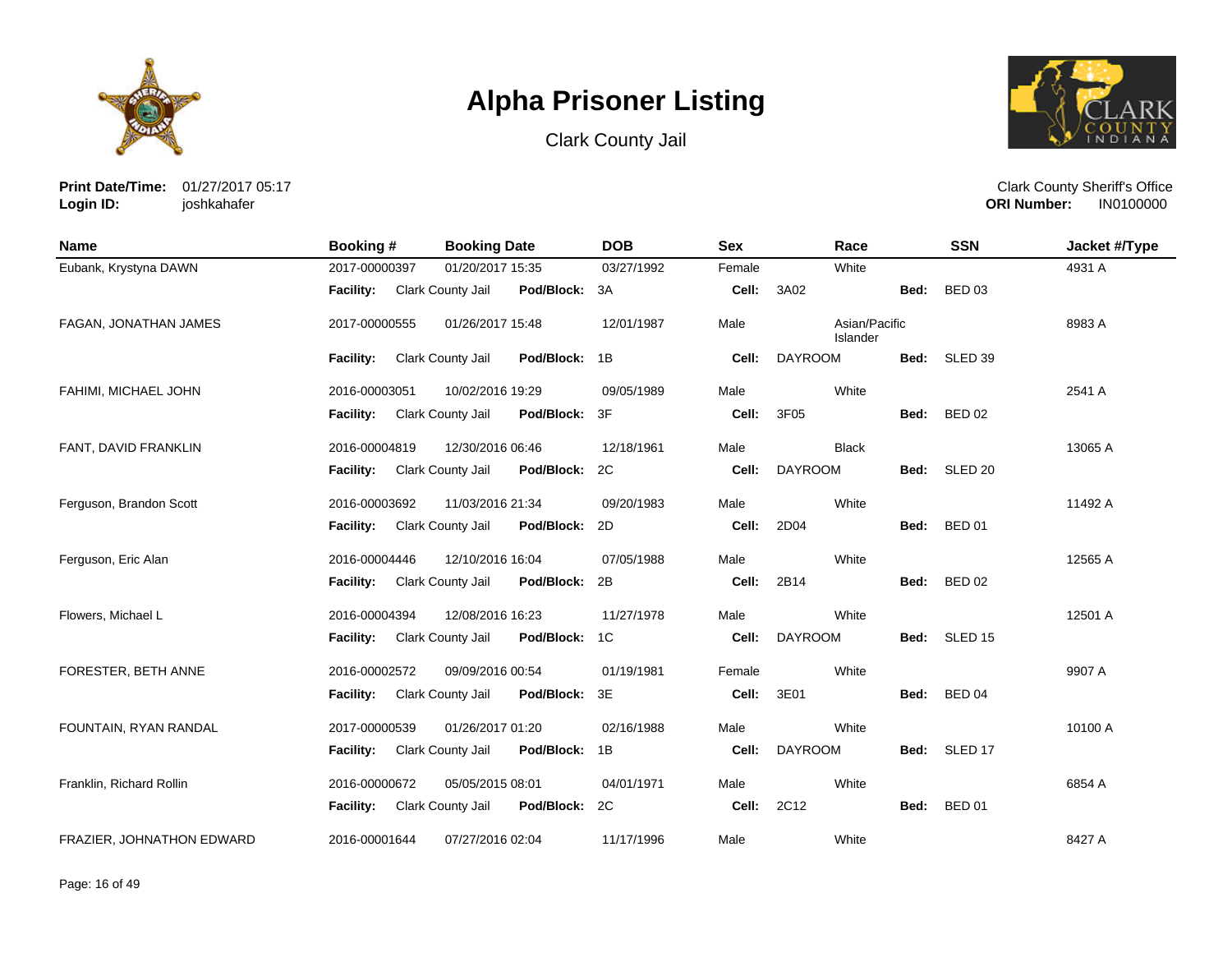





**Print Date/Time:** 01/27/2017 05:17 **Login ID:** joshkahafer

Clark County Sheriff's Office **ORI Number:** 

| <b>Name</b>                      | <b>Booking#</b>  | <b>Booking Date</b> |               | <b>DOB</b>     | <b>Sex</b> | Race           |                | <b>SSN</b>         | Jacket #/Type |
|----------------------------------|------------------|---------------------|---------------|----------------|------------|----------------|----------------|--------------------|---------------|
|                                  | <b>Facility:</b> | Clark County Jail   | Pod/Block:    | 1 <sup>C</sup> | Cell:      | <b>1C08</b>    | Bed:           | <b>BED 02</b>      |               |
| FRAZIER, LUKE TYLER              | 2016-00002657    | 09/13/2016 20:05    |               | 07/07/1984     | Male       | White          |                |                    | 10018 A       |
|                                  | <b>Facility:</b> | Clark County Jail   | Pod/Block:    | 3B             | Cell:      | 3B04           | Bed:           | <b>BED 02</b>      |               |
| FUNK, LUCAS TIMOTHY              | 2017-00000548    | 01/26/2017 08:07    |               | 04/25/1983     | Male       | White          |                |                    | 10559 A       |
|                                  | Facility:        | Clark County Jail   | Pod/Block:    | 1B             | Cell:      | <b>DAYROOM</b> | Bed:           | SLED <sub>29</sub> |               |
| <b>GAINER, AARON DEMETRIS</b>    | 2016-00003711    | 11/04/2016 08:26    |               | 08/20/1990     | Male       | <b>Black</b>   |                |                    | 11509 A       |
|                                  | <b>Facility:</b> | Clark County Jail   | Pod/Block:    | 1D             | Cell:      | 1D09           | Bed:           | <b>BED 01</b>      |               |
| <b>GALLANDER, TRAVIS TODD</b>    | 2016-00003164    | 10/09/2016 16:40    |               | 02/02/1982     | Male       | White          |                |                    | 10829 A       |
|                                  | Facility:        | Clark County Jail   | Pod/Block:    | 3B             | Cell:      | 3B06           | Bed:           | <b>BED 03</b>      |               |
| <b>GARNER, MICAH ISAIAH</b>      | 2016-00002902    | 09/25/2016 06:14    |               | 04/25/1989     | Male       |                |                |                    | 4195 A        |
|                                  | <b>Facility:</b> | Clark County Jail   | Pod/Block: 1C |                | Cell:      | 1C01           | Bed:           | <b>BED 01</b>      |               |
| <b>GASKINS, STEPHANIE NICOLE</b> | 2017-00000524    | 01/25/2017 19:18    |               | 11/13/1982     | Female     | White          |                |                    | 11535 A       |
|                                  | Facility:        | Clark County Jail   | Pod/Block:    | ЗA             | Cell:      | <b>DAYROOM</b> | Bed:           | SLED 24            |               |
| GATLIN, MARQUIS KEYSHAWN         | 2016-00002935    | 09/27/2016 12:55    |               | 04/07/1999     | Male       | <b>Black</b>   |                |                    | 762 J         |
|                                  | <b>Facility:</b> | Clark County Jail   | Pod/Block:    | *Bookin        | Cell:      | Holding06      | <b>Bed: 01</b> |                    |               |
| Gayhart, Robert Earl             | 2016-00000604    | 01/12/2016 10:44    |               | 07/27/1968     | Male       | White          |                |                    | 6788 A        |
|                                  | <b>Facility:</b> | Clark County Jail   | Pod/Block:    | 1C             | Cell:      | 1C12           | Bed:           | <b>BED 03</b>      |               |
| GENDICS, MICHAEL VINCENT, II     | 2016-00004081    | 11/22/2016 23:52    |               | 11/05/1984     | Male       | White          |                |                    | 8715 A        |
|                                  | Facility:        | Clark County Jail   | Pod/Block:    | 2C             | Cell:      | 2C07           | Bed:           | <b>BED 03</b>      |               |
| GIBSON, KRISTEN JINAH-MARIE      | 2016-00002439    | 09/03/2016 01:39    |               | 09/22/1990     | Female     | White          |                |                    | 9709 A        |
|                                  | <b>Facility:</b> | Clark County Jail   | Pod/Block:    | 3D             | Cell:      | 3D05           | Bed:           | <b>BED 02</b>      |               |
| Gibson, Shawn Christine          | 2016-00000481    | 05/13/2016 16:19    |               | 05/02/1975     | Female     | White          |                |                    | 6622 A        |

Page: 17 of 49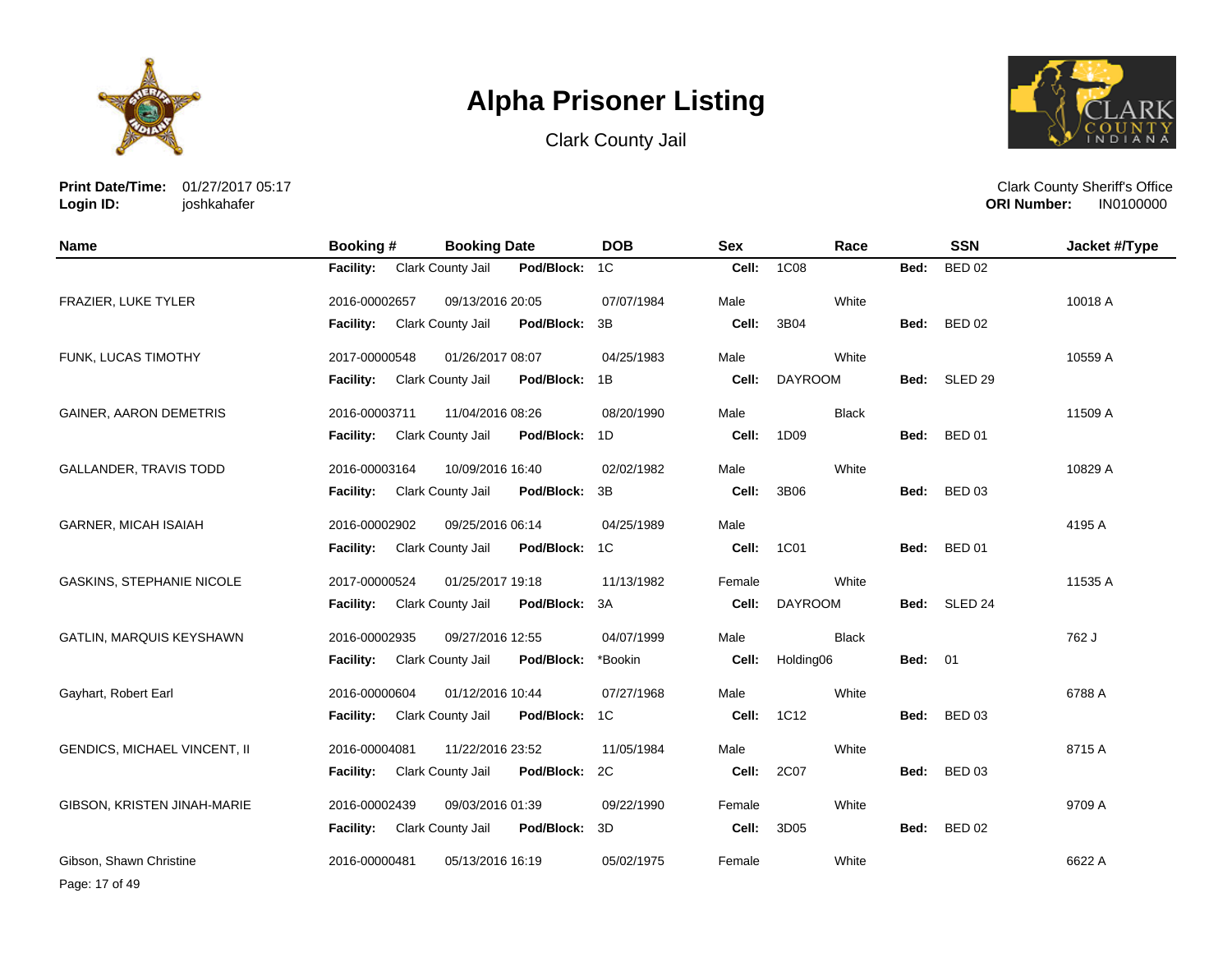

Clark County Jail



**Print Date/Time:** 01/27/2017 05:17 **Login ID:** joshkahafer

Clark County Sheriff's Office **ORI Number:** 

| <b>Name</b>                    | Booking #        | <b>Booking Date</b> |               | <b>DOB</b>    | <b>Sex</b> | Race            |                | <b>SSN</b>    | Jacket #/Type |
|--------------------------------|------------------|---------------------|---------------|---------------|------------|-----------------|----------------|---------------|---------------|
|                                | <b>Facility:</b> | Clark County Jail   | Pod/Block:    | 3D            | Cell:      | 3D09            | Bed:           | <b>BED 02</b> |               |
| Gifford, Allen Ray             | 2016-00000310    | 06/11/2016 21:58    |               | 03/17/1967    | Male       | White           |                |               | 6439 A        |
|                                | Facility:        | Clark County Jail   | Pod/Block:    | 1D            | Cell:      | 1D06            | Bed:           | <b>BED 02</b> |               |
| <b>GORDON, MICHAEL ANTHONY</b> | 2016-00000369    | 03/23/2016 16:04    |               | 04/23/1981    | Male       | <b>Black</b>    |                |               | 6504 A        |
|                                | <b>Facility:</b> | Clark County Jail   | Pod/Block:    | Out of County | Cell:      | Washington      | <b>Bed: 01</b> |               |               |
| GORE, CHAD EVERETT             | 2016-00002370    | 08/31/2016 04:21    |               | 10/12/1975    | Male       | White           |                |               | 7782 A        |
|                                | <b>Facility:</b> | Clark County Jail   | Pod/Block:    | 3B            | Cell:      | 3B01            | Bed:           | <b>BED 03</b> |               |
| <b>GORMAN, BARTLEY ANTHONY</b> | 2017-00000077    | 01/04/2017 20:13    |               | 05/17/1980    | Male       | White           |                |               | 13252 A       |
|                                | <b>Facility:</b> | Clark County Jail   | Pod/Block:    | 3C            | Cell:      | 3C04            | Bed:           | <b>BED 01</b> |               |
| <b>GRAVISS, FRANK L</b>        | 2017-00000527    | 01/25/2017 20:47    |               | 01/22/1979    | Male       | White           |                |               | 1051 A        |
|                                | <b>Facility:</b> | Clark County Jail   | Pod/Block: 1B |               | Cell:      | <b>DAYROOM</b>  | Bed:           | SLED 27       |               |
| <b>GRAY, AUSTIN TYLER</b>      | 2017-00000573    | 01/26/2017 23:15    |               | 01/11/1989    | Male       | White           |                |               | 7433 A        |
|                                | <b>Facility:</b> | Clark County Jail   | Pod/Block:    | *Bookin       | Cell:      | Male Drunk Tank | <b>Bed: 02</b> |               |               |
| <b>GREEN, MARCUS TERREL</b>    | 2017-00000549    | 01/26/2017 08:49    |               | 12/27/1985    | Male       | <b>Black</b>    |                |               | 7780 A        |
|                                | Facility:        | Clark County Jail   | Pod/Block:    | 1B            | Cell:      | <b>DAYROOM</b>  | Bed:           | SLED 31       |               |
| <b>GREER, CHARLES GREGORY</b>  | 2017-00000012    | 01/01/2017 19:59    |               | 07/10/1964    | Male       | White           |                |               | 11050 A       |
|                                | <b>Facility:</b> | Clark County Jail   | Pod/Block:    | 1C            | Cell:      | <b>DAYROOM</b>  | Bed:           | SLED 21       |               |
| Gregory, Christopher Delray    | 2016-00000662    | 11/30/2015 20:55    |               | 06/05/1995    | Male       | <b>Biracial</b> |                |               | 6844 A        |
|                                | Facility:        | Clark County Jail   | Pod/Block:    | 2C            | Cell:      | <b>DAYROOM</b>  | Bed:           | SLED 02       |               |
| GREGORY JR, JIMMY CHARLES      | 2016-00004505    | 12/13/2016 19:17    |               | 10/05/1980    | Male       | White           |                |               | 10839 A       |
|                                | <b>Facility:</b> | Clark County Jail   | Pod/Block:    | 3B            | Cell:      | <b>DAYROOM</b>  | Bed:           | SLED 01       |               |
| <b>GRIDER, JAMES JEREMY</b>    | 2016-00002838    | 09/21/2016 14:07    |               | 03/07/1981    | Male       | White           |                |               | 448 A         |

Page: 18 of 49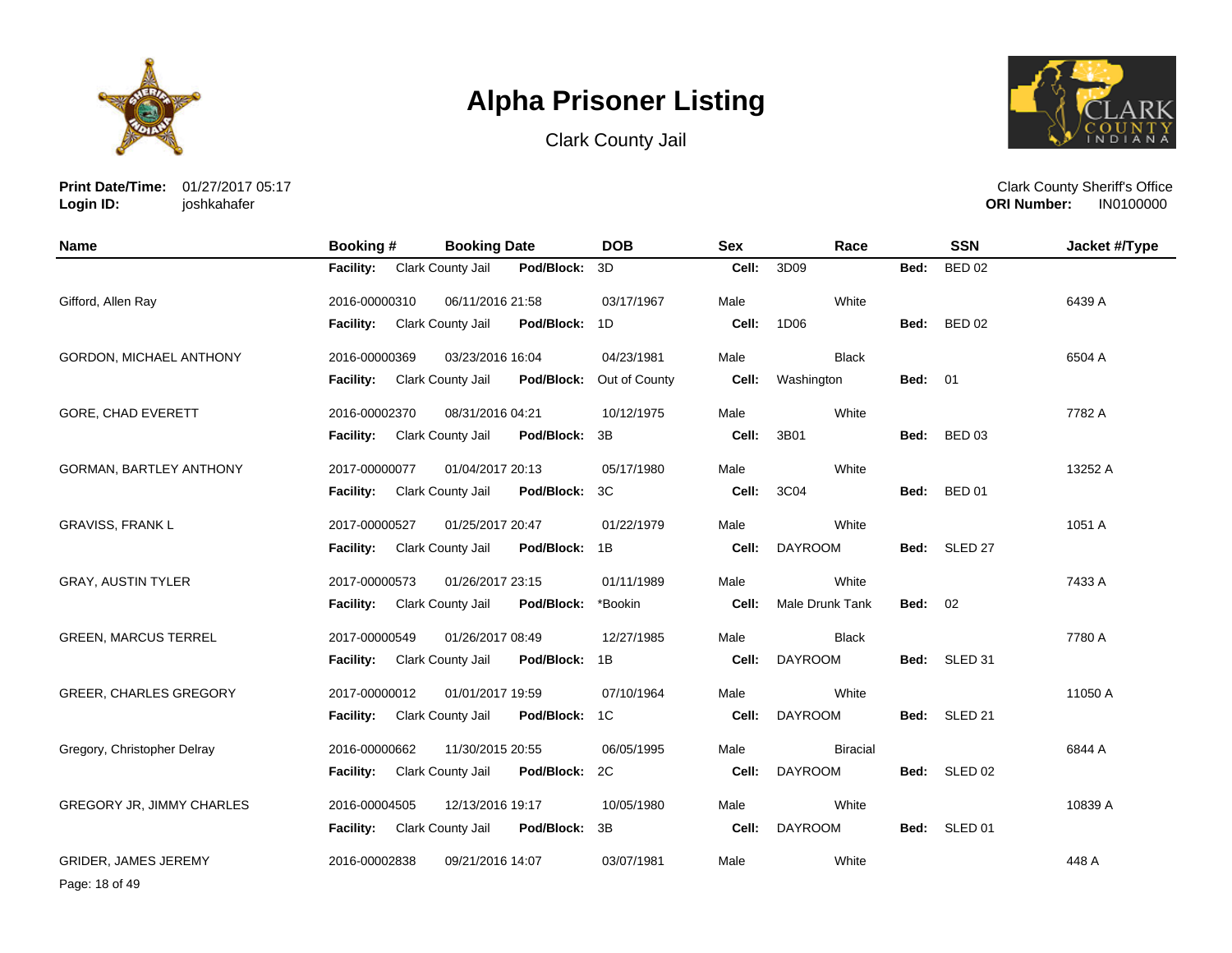





**Print Date/Time:** 01/27/2017 05:17 **Login ID:** joshkahafer

Clark County Sheriff's Office **ORI Number:** 

| <b>Name</b>               | <b>Booking#</b>             | <b>Booking Date</b>                | <b>DOB</b> | <b>Sex</b> | Race           |      | <b>SSN</b>    | Jacket #/Type |
|---------------------------|-----------------------------|------------------------------------|------------|------------|----------------|------|---------------|---------------|
|                           | Facility: Clark County Jail | Pod/Block:                         | 2C         | Cell:      | 2C06           | Bed: | <b>BED 01</b> |               |
| Grinage, Tyre Lamonte     | 2016-00000575               | 01/30/2016 18:21                   | 07/30/1982 |            |                |      |               | 4341 A        |
|                           | Facility:                   | Clark County Jail<br>Pod/Block:    | 3F         | Cell:      | 3F04           |      | Bed: BED 02   |               |
| GROSS, DONALD W, Jr       | 2017-00000541               | 01/26/2017 02:33                   | 08/29/1988 | Male       | White          |      |               | 13973 A       |
|                           | <b>Facility:</b>            | Clark County Jail<br>Pod/Block:    | 1B         | Cell:      | <b>DAYROOM</b> |      | Bed: SLED 21  |               |
| HAFLETT, TROY ALLEN       | 2016-00004703               | 12/23/2016 19:27                   | 01/25/1983 | Male       | White          |      |               | 11100 A       |
|                           | <b>Facility:</b>            | Clark County Jail<br>Pod/Block:    | 3F         | Cell:      | 3F02           |      | Bed: BED 03   |               |
| HALL, CHRISTOPHER WAYNE   | 2016-00004261               | 12/01/2016 12:52                   | 11/05/1989 | Male       | White          |      |               | 9534 A        |
|                           | <b>Facility:</b>            | Clark County Jail<br>Pod/Block:    | 1D         | Cell:      | 1D04           | Bed: | <b>BED 02</b> |               |
| HALL, GWENDOLYN NMN       | 2017-00000418               | 01/21/2017 14:34                   | 04/23/1960 | Female     | <b>Black</b>   |      |               | 13754 A       |
|                           | Facility: Clark County Jail | Pod/Block: 3A                      |            | Cell:      | <b>DAYROOM</b> |      | Bed: SLED 16  |               |
| Hall, Jake Douglas        | 2016-00000694               | 04/29/2016 01:48                   | 12/22/1992 | Male       | White          |      |               | 5682 A        |
|                           | Facility: Clark County Jail | Pod/Block:                         | 1C         | Cell:      | 1C10           |      | Bed: BED 02   |               |
| HALL, ROBERT MATTHEW      | 2016-00003698               | 11/03/2016 23:06                   | 09/19/1993 | Male       | White          |      |               | 10170 A       |
|                           | <b>Facility:</b>            | Clark County Jail<br>Pod/Block: 2A |            | Cell:      | <b>DAYROOM</b> |      | Bed: SLED 12  |               |
| Hambrick, Eli S           | 2016-00004832               | 12/30/2016 22:12                   | 08/22/1995 | Male       | White          |      |               | 13096 A       |
|                           | <b>Facility:</b>            | Clark County Jail<br>Pod/Block:    | 2D         | Cell:      | <b>DAYROOM</b> |      | Bed: SLED 20  |               |
| Hammer, Jamiey Lynn       | 2017-00000032               | 01/02/2017 21:02                   | 03/24/1977 | Male       | White          |      |               | 13181 A       |
|                           | <b>Facility:</b>            | Pod/Block:<br>Clark County Jail    | 3F         | Cell:      | <b>DAYROOM</b> |      | Bed: SLED 01  |               |
| Hanks, William Robert, Jr | 2016-00000692               | 01/07/2016 14:53                   | 07/03/1982 | Male       | White          |      |               | 6883 A        |
|                           | Facility: Clark County Jail | Pod/Block:                         | 1D         | Cell:      | 1D10           | Bed: | <b>BED 01</b> |               |
| HARDIN, BRITTANY NICOLE   | 2016-00001623               | 07/26/2016 01:09                   | 08/23/1988 | Female     | White          |      |               | 4526 A        |

Page: 19 of 49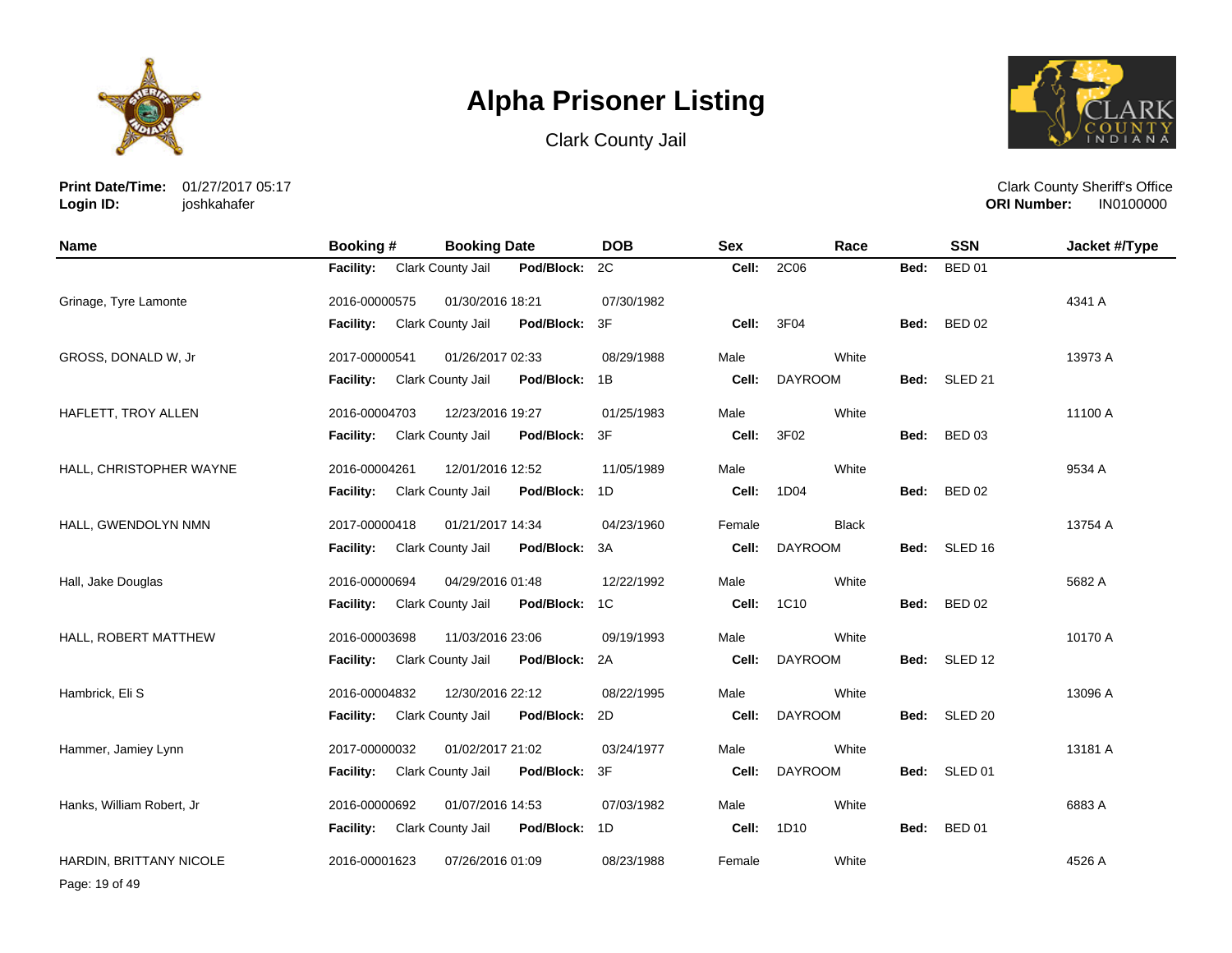

Clark County Jail



**Print Date/Time:** 01/27/2017 05:17 **Login ID:** joshkahafer

Clark County Sheriff's Office **ORI Number:** 

| <b>Name</b>             | <b>Booking#</b>  | <b>Booking Date</b> |               | <b>DOB</b> | <b>Sex</b> | Race           |                | <b>SSN</b>    | Jacket #/Type |
|-------------------------|------------------|---------------------|---------------|------------|------------|----------------|----------------|---------------|---------------|
|                         | <b>Facility:</b> | Clark County Jail   | Pod/Block:    | 3D         | Cell:      | 3D08           | Bed:           | <b>BED 04</b> |               |
| HARDIN, DANIEL LEE      | 2017-00000247    | 01/13/2017 22:49    |               | 10/12/1999 | Male       | White          |                |               | 884 J         |
|                         | Facility:        | Clark County Jail   | Pod/Block:    | *Bookin    | Cell:      | Court Holding  | <b>Bed: 01</b> |               |               |
| HARMON, ROY ALLEN       | 2016-00003386    | 10/20/2016 21:13    |               | 08/18/1977 | Male       | White          |                |               | 4605 A        |
|                         | <b>Facility:</b> | Clark County Jail   | Pod/Block:    | 3F         | Cell:      | <b>DAYROOM</b> | Bed:           | SLED 04       |               |
| Hart, Jay Jackson       | 2016-00000702    | 06/16/2016 15:59    |               | 12/15/1960 | Male       | White          |                |               | 4925 A        |
|                         | <b>Facility:</b> | Clark County Jail   | Pod/Block:    | 3B         | Cell:      | 3B01           |                | Bed: BED 01   |               |
| Harvey, David Lewis     | 2016-00000438    | 06/03/2016 20:35    |               | 05/28/1973 | Male       | White          |                |               | 6575 A        |
|                         | <b>Facility:</b> | Clark County Jail   | Pod/Block:    | 1C         | Cell:      | 1C06           | Bed:           | <b>BED 04</b> |               |
| HARVEY, SAMANTHA PAIGE  | 2016-00003689    | 11/03/2016 20:40    |               | 06/22/1993 | Female     | White          |                |               | 7774 A        |
|                         | <b>Facility:</b> | Clark County Jail   | Pod/Block: 1A |            | Cell:      | <b>1A8</b>     | Bed:           | <b>BED 01</b> |               |
| HASTING, JOSHUA STEPHEN | 2017-00000483    | 01/23/2017 16:34    |               | 12/01/1991 | Male       | White          |                |               | 13849 A       |
|                         | <b>Facility:</b> | Clark County Jail   | Pod/Block: 1B |            | Cell:      | <b>DAYROOM</b> |                | Bed: SLED 10  |               |
| Hasty, Luke A           | 2016-00001792    | 08/03/2016 14:50    |               | 02/26/1980 | Male       | White          |                |               | 8664 A        |
|                         | <b>Facility:</b> | Clark County Jail   | Pod/Block:    | 2C         | Cell:      | 2C01           | Bed:           | <b>BED 01</b> |               |
| HATFIELD, CHRYSTAL DAWN | 2016-00004704    | 12/23/2016 20:03    |               | 01/16/1974 | Female     | White          |                |               | 8295 A        |
|                         | Facility:        | Clark County Jail   | Pod/Block:    | 3D         | Cell:      | <b>DAYROOM</b> | Bed:           | <b>BED 05</b> |               |
| HATZMAN, TIMOTHY BRIAN  | 2016-00004672    | 12/22/2016 07:59    |               | 09/01/1976 | Male       | White          |                |               | 8630 A        |
|                         | <b>Facility:</b> | Clark County Jail   | Pod/Block:    | 3C         | Cell:      | 3C06           | Bed:           | <b>BED 02</b> |               |
| HAWKINS, ROBERT JOEL    | 2017-00000493    | 01/24/2017 01:01    |               | 08/01/1962 | Male       | White          |                |               | 13856 A       |
|                         | <b>Facility:</b> | Clark County Jail   | Pod/Block:    | 1B         | Cell:      | <b>DAYROOM</b> |                | Bed: SLED 13  |               |
| HAYCOX, CHANCE WADE     | 2017-00000580    | 01/27/2017 01:38    |               | 11/01/1979 | Male       | White          |                |               | 14009 A       |

Page: 20 of 49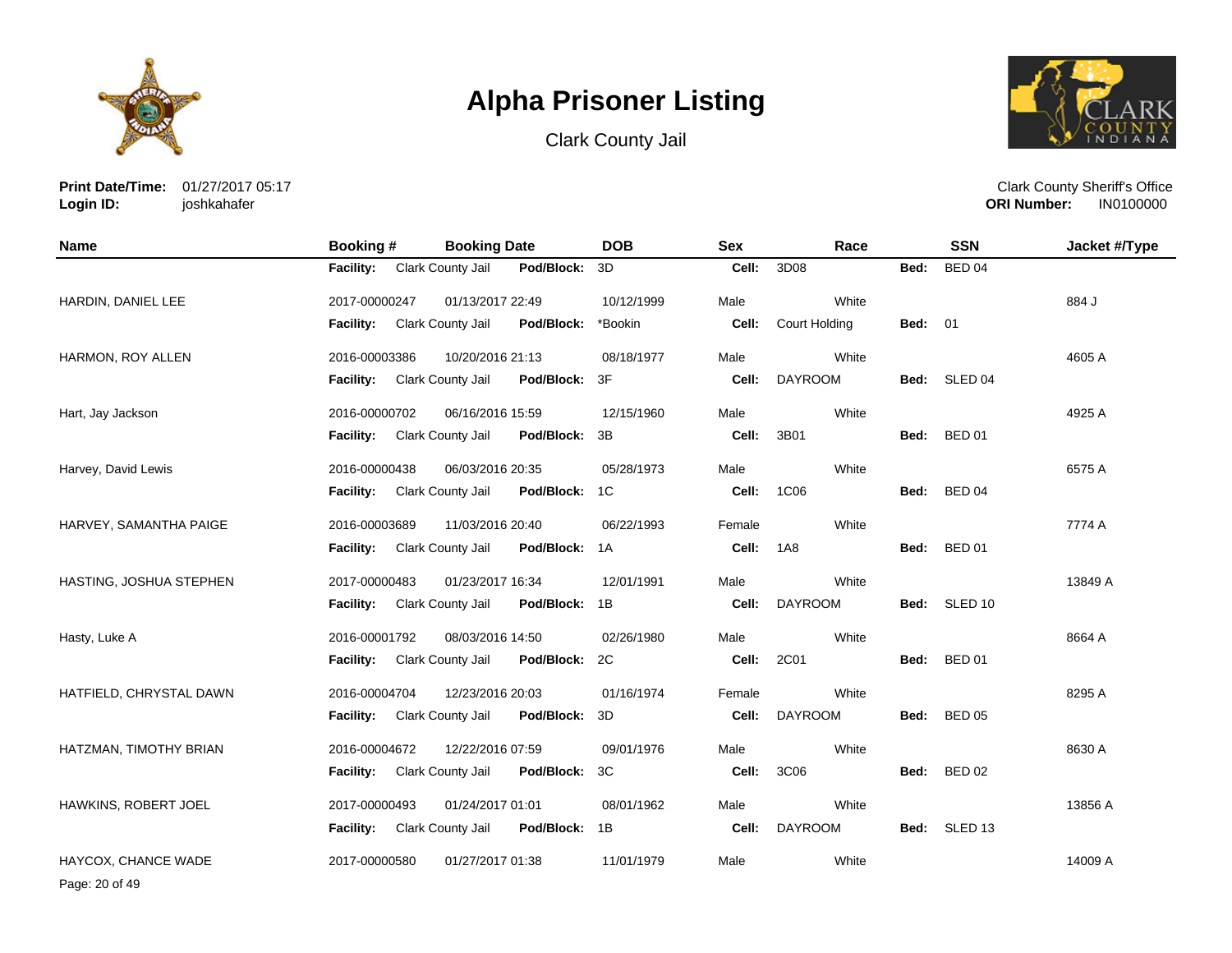





**Print Date/Time:** 01/27/2017 05:17 **Login ID:** joshkahafer

Clark County Sheriff's Office **ORI Number:** 

| Name                            | Booking #        | <b>Booking Date</b>                       | <b>DOB</b> | <b>Sex</b> | Race                      |      | <b>SSN</b>         | Jacket #/Type |
|---------------------------------|------------------|-------------------------------------------|------------|------------|---------------------------|------|--------------------|---------------|
|                                 | <b>Facility:</b> | Clark County Jail<br>Pod/Block:           | *Bookin    | Cell:      | <b>Male Drunk Tank</b>    | Bed: | 04                 |               |
| HAZEN, BRITTANY NICOLE          | 2017-00000569    | 01/26/2017 22:06                          | 06/03/1985 | Female     | White                     |      |                    | 7096 A        |
|                                 | <b>Facility:</b> | Clark County Jail<br>Pod/Block:           | *Bookin    | Cell:      | Female Drunk Tank Bed: 01 |      |                    |               |
| HENDERHAN, RICKY DEAN           | 2016-00004633    | 12/20/2016 04:54                          | 08/10/1987 | Male       | White                     |      |                    | 12790 A       |
|                                 | <b>Facility:</b> | Clark County Jail<br>Pod/Block:           | 2B         | Cell:      | 2B02                      | Bed: | <b>BED 01</b>      |               |
| HERBERT, EDDIE EUGENE           | 2017-00000459    | 01/22/2017 17:19                          | 05/07/1955 | Male       | White                     |      |                    | 13810 A       |
|                                 | <b>Facility:</b> | Clark County Jail<br>Pod/Block:           | 3C         | Cell:      | <b>DAYROOM</b>            | Bed: | SLED 08            |               |
| HERNANDEZ, SALTIEL              | 2016-00004390    | 12/08/2016 06:30                          | 03/14/1991 | Male       | Hispanic                  |      |                    | 12477 A       |
|                                 | <b>Facility:</b> | Clark County Jail<br>Pod/Block: 1C        |            | Cell:      | <b>DAYROOM</b>            | Bed: | SLED <sub>20</sub> |               |
| Hessig, Shawnna Renea           | 2016-00004500    | 12/13/2016 08:21                          | 06/03/1992 | Female     | White                     |      |                    | 12628 A       |
|                                 | Facility:        | Pod/Block: 3D<br><b>Clark County Jail</b> |            | Cell:      | <b>DAYROOM</b>            | Bed: | <b>BED 01</b>      |               |
| Heustis, Joseph Manson          | 2016-00000303    | 09/05/2015 10:27                          | 03/18/1961 | Male       | White                     |      |                    | 6428 A        |
|                                 | <b>Facility:</b> | Clark County Jail<br>Pod/Block: 2A        |            | Cell:      | 2A05                      | Bed: | <b>BED 02</b>      |               |
| HILL, JASON ADAM                | 2016-00004185    | 11/28/2016 22:17                          | 05/02/1983 | Male       | White                     |      |                    | 11430 A       |
|                                 | <b>Facility:</b> | Pod/Block: 2C<br>Clark County Jail        |            | Cell:      | 2C07                      | Bed: | BED 04             |               |
| HILLS, RICHARD DAVID, Jr        | 2016-00002655    | 09/13/2016 19:36                          | 12/04/1979 | Male       | White                     |      |                    | 10016 A       |
|                                 | Facility:        | Pod/Block: 3C<br>Clark County Jail        |            | Cell:      | 3C10                      | Bed: | <b>BED 02</b>      |               |
| HINES, KELLI MARIE              | 2016-00002975    | 09/29/2016 09:13                          | 01/21/1984 | Female     | White                     |      |                    | 7642 A        |
|                                 | Facility:        | Clark County Jail<br>Pod/Block:           | 3D         | Cell:      | 3D09                      | Bed: | BED 04             |               |
| HOBBS, MATTHEW TYLER            | 2016-00004541    | 12/15/2016 02:57                          | 01/05/1991 | Male       | White                     |      |                    | 8265 A        |
|                                 | <b>Facility:</b> | Clark County Jail<br>Pod/Block: 2B        |            | Cell:      | 2B14                      | Bed: | BED 04             |               |
| HOCKERSMITH, TIMOTHY MORTON, Jr | 2017-00000511    | 01/25/2017 02:31                          | 04/13/1994 | Male       | White                     |      |                    | 13884 A       |

Page: 21 of 49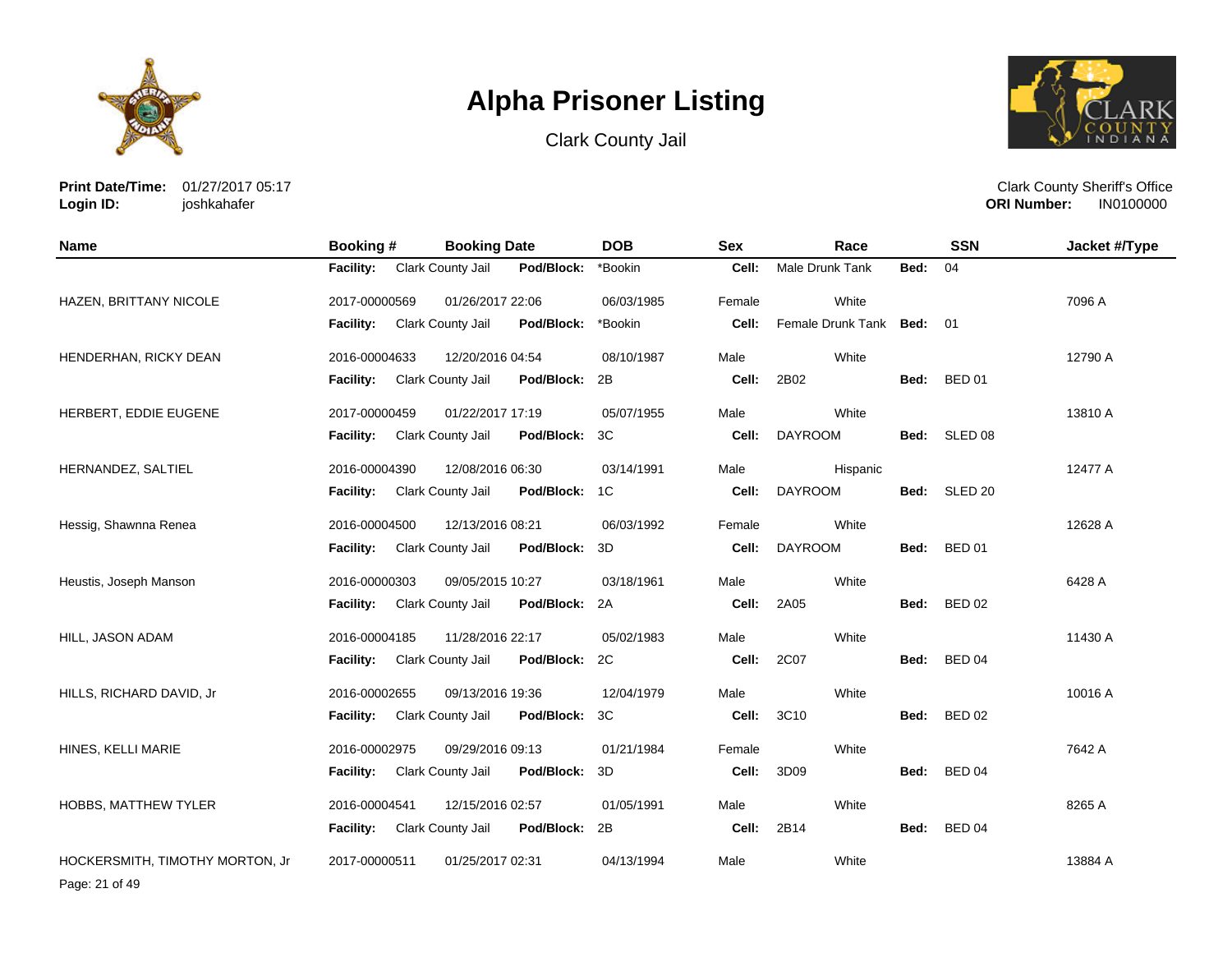





**Print Date/Time:** 01/27/2017 05:17 **Login ID:** joshkahafer

Clark County Sheriff's Office **ORI Number:** 

| <b>Name</b>               | <b>Booking#</b>  | <b>Booking Date</b> |               | <b>DOB</b> | <b>Sex</b> | Race           |      | <b>SSN</b>         | Jacket #/Type |
|---------------------------|------------------|---------------------|---------------|------------|------------|----------------|------|--------------------|---------------|
|                           | <b>Facility:</b> | Clark County Jail   | Pod/Block:    | 1B         | Cell:      | <b>DAYROOM</b> | Bed: | SLED <sub>38</sub> |               |
| HOFFMAN, KRISTINE NICHOLE | 2016-00002686    | 09/14/2016 22:58    |               | 02/18/1984 | Female     | White          |      |                    | 2689 A        |
|                           | Facility:        | Clark County Jail   | Pod/Block:    | 3E         | Cell:      | 3E11           | Bed: | <b>BED 03</b>      |               |
| HOFFMEISTER, TINA LYNN    | 2017-00000116    | 01/06/2017 21:53    |               | 07/27/1964 | Female     | White          |      |                    | 841 A         |
|                           | <b>Facility:</b> | Clark County Jail   | Pod/Block:    | 3A         | Cell:      | 3A01           | Bed: | <b>BED 01</b>      |               |
| HOLMES, DANIEL WAYNE      | 2016-00003849    | 11/11/2016 06:32    |               | 06/19/1979 | Male       | White          |      |                    | 5197 A        |
|                           | <b>Facility:</b> | Clark County Jail   | Pod/Block:    | 1C         | Cell:      | 1C11           |      | Bed: BED 02        |               |
| HOLMES, NICHOLE MICHELLE  | 2016-00004312    | 12/03/2016 23:12    |               | 01/29/1981 | Female     | White          |      |                    | 6687 A        |
|                           | <b>Facility:</b> | Clark County Jail   | Pod/Block:    | 3D         | Cell:      | <b>DAYROOM</b> | Bed: | <b>BED 04</b>      |               |
| Hooker, Ronald Clayton    | 2016-00001115    | 07/03/2016 16:48    |               | 04/14/1987 | Male       | White          |      |                    | 7573 A        |
|                           | <b>Facility:</b> | Clark County Jail   | Pod/Block:    | 3B         | Cell:      | 3B02           | Bed: | <b>BED 02</b>      |               |
| HOSTETTLER, BO BRIAN      | 2017-00000156    | 01/09/2017 18:27    |               | 09/13/1989 | Male       | White          |      |                    | 12985 A       |
|                           | <b>Facility:</b> | Clark County Jail   | Pod/Block:    | 2D         | Cell:      | <b>DAYROOM</b> |      | Bed: SLED 21       |               |
| HOUSE, JOYCE ANN          | 2017-00000546    | 01/26/2017 06:58    |               | 03/14/1974 | Female     | White          |      |                    | 13985 A       |
|                           | <b>Facility:</b> | Clark County Jail   | Pod/Block:    | 3A         | Cell:      | 3A03           | Bed: | <b>BED 03</b>      |               |
| HOWARD, STEVON MONTEZ     | 2017-00000072    | 01/04/2017 19:00    |               | 11/23/1993 | Male       | <b>Black</b>   |      |                    | 13251 A       |
|                           | <b>Facility:</b> | Clark County Jail   | Pod/Block:    | 2B         | Cell:      | <b>DAYROOM</b> | Bed: | SLED <sub>25</sub> |               |
| Howerton, Matthew James   | 2016-00000695    | 03/12/2015 20:15    |               | 02/15/1986 | Male       | White          |      |                    | 6885 A        |
|                           | <b>Facility:</b> | Clark County Jail   | Pod/Block:    | 1D         | Cell:      | 1D10           | Bed: | <b>BED 03</b>      |               |
| HUFF, SHAWN               | 2017-00000038    | 01/03/2017 04:02    |               | 03/07/1985 | Male       | White          |      |                    | 13185 A       |
|                           | Facility:        | Clark County Jail   | Pod/Block: 1D |            | Cell:      | <b>DAYROOM</b> | Bed: | SLED 19            |               |
| Hunter, Antone Lavelle    | 2017-00000553    | 01/26/2017 15:03    |               | 05/18/1983 | Male       | <b>Black</b>   |      |                    | 10801 A       |

Page: 22 of 49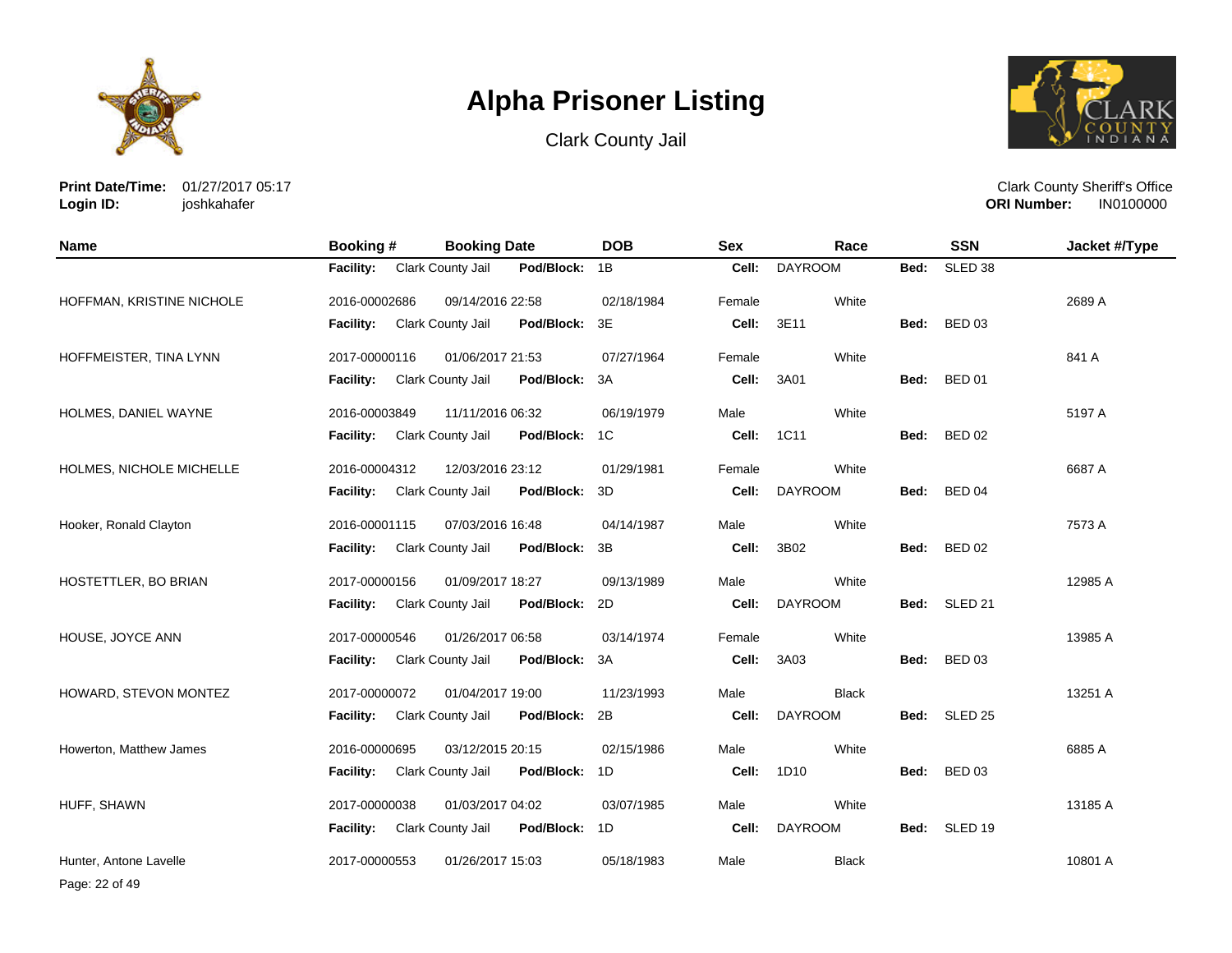





**Print Date/Time:** 01/27/2017 05:17 **Login ID:** joshkahafer

Clark County Sheriff's Office **ORI Number:** 

| <b>Name</b>                   | <b>Booking #</b> | <b>Booking Date</b> |               | <b>DOB</b> | <b>Sex</b> | Race           |      | <b>SSN</b>         | Jacket #/Type |
|-------------------------------|------------------|---------------------|---------------|------------|------------|----------------|------|--------------------|---------------|
|                               | <b>Facility:</b> | Clark County Jail   | Pod/Block:    | 1B         | Cell:      | <b>DAYROOM</b> | Bed: | SLED <sub>33</sub> |               |
| HUTCHINSON, MICHAEL SHAWN     | 2016-00003679    | 11/03/2016 04:35    |               | 02/02/1986 | Male       | White          |      |                    | 6641 A        |
|                               | Facility:        | Clark County Jail   | Pod/Block:    | 3B         | Cell:      | 3B08           | Bed: | <b>BED 04</b>      |               |
| HYRE, DAVID OLIVER            | 2016-00003631    | 11/01/2016 04:37    |               | 03/02/1978 | Male       | White          |      |                    | 11415 A       |
|                               | <b>Facility:</b> | Clark County Jail   | Pod/Block:    | 3F         | Cell:      | 3F04           | Bed: | <b>BED 01</b>      |               |
| IZYNSKI, CHRISTIAN MICHAEL    | 2016-00004723    | 12/24/2016 23:54    |               | 03/26/1992 | Male       | White          |      |                    | 12959 A       |
|                               | <b>Facility:</b> | Clark County Jail   | Pod/Block:    | 1D         | Cell:      | <b>DAYROOM</b> |      | Bed: SLED 18       |               |
| JACKSON, CHARLES FRANKLIN     | 2017-00000291    | 01/16/2017 04:35    |               | 03/24/1970 | Male       | White          |      |                    | 13550 A       |
|                               | <b>Facility:</b> | Clark County Jail   | Pod/Block:    | 3F         | Cell:      | <b>DAYROOM</b> | Bed: | SLED 06            |               |
| JACKSON, SHAUN PATRICK        | 2016-00003937    | 11/16/2016 02:35    |               | 01/01/1988 | Male       | White          |      |                    | 6338 A        |
|                               | <b>Facility:</b> | Clark County Jail   | Pod/Block: 1C |            | Cell:      | <b>DAYROOM</b> | Bed: | SLED 24            |               |
| JACKSON, TREVOR JENE          | 2017-00000349    | 01/18/2017 22:08    |               | 08/26/1986 | Male       | White          |      |                    | 13674 A       |
|                               | Facility:        | Clark County Jail   | Pod/Block:    | 2B         | Cell:      | <b>DAYROOM</b> |      | Bed: SLED 07       |               |
| JAEHNERT, PATRICIA LILLIE     | 2016-00003396    | 10/21/2016 04:07    |               | 03/04/1981 | Female     | White          |      |                    | 11127 A       |
|                               | <b>Facility:</b> | Clark County Jail   | Pod/Block:    | 3E         | Cell:      | 3E05           | Bed: | <b>BED 03</b>      |               |
| JAGGERS, JAYMZ NICHOLAS       | 2017-00000481    | 01/23/2017 15:34    |               | 06/15/1995 | Male       | White          |      |                    | 10063 A       |
|                               | <b>Facility:</b> | Clark County Jail   | Pod/Block:    | 1B         | Cell:      | <b>DAYROOM</b> | Bed: | SLED 08            |               |
| Jeffers, Isaiah Deshawn       | 2016-00000633    | 05/18/2016 17:38    |               | 03/25/1998 | Male       | <b>Black</b>   |      |                    | 6806 A        |
|                               | <b>Facility:</b> | Clark County Jail   | Pod/Block:    | 2B         | Cell:      | 2B10           | Bed: | <b>BED 01</b>      |               |
| JOHNSON, DONALD RAYMOND, Jr   | 2016-00004380    | 12/07/2016 19:47    |               | 10/31/1979 | Male       | White          |      |                    | 2855 A        |
|                               | <b>Facility:</b> | Clark County Jail   | Pod/Block:    | 3C         | Cell:      | 3C09           | Bed: | <b>BED 01</b>      |               |
| JOHNSON, JAMES TIMOTHY MORRIS | 2016-00002711    | 09/16/2016 00:20    |               | 01/27/1990 | Male       | White          |      |                    | 10104 A       |

Page: 23 of 49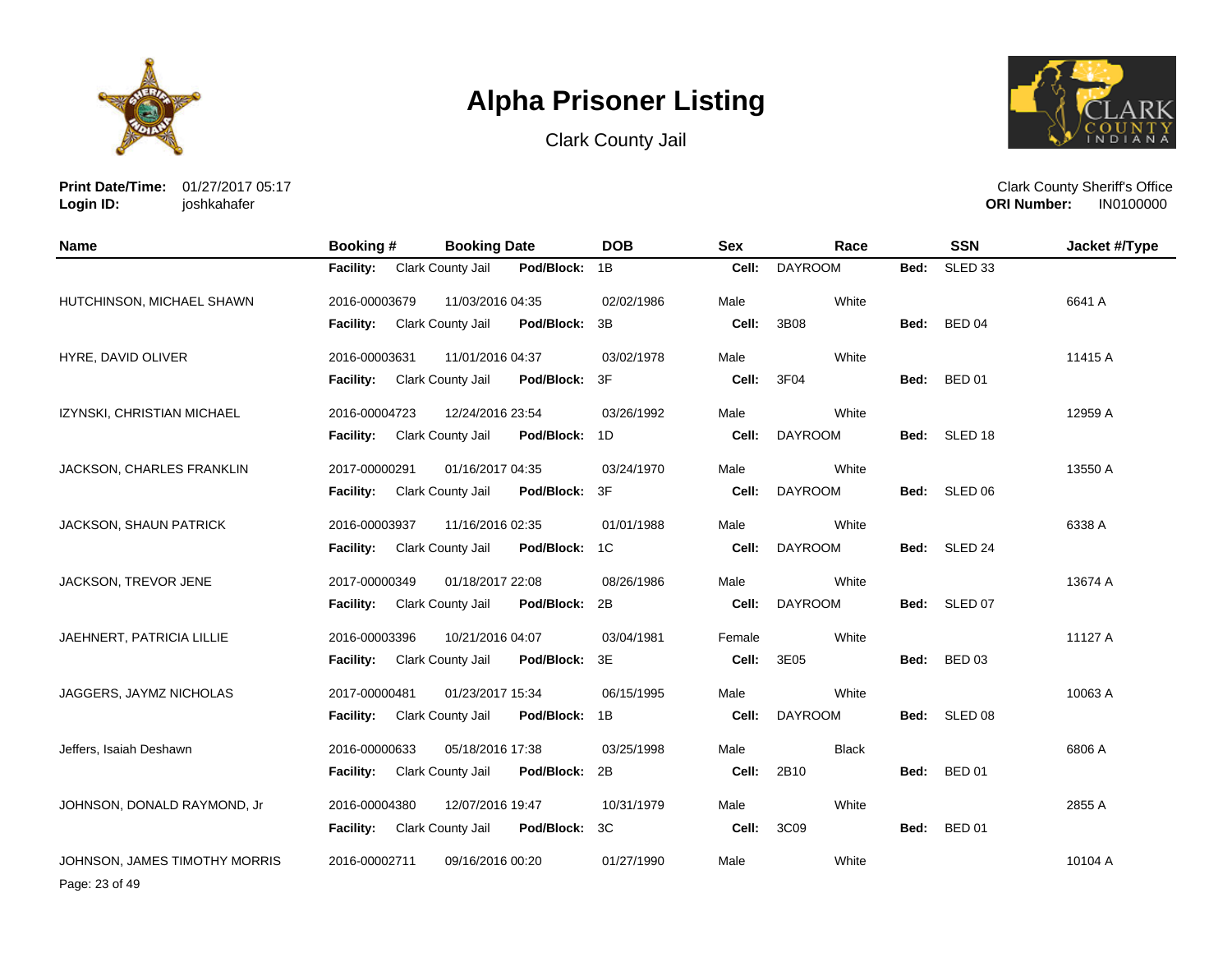





**Print Date/Time:** 01/27/2017 05:17 **Login ID:** joshkahafer

Clark County Sheriff's Office **ORI Number:** 

| <b>Name</b>               | Booking #        | <b>Booking Date</b> |               | <b>DOB</b>    | <b>Sex</b> | Race           |      | <b>SSN</b>         | Jacket #/Type |
|---------------------------|------------------|---------------------|---------------|---------------|------------|----------------|------|--------------------|---------------|
|                           | <b>Facility:</b> | Clark County Jail   | Pod/Block:    | 2A            | Cell:      | 2A03           | Bed: | SLED <sub>01</sub> |               |
| JOHNSON, JOSHUA SCOTT     | 2016-00002994    | 09/30/2016 04:32    |               | 11/27/1974    | Male       | White          |      |                    | 7708 A        |
|                           | <b>Facility:</b> | Clark County Jail   | Pod/Block:    | 2C            | Cell:      | 2C05           | Bed: | <b>BED 01</b>      |               |
| JOHNSON, RANDALL PAUL     | 2016-00004164    | 11/26/2016 22:42    |               | 06/27/1986    | Male       | White          |      |                    | 12131 A       |
|                           | <b>Facility:</b> | Clark County Jail   | Pod/Block:    | 1D            | Cell:      | 1D11           | Bed: | <b>BED 02</b>      |               |
| JOHNSON, REGGIE LINCOLN   | 2017-00000423    | 01/21/2017 17:23    |               | 07/15/1983    | Male       | <b>Black</b>   |      |                    | 13758 A       |
|                           | <b>Facility:</b> | Clark County Jail   | Pod/Block:    | 3C            | Cell:      | 3C10           | Bed: | <b>BED 01</b>      |               |
| Johnson, William Joseph   | 2017-00000430    | 01/21/2017 19:53    |               | 05/16/1981    | Male       | White          |      |                    | 13762 A       |
|                           | <b>Facility:</b> | Clark County Jail   | Pod/Block: 2B |               | Cell:      | <b>DAYROOM</b> | Bed: | SLED <sub>26</sub> |               |
| JOHNSTON, SHANNON CLYDE   | 2016-00004585    | 12/17/2016 12:39    |               | 08/22/1978    | Male       | White          |      |                    | 9786 A        |
|                           | <b>Facility:</b> | Clark County Jail   | Pod/Block:    | 3C            | Cell:      | 3C02           | Bed: | <b>BED 02</b>      |               |
| JOHNSTONE, JEFFERY BRYAN  | 2017-00000195    | 01/11/2017 19:00    |               | 12/22/1964    | Male       | White          |      |                    | 13434 A       |
|                           | <b>Facility:</b> | Clark County Jail   | Pod/Block:    | ЗC            | Cell:      | 3C08           | Bed: | <b>BED 01</b>      |               |
| JONES, BRIAN J            | 2017-00000424    | 01/21/2017 17:59    |               | 03/01/1995    | Male       | White          |      |                    | 13759 A       |
|                           | <b>Facility:</b> | Clark County Jail   | Pod/Block:    | 1C            | Cell:      | <b>DAYROOM</b> | Bed: | SLED <sub>03</sub> |               |
| JONES, JASON WESLEY       | 2016-00003980    | 11/18/2016 03:31    |               | 01/23/1972    | Male       | White          |      |                    | 11890 A       |
|                           | <b>Facility:</b> | Clark County Jail   | Pod/Block:    | 3C            | Cell:      | 3C07           | Bed: | <b>BED 03</b>      |               |
| JONES, JOSHUA OLIN        | 2016-00001429    | 07/18/2016 14:15    |               | 03/28/1979    | Male       | White          |      |                    | 5487 A        |
|                           | <b>Facility:</b> | Clark County Jail   | Pod/Block:    | 2B            | Cell:      | 2B12           | Bed: | <b>BED 02</b>      |               |
| JUMPP, MATTHEW RYAN BROWN | 2017-00000006    | 01/01/2017 06:28    |               | 02/25/1986    | Male       | White          |      |                    | 13138 A       |
|                           | <b>Facility:</b> | Clark County Jail   | Pod/Block:    | Out of County | Cell:      | zOther         | Bed: | 05                 |               |
| KAELIN, NICOLE JEAN       | 2016-00002839    | 09/21/2016 14:29    |               | 04/27/1983    | Female     | White          |      |                    | 6524 A        |

Page: 24 of 49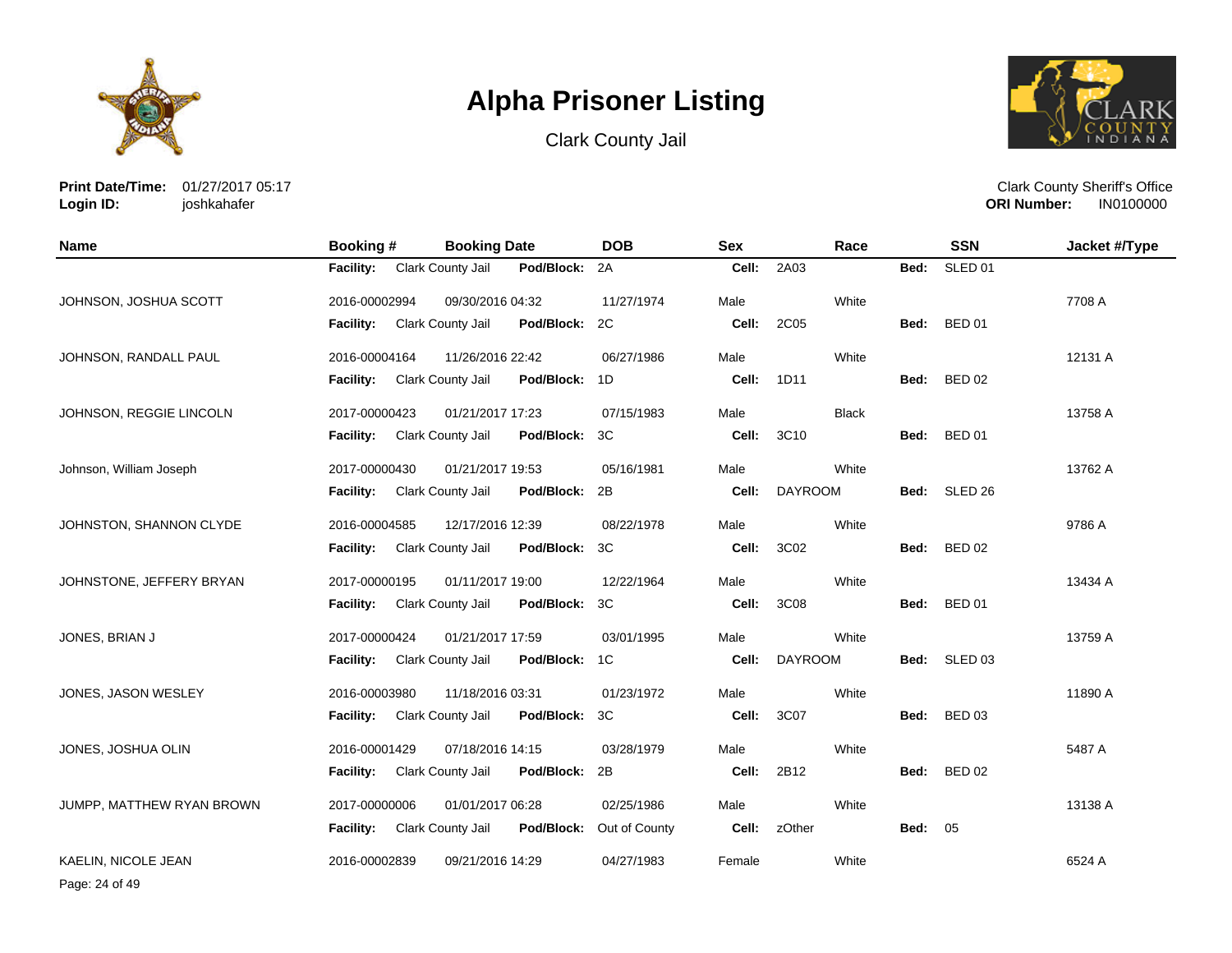





**Print Date/Time:** 01/27/2017 05:17 **Login ID:** joshkahafer

| <b>Name</b>                | Booking #                   | <b>Booking Date</b>                | <b>DOB</b>    | <b>Sex</b> | Race           |      | <b>SSN</b>         | Jacket #/Type |
|----------------------------|-----------------------------|------------------------------------|---------------|------------|----------------|------|--------------------|---------------|
|                            | <b>Facility:</b>            | Clark County Jail<br>Pod/Block: 3E |               | Cell:      | 3E10           | Bed: | <b>BED 01</b>      |               |
| KALCHBRENNER, DANIEL KEITH | 2016-00004288               | 12/03/2016 00:21                   | 04/01/1980    | Male       | White          |      |                    | 11164 A       |
|                            | <b>Facility:</b>            | Clark County Jail<br>Pod/Block:    | 2C            | Cell:      | <b>DAYROOM</b> |      | Bed: SLED 12       |               |
| KEITH, ALE ROY             | 2016-00002529               | 09/07/2016 15:19                   | 03/19/1974    | Male       | White          |      |                    | 9858 A        |
|                            | <b>Facility:</b>            | Clark County Jail<br>Pod/Block: 1D |               | Cell:      | 1D08           | Bed: | <b>BED 01</b>      |               |
| KEITH, RACHEL ANN          | 2016-00001892               | 08/09/2016 17:27                   | 09/03/1988    | Female     | White          |      |                    | 8810 A        |
|                            | Facility: Clark County Jail | Pod/Block: 3D                      |               | Cell:      | 3D06           |      | Bed: BED 01        |               |
| Kelley, Travis Cyle        | 2016-00000668               | 03/21/2016 17:24                   | 10/29/1966    | Male       | White          |      |                    | 6849 A        |
|                            | <b>Facility:</b>            | Clark County Jail<br>Pod/Block: 1D |               | Cell:      | 1D07           | Bed: | <b>BED 01</b>      |               |
| <b>KENT, MARTIN R</b>      | 2017-00000343               | 01/18/2017 16:07                   | 10/17/1967    | Male       | White          |      |                    | 13495 A       |
|                            | Facility: Clark County Jail | Pod/Block: 3C                      |               | Cell:      | <b>DAYROOM</b> |      | Bed: SLED 05       |               |
| Kern, Brandon Ray          | 2016-00001771               | 08/02/2016 14:10                   | 02/12/1985    | Male       | White          |      |                    | 7492 A        |
|                            | Facility: Clark County Jail | Pod/Block: 1D                      |               | Cell:      | 1D01           |      | Bed: BED 04        |               |
| KIME, ADAM CHRISTOPHER     | 2016-00003151               | 10/08/2016 16:38                   | 10/16/1987    | Male       | White          |      |                    | 10815 A       |
|                            | <b>Facility:</b>            | Clark County Jail<br>Pod/Block: 2C |               | Cell:      | 2C06           | Bed: | <b>BED 02</b>      |               |
| Kindred, Deangelo Lamont   | 2016-00002817               | 09/20/2016 16:33                   | 07/13/1989    | Male       | <b>Black</b>   |      |                    | 7555 A        |
|                            | <b>Facility:</b>            | Pod/Block:<br>Clark County Jail    | Out of County | Cell:      | Logansport     | Bed: | 03                 |               |
| KING, TRENT THOMAS         | 2016-00004822               | 12/30/2016 09:46                   | 07/05/1988    | Male       | White          |      |                    | 1566 A        |
|                            | Facility:                   | Clark County Jail<br>Pod/Block:    | 3B            | Cell:      | <b>DAYROOM</b> | Bed: | <b>BED 03</b>      |               |
| Kinslow, Terry Lamont      | 2016-00000685               | 03/30/2016 02:19                   | 05/15/1968    | Male       | <b>Black</b>   |      |                    | 6874 A        |
|                            | <b>Facility:</b>            | Clark County Jail<br>Pod/Block: 3B |               | Cell:      | <b>DAYROOM</b> | Bed: | SLED <sub>09</sub> |               |
| KISTE. JUSTIN DANIEL       | 2016-00004569               | 12/16/2016 15:30                   | 02/11/1981    | Male       | White          |      |                    | 12747 A       |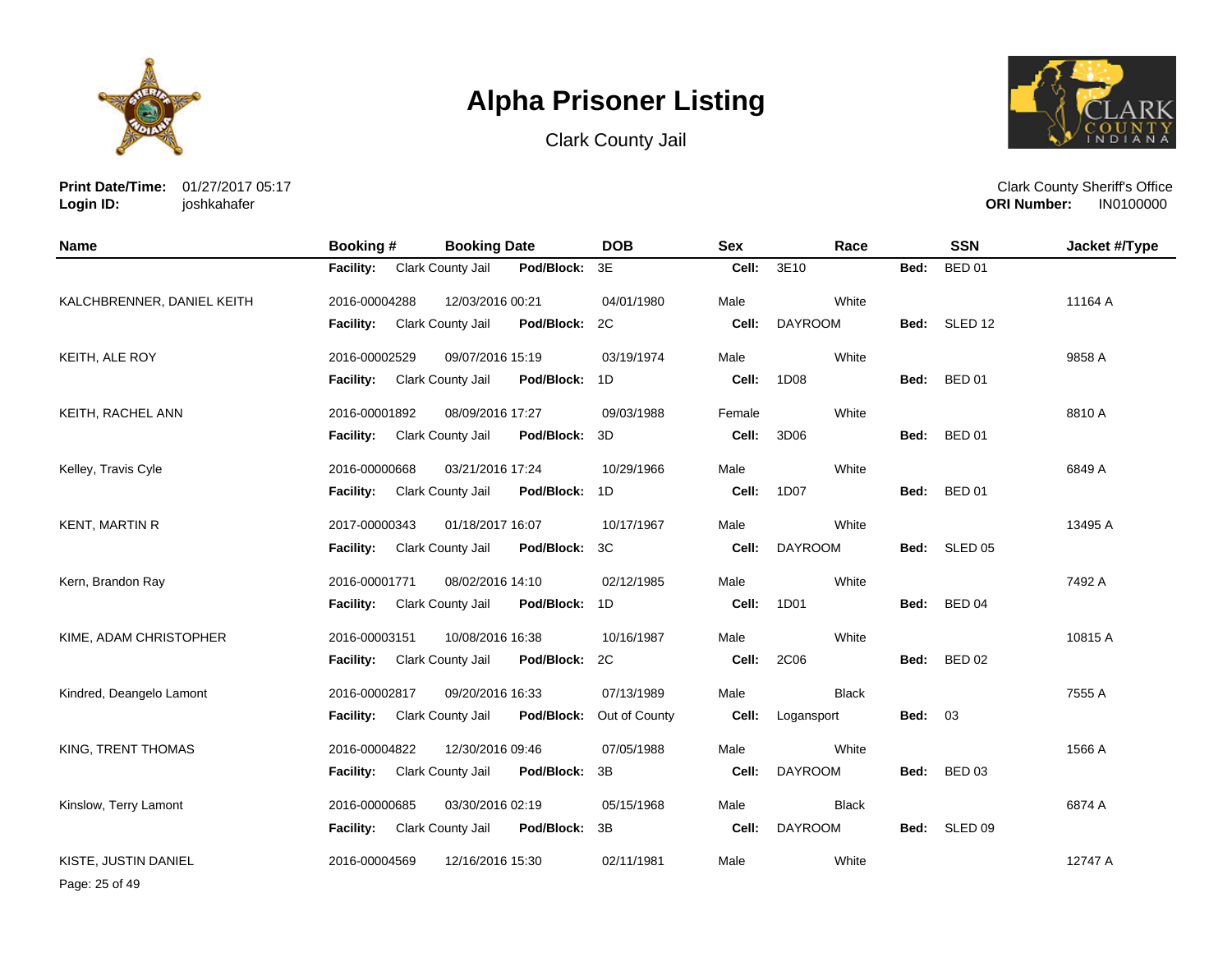





**Print Date/Time:** 01/27/2017 05:17 **Login ID:** joshkahafer

Clark County Sheriff's Office **ORI Number:** 

| <b>Name</b>                 | Booking #                          | <b>Booking Date</b> |               | <b>DOB</b> | <b>Sex</b> | Race           |                | <b>SSN</b>         | Jacket #/Type |
|-----------------------------|------------------------------------|---------------------|---------------|------------|------------|----------------|----------------|--------------------|---------------|
|                             | Facility: Clark County Jail        |                     | Pod/Block:    | 3B         | Cell:      | <b>DAYROOM</b> | Bed:           | SLED <sub>10</sub> |               |
| KONKLE, RYAN MICHAEL        | 2016-00003750                      | 11/06/2016 07:06    |               | 07/11/1989 | Male       | White          |                |                    | 11549 A       |
|                             | Facility:                          | Clark County Jail   | Pod/Block:    | 2D         | Cell:      | 2D09           | Bed:           | <b>BED 02</b>      |               |
| KOPCHO, DREW MICHAEL        | 2017-00000531                      | 01/25/2017 23:20    |               | 01/05/1989 | Male       | White          |                |                    | 13968 A       |
|                             | <b>Facility:</b>                   | Clark County Jail   | Pod/Block:    | 1B         | Cell:      | <b>DAYROOM</b> | Bed:           | SLED 12            |               |
| <b>KRAUSE, ERIC ROBERT</b>  | 2016-00004273                      | 12/01/2016 23:24    |               | 07/13/1968 | Male       | White          |                |                    | 1982 A        |
|                             | Facility: Clark County Jail        |                     | Pod/Block:    | 3B         | Cell:      | <b>DAYROOM</b> |                | Bed: SLED 03       |               |
| KRIDER, JOSHUA ISIAH        | 2016-00004570                      | 12/16/2016 16:40    |               | 08/28/1993 | Male       | White          |                |                    | 12748 A       |
|                             | <b>Facility:</b>                   | Clark County Jail   | Pod/Block:    | 2C         | Cell:      | 2C10           | Bed:           | <b>BED 01</b>      |               |
| KRUGER, MICHAEL CHRISTOPHER | 2017-00000425                      | 01/21/2017 18:14    |               | 06/25/1988 | Male       | White          |                |                    | 13760 A       |
|                             | Facility: Clark County Jail        |                     | Pod/Block:    | 3C         | Cell:      | 3C10           | Bed:           | <b>BED 04</b>      |               |
| LAMASTER, TIMOTHY E         | 2016-00002930                      | 09/27/2016 02:32    |               | 02/04/1975 | Male       | White          |                |                    | 7886 A        |
|                             | <b>Facility:</b>                   | Clark County Jail   | Pod/Block:    | 1C         | Cell:      | 1C05           | Bed:           | <b>BED 01</b>      |               |
| LAMB, DALTON MICHAEL        | 2017-00000315                      | 01/17/2017 16:43    |               | 10/06/1993 | Male       | White          |                |                    | 13075 A       |
|                             | <b>Facility:</b>                   | Clark County Jail   | Pod/Block:    | 2B         | Cell:      | <b>DAYROOM</b> | Bed:           | SLED 08            |               |
| LANDERS, CHAD ALLEN         | 2016-00004739                      | 12/27/2016 00:14    |               | 10/31/1981 | Male       | White          |                |                    | 6783 A        |
|                             | <b>Facility:</b> Clark County Jail |                     | Pod/Block: 1D |            | Cell:      | <b>DAYROOM</b> | Bed:           | SLED 06            |               |
| LANDERS, DAKOTA SHANE       | 2016-00004354                      | 12/06/2016 17:11    |               | 11/28/1993 | Male       | White          |                |                    | 12243 A       |
|                             | Facility:                          | Clark County Jail   | Pod/Block:    | 1D         | Cell:      | 1D08           | Bed:           | BED 03             |               |
| LANDERS, JEFFREY THOMAS     | 2016-00004719                      | 12/24/2016 18:49    |               | 09/27/1965 | Male       | White          |                |                    | 11548 A       |
|                             | <b>Facility:</b>                   | Clark County Jail   | Pod/Block:    | *Bookin    | Cell:      | Holding04      | <b>Bed: 01</b> |                    |               |
| Lathery, Sue ANN            | 2016-00003408                      | 10/22/2016 03:29    |               | 07/14/1972 | Female     | White          |                |                    | 581 A         |

Page: 26 of 49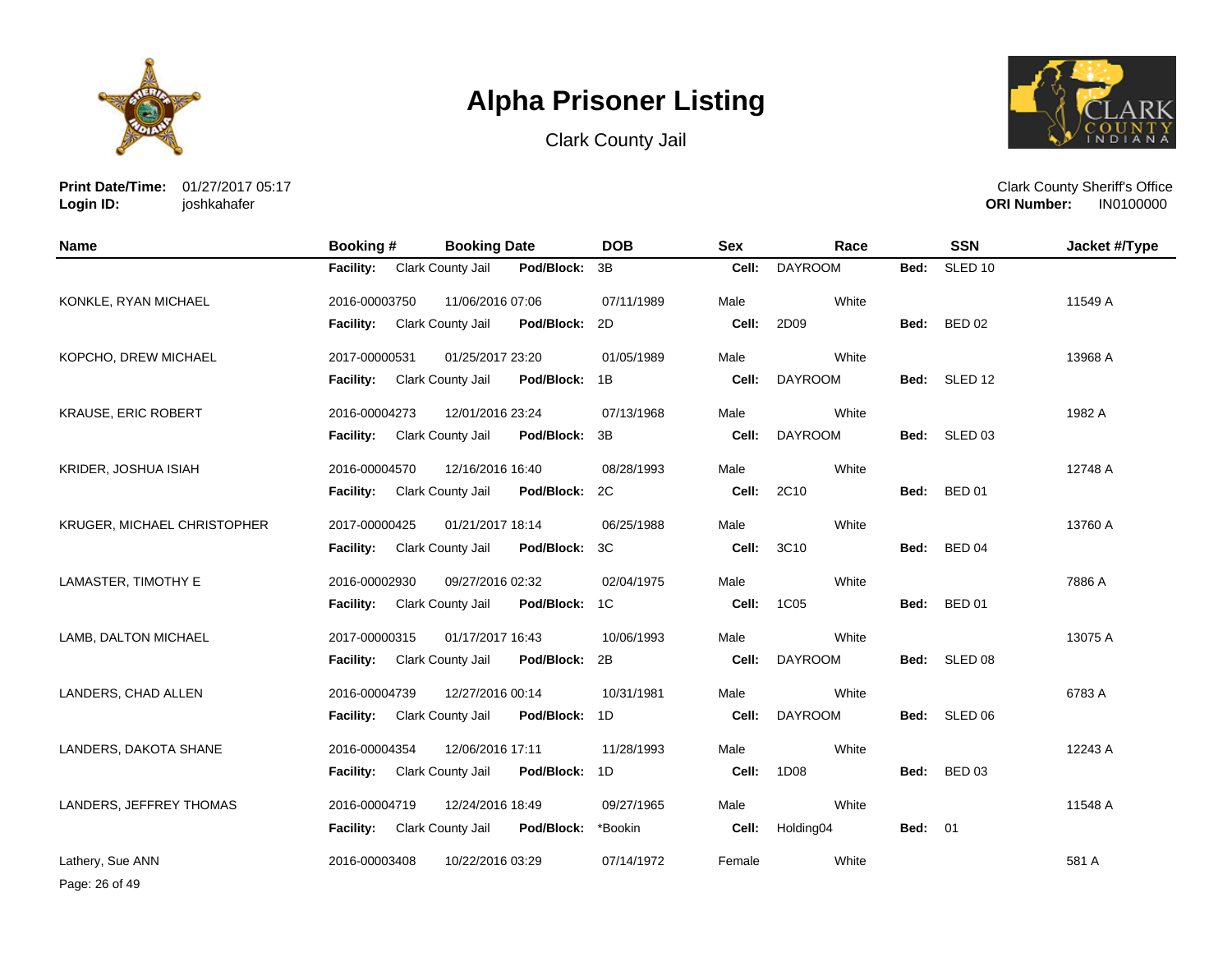

Clark County Jail



**Print Date/Time:** 01/27/2017 05:17 **Login ID:** joshkahafer

Clark County Sheriff's Office **ORI Number:** 

| <b>Name</b>               | Booking #        | <b>Booking Date</b> |               | <b>DOB</b> | <b>Sex</b> | Race           |      | <b>SSN</b>    | Jacket #/Type |
|---------------------------|------------------|---------------------|---------------|------------|------------|----------------|------|---------------|---------------|
|                           | <b>Facility:</b> | Clark County Jail   | Pod/Block:    | 3E         | Cell:      | 3E07           | Bed: | <b>BED 01</b> |               |
| Lawson, James Yulee       | 2016-00003179    | 10/10/2016 18:24    |               | 04/17/1984 | Male       | White          |      |               | 10848 A       |
|                           | Facility:        | Clark County Jail   | Pod/Block:    | 2C         | Cell:      | 2C07           | Bed: | <b>BED 01</b> |               |
| LAYTON, MEGAN AMBER       | 2017-00000560    | 01/26/2017 18:20    |               | 01/31/1986 | Female     | White          |      |               | 9803 A        |
|                           | <b>Facility:</b> | Clark County Jail   | Pod/Block:    | 3A         | Cell:      | 3A01           | Bed: | <b>BED 03</b> |               |
| LEACHMAN, JONATHAN EDWARD | 2017-00000525    | 01/25/2017 19:37    |               | 12/01/1977 | Male       | White          |      |               | 13964 A       |
|                           | <b>Facility:</b> | Clark County Jail   | Pod/Block: 1B |            | Cell:      | <b>DAYROOM</b> |      | Bed: SLED 28  |               |
| LEAMONS, KAYLA MARIE      | 2017-00000499    | 01/24/2017 16:10    |               | 08/08/1993 | Female     | White          |      |               | 8522 A        |
|                           | <b>Facility:</b> | Clark County Jail   | Pod/Block:    | 3A         | Cell:      | <b>DAYROOM</b> |      | Bed: SLED 32  |               |
| LEAR, NATHANIEL LEE       | 2017-00000320    | 01/17/2017 22:35    |               | 05/16/1993 | Male       | White          |      |               | 13621 A       |
|                           | <b>Facility:</b> | Clark County Jail   | Pod/Block:    | *Bookin    | Cell:      | Holding04      | Bed: | Floor         |               |
| LEAVELL, JEREMY JUMA      | 2016-00003643    | 11/01/2016 18:30    |               | 09/14/1979 | Male       | <b>Black</b>   |      |               | 11442 A       |
|                           | <b>Facility:</b> | Clark County Jail   | Pod/Block:    | 2D         | Cell:      | 2D07           |      | Bed: BED 02   |               |
| LEE, DILLON TYLER         | 2016-00002339    | 08/30/2016 01:58    |               | 12/12/1993 | Male       | White          |      |               | 8961 A        |
|                           | <b>Facility:</b> | Clark County Jail   | Pod/Block:    | 2B         | Cell:      | 2B04           | Bed: | <b>BED 01</b> |               |
| LEE, JAMES DOUGLAS        | 2017-00000085    | 01/05/2017 04:34    |               | 03/26/1970 | Male       | White          |      |               | 13258 A       |
|                           | <b>Facility:</b> | Clark County Jail   | Pod/Block:    | 3C         | Cell:      | 3C01           | Bed: | <b>BED 04</b> |               |
| LEE, JODIE LYNN           | 2017-00000464    | 01/22/2017 19:24    |               | 05/10/1983 | Female     | White          |      |               | 9507 A        |
|                           | Facility:        | Clark County Jail   | Pod/Block:    | 1A         | Cell:      | 1A7            | Bed: | <b>BED 01</b> |               |
| LEE, THERON JOHN          | 2017-00000228    | 01/12/2017 18:27    |               | 02/26/1981 | Male       | White          |      |               | 10003 A       |
|                           | <b>Facility:</b> | Clark County Jail   | Pod/Block:    | 3C         | Cell:      | 3C08           | Bed: | <b>BED 03</b> |               |
| LEEDY, JAMES BRIAN        | 2016-00004056    | 11/21/2016 21:06    |               | 05/03/1977 | Male       | White          |      |               | 11212 A       |

Page: 27 of 49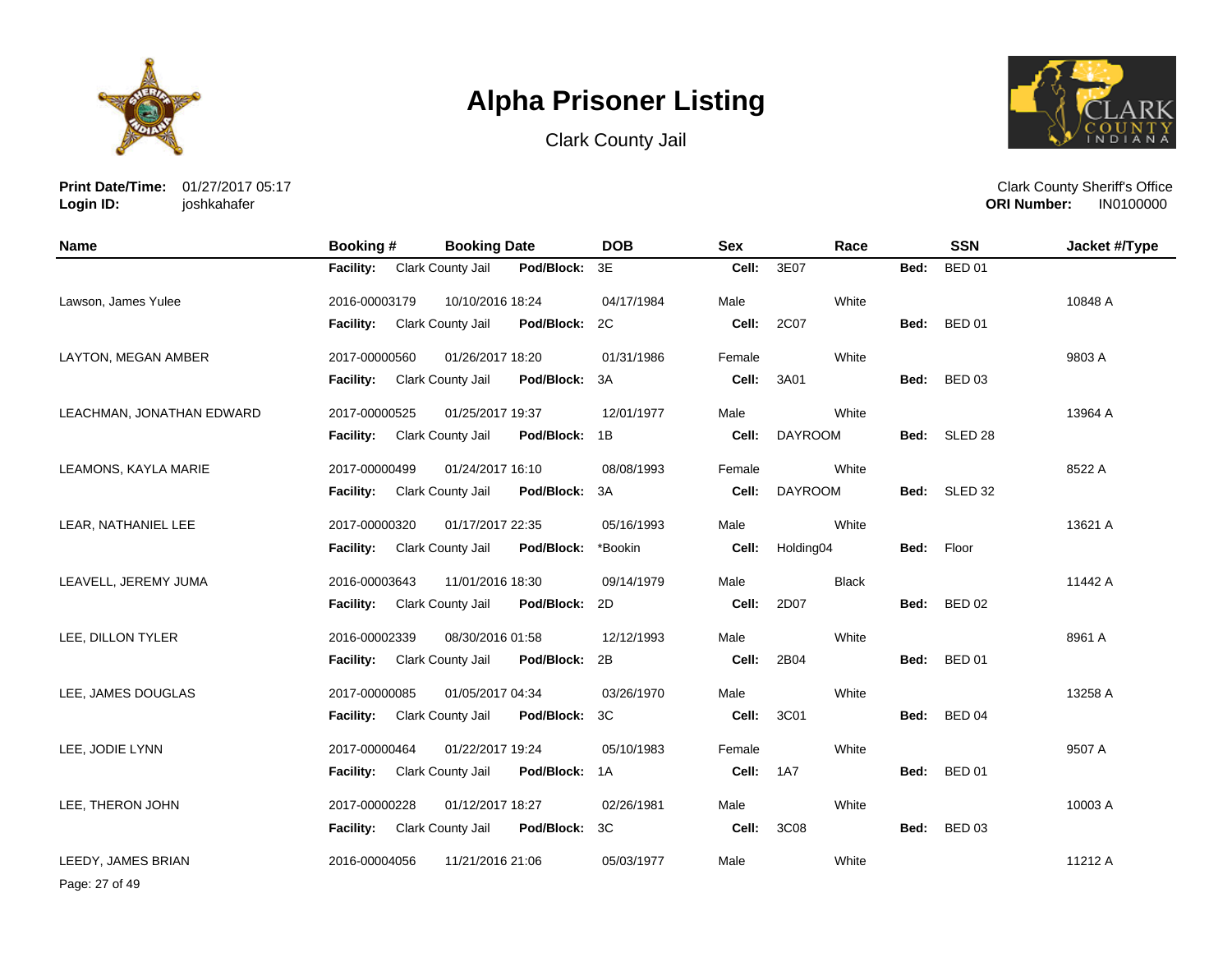





**Print Date/Time:** 01/27/2017 05:17 **Login ID:** joshkahafer

Clark County Sheriff's Office **ORI Number:** 

| <b>Name</b>             | Booking #                   | <b>Booking Date</b> |            | <b>DOB</b> | <b>Sex</b> | Race           |      | <b>SSN</b>         | Jacket #/Type |
|-------------------------|-----------------------------|---------------------|------------|------------|------------|----------------|------|--------------------|---------------|
|                         | Facility: Clark County Jail |                     | Pod/Block: | 2D         | Cell:      | <b>DAYROOM</b> | Bed: | SLED <sub>02</sub> |               |
| Leezer, James Bradley   | 2016-00000564               | 04/05/2016 14:49    |            | 07/01/1985 | Male       | White          |      |                    | 6749 A        |
|                         | <b>Facility:</b>            | Clark County Jail   | Pod/Block: | 2B         | Cell:      | 2B12           | Bed: | <b>BED 01</b>      |               |
| LEWIS, AMANDA JOY       | 2016-00004620               | 12/19/2016 15:11    |            | 06/06/1977 | Female     | White          |      |                    | 12784 A       |
|                         | <b>Facility:</b>            | Clark County Jail   | Pod/Block: | 3E         | Cell:      | <b>DAYROOM</b> | Bed: | SLED 02            |               |
| LEWIS, MICHAEL C        | 2017-00000443               | 01/22/2017 01:35    |            | 10/11/1980 | Male       | White          |      |                    | 13770 A       |
|                         | <b>Facility:</b>            | Clark County Jail   | Pod/Block: | 1B         | Cell:      | 1B15           | Bed: | <b>BED 01</b>      |               |
| LONG, RENE LYNN         | 2017-00000417               | 01/21/2017 13:32    |            | 01/29/1970 | Female     | White          |      |                    | 13753 A       |
|                         | <b>Facility:</b>            | Clark County Jail   | Pod/Block: | 3A         | Cell:      | <b>DAYROOM</b> | Bed: | SLED <sub>20</sub> |               |
| LOONEY, MALACHI M       | 2016-00001331               | 07/13/2016 20:52    |            | 01/06/1983 | Male       | White          |      |                    | 7973 A        |
|                         | <b>Facility:</b>            | Clark County Jail   | Pod/Block: | 2C         | Cell:      | 2C07           | Bed: | <b>BED 02</b>      |               |
| LORIMER, DENVER J       | 2017-00000292               | 01/16/2017 06:09    |            | 03/19/1984 | Male       | White          |      |                    | 9919 A        |
|                         | <b>Facility:</b>            | Clark County Jail   | Pod/Block: | 2B         | Cell:      | <b>DAYROOM</b> |      | Bed: SLED 06       |               |
| LOTSPEICH, ANDREW DAVID | 2017-00000135               | 01/08/2017 01:55    |            | 08/17/1984 | Male       | White          |      |                    | 13344 A       |
|                         | <b>Facility:</b>            | Clark County Jail   | Pod/Block: | 2D         | Cell:      | <b>DAYROOM</b> | Bed: | SLED <sub>22</sub> |               |
| LOVE, ANTHONY WAYNE     | 2016-00003357               | 10/19/2016 17:29    |            | 10/11/1991 | Male       | White          |      |                    | 8291 A        |
|                         | <b>Facility:</b>            | Clark County Jail   | Pod/Block: | 2D         | Cell:      | <b>DAYROOM</b> | Bed: | SLED 04            |               |
| LOWE, LAKISHA NICOLE    | 2016-00003565               | 10/28/2016 23:59    |            | 03/24/1991 | Female     | White          |      |                    | 9177 A        |
|                         | <b>Facility:</b>            | Clark County Jail   | Pod/Block: | 3E         | Cell:      | 3E08           | Bed: | BED 04             |               |
| LUKER, NATHAN FRANCIS   | 2016-00002080               | 08/18/2016 18:41    |            | 09/19/1987 | Male       | White          |      |                    | 6785 A        |
|                         | <b>Facility:</b>            | Clark County Jail   | Pod/Block: | 3B         | Cell:      | 3B07           | Bed: | <b>BED 01</b>      |               |
| LUKES, ISAAC J          | 2016-00003497               | 10/26/2016 14:10    |            | 06/06/1999 | Male       | Black          |      |                    | 188 J         |

Page: 28 of 49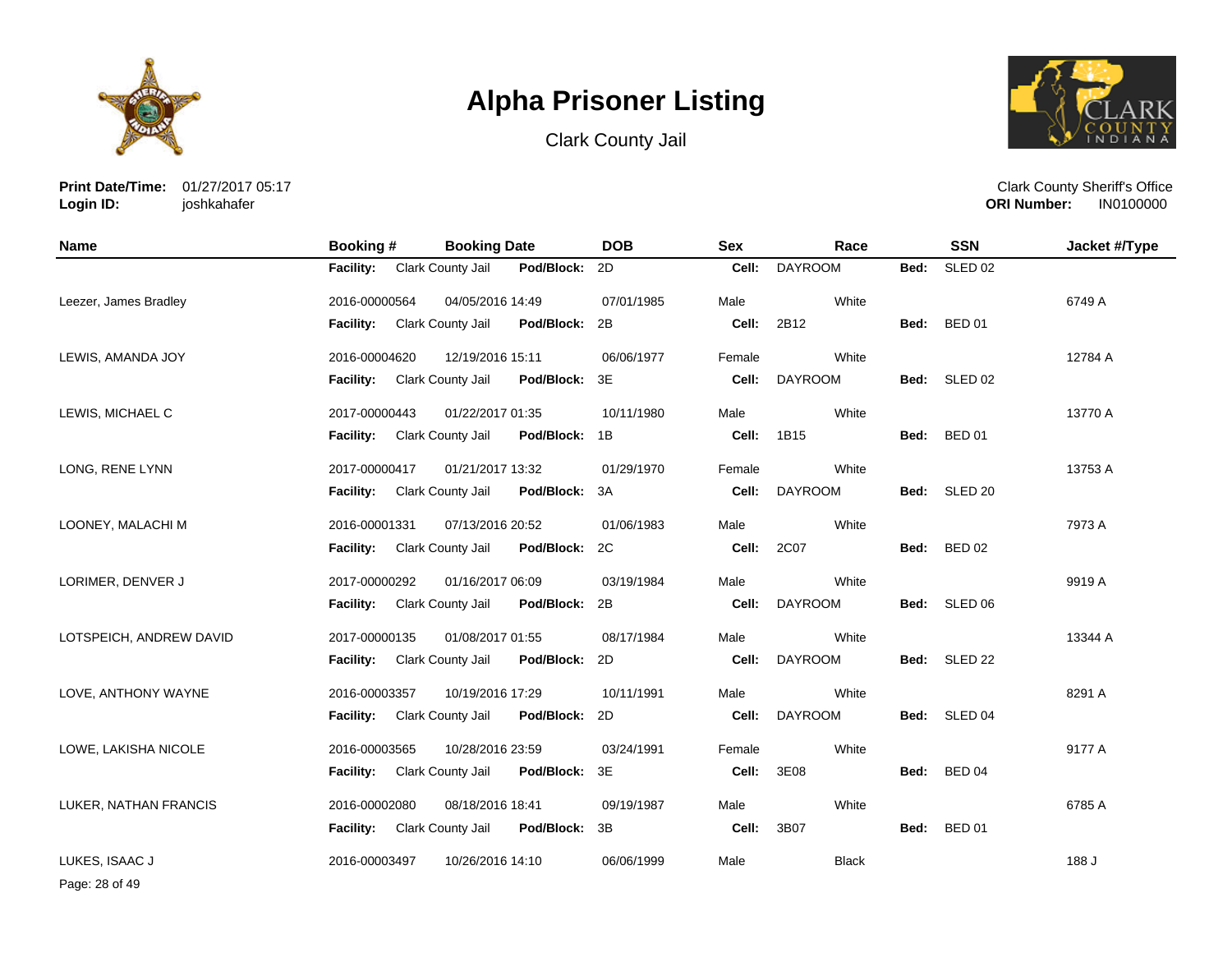





**Print Date/Time:** 01/27/2017 05:17 **Login ID:** joshkahafer

Clark County Sheriff's Office **ORI Number:** 

| <b>Name</b>                 | <b>Booking#</b>  | <b>Booking Date</b> |               | <b>DOB</b> | <b>Sex</b> | Race            |      | <b>SSN</b>    | Jacket #/Type |
|-----------------------------|------------------|---------------------|---------------|------------|------------|-----------------|------|---------------|---------------|
|                             | Facility:        | Clark County Jail   | Pod/Block:    | *Bookin    | Cell:      | Holding06       | Bed: | Floor         |               |
| LUNDY, JOSHUA ANDREW        | 2017-00000420    | 01/21/2017 15:39    |               | 05/13/1986 | Male       | White           |      |               | 13756 A       |
|                             | Facility:        | Clark County Jail   | Pod/Block:    | 3C         | Cell:      | 3C09            | Bed: | <b>BED 04</b> |               |
| MALLOY, AMBER M             | 2016-00004450    | 12/10/2016 19:45    |               | 12/14/1984 | Female     | White           |      |               | 12566 A       |
|                             | <b>Facility:</b> | Clark County Jail   | Pod/Block:    | 3D         | Cell:      | <b>DAYROOM</b>  |      | Bed: SLED 01  |               |
| MANN, KRISTOPHOR LEIGH      | 2016-00004848    | 12/31/2016 16:23    |               | 02/28/1985 | Male       | White           |      |               | 8672 A        |
|                             | Facility:        | Clark County Jail   | Pod/Block:    | 3F         | Cell:      | <b>DAYROOM</b>  |      | Bed: SLED 07  |               |
| Manske, Joseph Charles      | 2016-00000376    | 06/12/2016 20:44    |               | 05/31/1988 | Male       | White           |      |               | 6508 A        |
|                             | <b>Facility:</b> | Clark County Jail   | Pod/Block:    | 3F         | Cell:      | 3F02            | Bed: | <b>BED 02</b> |               |
| MANSKE, LATASHA GAYLE       | 2016-00004347    | 12/06/2016 03:34    |               | 07/11/1990 | Female     | White           |      |               | 6685 A        |
|                             | <b>Facility:</b> | Clark County Jail   | Pod/Block:    | 3E         | Cell:      | 3E04            | Bed: | <b>BED 03</b> |               |
| MARROQUIN, CANDELARIO ROMEO | 2017-00000452    | 01/22/2017 10:53    |               | 10/19/1991 | Male       | Hispanic        |      |               | 13775 A       |
|                             | Facility:        | Clark County Jail   | Pod/Block: 1B |            | Cell:      | <b>DAYROOM</b>  |      | Bed: SLED 01  |               |
| MARTENS, MONICA ANN         | 2016-00003657    | 11/02/2016 16:17    |               | 09/15/1971 | Female     | White           |      |               | 11462 A       |
|                             | Facility:        | Clark County Jail   | Pod/Block: 1A |            | Cell:      | 1A <sub>5</sub> | Bed: | <b>BED 02</b> |               |
| <b>MARTIN, ERIC SEAN</b>    | 2016-00004649    | 12/21/2016 00:30    |               | 05/24/1974 | Male       | <b>Black</b>    |      |               | 12811 A       |
|                             | Facility:        | Clark County Jail   | Pod/Block: 1D |            | Cell:      | <b>DAYROOM</b>  |      | Bed: SLED 16  |               |
| MARTIN, KAMUELA CHRISTIAN   | 2016-00000558    | 06/15/2016 16:29    |               | 11/08/1989 | Male       | White           |      |               | 6741 A        |
|                             | <b>Facility:</b> | Clark County Jail   | Pod/Block:    | 3B         | Cell:      | 3B06            | Bed: | <b>BED 04</b> |               |
| MARTIN, MICHAEL DOUGLAS     | 2016-00002535    | 09/07/2016 23:03    |               | 03/25/1993 | Male       | White           |      |               | 6898 A        |
|                             | <b>Facility:</b> | Clark County Jail   | Pod/Block:    | 2D         | Cell:      | 2D04            | Bed: | <b>BED 02</b> |               |
| MARTIN, SHAWN LEROY, Jr     | 2016-00003656    | 06/29/2016 15:07    |               | 07/29/1997 | Male       | <b>Black</b>    |      |               | 11461 A       |

Page: 29 of 49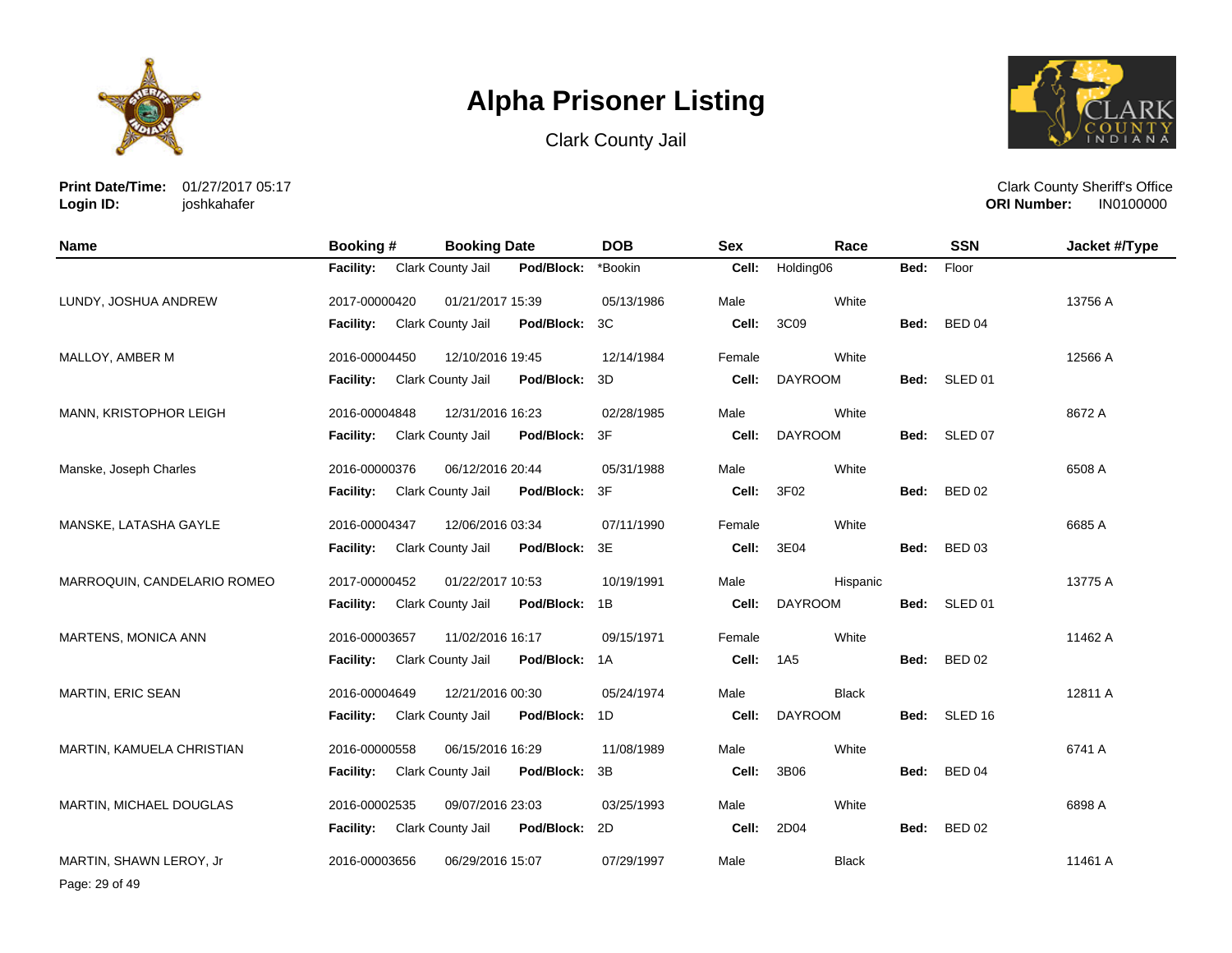





**Print Date/Time:** 01/27/2017 05:17 **Login ID:** joshkahafer

Clark County Sheriff's Office **ORI Number:** 

| <b>Name</b>                     | Booking #        | <b>Booking Date</b>      |            | <b>DOB</b> | <b>Sex</b> | Race                   |      | <b>SSN</b>         | Jacket #/Type |
|---------------------------------|------------------|--------------------------|------------|------------|------------|------------------------|------|--------------------|---------------|
|                                 | <b>Facility:</b> | Clark County Jail        | Pod/Block: | 2D         | Cell:      | <b>DAYROOM</b>         | Bed: | SLED <sub>11</sub> |               |
| MARTINEZ, TABITHA BRENDAN MARIE | 2017-00000571    | 01/26/2017 22:58         |            | 05/25/1983 | Female     | White                  |      |                    | 14006 A       |
|                                 | Facility:        | Clark County Jail        | Pod/Block: | *Bookin    | Cell:      | Female Drunk Tank Bed: |      | 03                 |               |
| MATHERLY, KENNETH WILLIAM       | 2016-00004673    | 12/22/2016 09:03         |            | 12/28/1958 | Male       | White                  |      |                    | 9635 A        |
|                                 | <b>Facility:</b> | Clark County Jail        | Pod/Block: | 2D         | Cell:      | <b>DAYROOM</b>         |      | Bed: SLED 16       |               |
| MATTINGLY, DAVID ALLEN, Jr      | 2017-00000496    | 01/24/2017 14:20         |            | 03/13/1982 | Male       | White                  |      |                    | 5399 A        |
|                                 | <b>Facility:</b> | Clark County Jail        | Pod/Block: | 1B         | Cell:      | <b>DAYROOM</b>         |      | Bed: SLED 40       |               |
| MAY, ERIC MATTHEW               | 2016-00003140    | 10/08/2016 04:24         |            | 02/18/1975 | Male       | White                  |      |                    | 7021 A        |
|                                 | Facility:        | Clark County Jail        | Pod/Block: | 1D         | Cell:      | 1D05                   | Bed: | SLED 01            |               |
| MBAIDANDE, CHRIS DJASRA         | 2016-00004580    | 12/17/2016 05:20         |            | 09/04/1991 | Male       | <b>Black</b>           |      |                    | 12755 A       |
|                                 | <b>Facility:</b> | <b>Clark County Jail</b> | Pod/Block: | 3C         | Cell:      | 3C01                   | Bed: | <b>BED 03</b>      |               |
| MCATEE, MARVIN R                | 2016-00000861    | 06/22/2016 19:08         |            | 06/20/1973 | Male       | <b>Black</b>           |      |                    | 6836 A        |
|                                 | <b>Facility:</b> | Clark County Jail        | Pod/Block: | 1C         | Cell:      | 1C02                   |      | Bed: BED 01        |               |
| MCCOY, CHRISTOPHER DEWAYNE      | 2016-00000377    | 06/12/2016 20:53         |            | 04/22/1984 | Male       | White                  |      |                    | 1440 A        |
|                                 | <b>Facility:</b> | Clark County Jail        | Pod/Block: | 3F         | Cell:      | 3F02                   |      | Bed: BED 04        |               |
| MCCUTCHEON, KEVIN SCOTT         | 2016-00004530    | 12/14/2016 16:09         |            | 10/24/1988 | Male       | White                  |      |                    | 7185 A        |
|                                 | <b>Facility:</b> | Clark County Jail        | Pod/Block: | 3F         | Cell:      | 3F05                   | Bed: | <b>BED 01</b>      |               |
| MCDANIEL, MELISSA A             | 2016-00003063    | 10/03/2016 09:04         |            | 09/28/1967 | Female     | White                  |      |                    | 5847 A        |
|                                 | <b>Facility:</b> | Clark County Jail        | Pod/Block: | 3E         | Cell:      | 3E10                   |      | Bed: BED 04        |               |
| MCDOWELL, KAREN LAURA           | 2016-00000393    | 06/13/2016 00:27         |            | 08/28/1980 | Female     | White                  |      |                    | 6522 A        |
|                                 | Facility:        | Clark County Jail        | Pod/Block: | 3E         | Cell:      | 3E01                   | Bed: | <b>BED 03</b>      |               |
| MCGEE. JAMES ROBERT             | 2016-00004780    | 12/28/2016 03:13         |            | 12/19/1977 | Male       | White                  |      |                    | 8712 A        |

Page: 30 of 49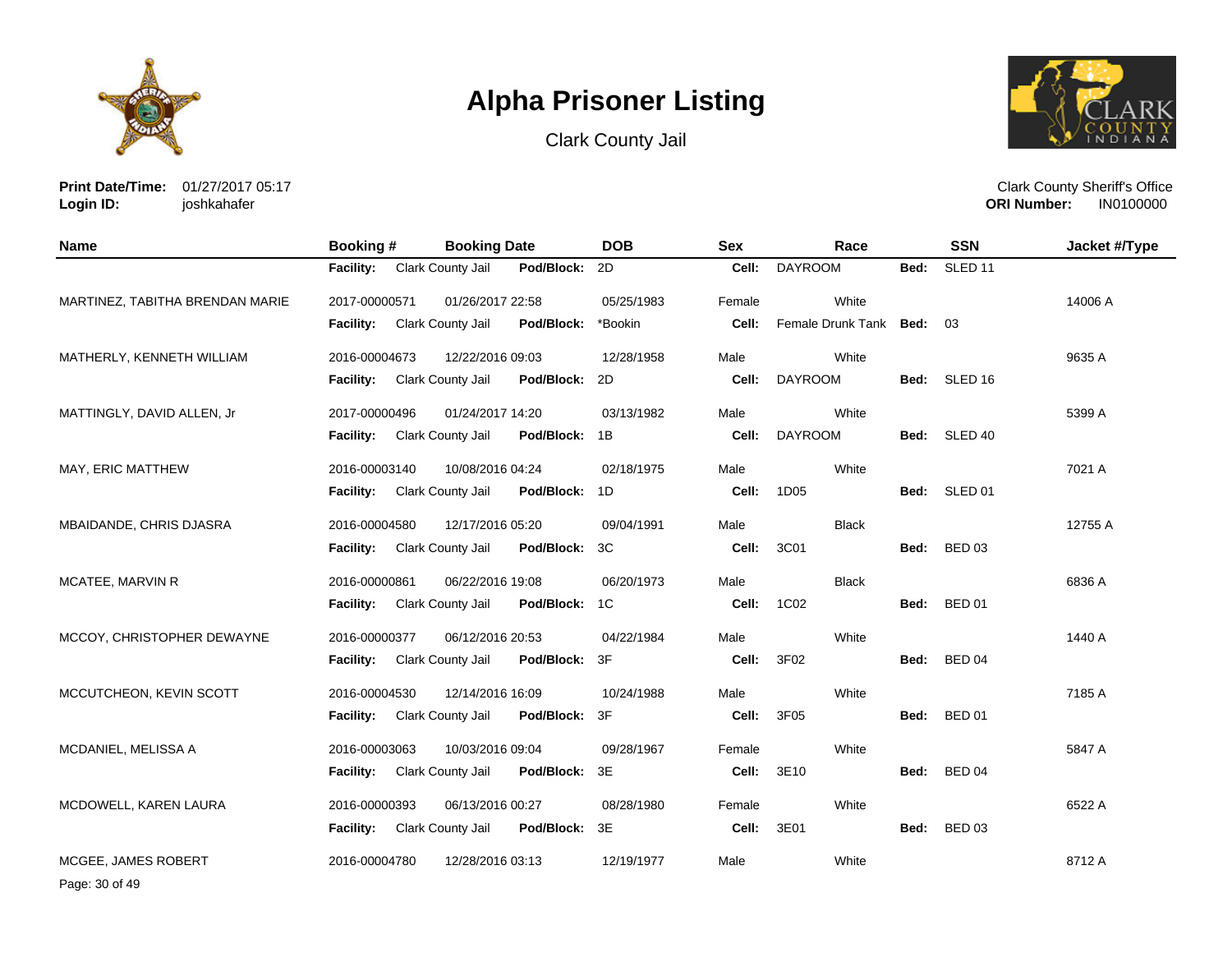





**Print Date/Time:** 01/27/2017 05:17 **Login ID:** joshkahafer

Clark County Sheriff's Office **ORI Number:** 

| <b>Name</b>            | <b>Booking #</b> | <b>Booking Date</b>                    | <b>DOB</b> | <b>Sex</b> | Race            |      | <b>SSN</b>         | Jacket #/Type |
|------------------------|------------------|----------------------------------------|------------|------------|-----------------|------|--------------------|---------------|
|                        | <b>Facility:</b> | Clark County Jail<br>Pod/Block:        | 3B         | Cell:      | <b>DAYROOM</b>  | Bed: | SLED <sub>14</sub> |               |
| MCGHEE, MARK LAMONT    | 2017-00000513    | 01/25/2017 02:56                       | 09/08/1967 | Male       | <b>Black</b>    |      |                    | 13885 A       |
|                        | <b>Facility:</b> | Clark County Jail<br>Pod/Block:        | 1B         | Cell:      | <b>DAYROOM</b>  | Bed: | SLED 36            |               |
| MCLAIN, JUSTIN A       | 2016-00004512    | 12/13/2016 22:39                       | 09/29/1991 | Male       | White           |      |                    | 12171 A       |
|                        | <b>Facility:</b> | Clark County Jail<br>Pod/Block:        | 1D         | Cell:      | <b>DAYROOM</b>  | Bed: | SLED 13            |               |
| MCMULLEN, GREGORY      | 2016-00003966    | 11/17/2016 16:28                       | 01/18/1969 | Male       | <b>Biracial</b> |      |                    | 11883 A       |
|                        | <b>Facility:</b> | <b>Clark County Jail</b><br>Pod/Block: | 2D         | Cell:      | 2D01            |      | Bed: BED 02        |               |
| MCQUEARY, WILLIAM DEAN | 2017-00000282    | 01/15/2017 15:42                       | 04/01/1986 | Male       | White           |      |                    | 12737 A       |
|                        | <b>Facility:</b> | Clark County Jail<br>Pod/Block:        | 2B         | Cell:      | <b>DAYROOM</b>  | Bed: | SLED 04            |               |
| MCQUILLING, SARA ALIN  | 2016-00004287    | 12/02/2016 22:42                       | 06/30/1981 | Female     | White           |      |                    | 12349 A       |
|                        | <b>Facility:</b> | Clark County Jail<br>Pod/Block:        | 3D         | Cell:      | 3D10            | Bed: | <b>BED 04</b>      |               |
| MEAGHER, TYLER MICHAEL | 2016-00003390    | 10/21/2016 01:32                       | 10/04/1993 | Male       | White           |      |                    | 3503 A        |
|                        | <b>Facility:</b> | <b>Clark County Jail</b><br>Pod/Block: | 3B         | Cell:      | 3B06            | Bed: | <b>BED 01</b>      |               |
| MELAND, WESLEY ROBERT  | 2017-00000120    | 01/07/2017 02:23                       | 12/02/1986 | Male       | White           |      |                    | 13324 A       |
|                        | <b>Facility:</b> | Clark County Jail<br>Pod/Block:        | 3C         | Cell:      | 3C05            | Bed: | <b>BED 02</b>      |               |
| MICHAELS, THOMAS WAYNE | 2017-00000561    | 01/26/2017 18:59                       | 07/24/1970 | Male       | White           |      |                    | 10563 A       |
|                        | <b>Facility:</b> | Clark County Jail<br>Pod/Block: 1B     |            | Cell:      | 1B16            | Bed: | <b>BED 02</b>      |               |
| MICHEL, MEGAN JEAN     | 2017-00000398    | 01/20/2017 16:00                       | 06/03/1989 | Female     | White           |      |                    | 13722 A       |
|                        | <b>Facility:</b> | Clark County Jail<br>Pod/Block:        | 3A         | Cell:      | 3A02            | Bed: | <b>BED 01</b>      |               |
| MIDDLETON, KEESHA DAWN | 2016-00004062    | 11/22/2016 00:53                       | 06/27/1982 | Female     | White           |      |                    | 2930 A        |
|                        | <b>Facility:</b> | Clark County Jail<br>Pod/Block:        | 3D         | Cell:      | 3D06            | Bed: | <b>BED 04</b>      |               |
| Minton, Michael J      | 2016-00000823    | 06/21/2016 06:53                       | 03/27/1978 | Male       | White           |      |                    | 7079 A        |

Page: 31 of 49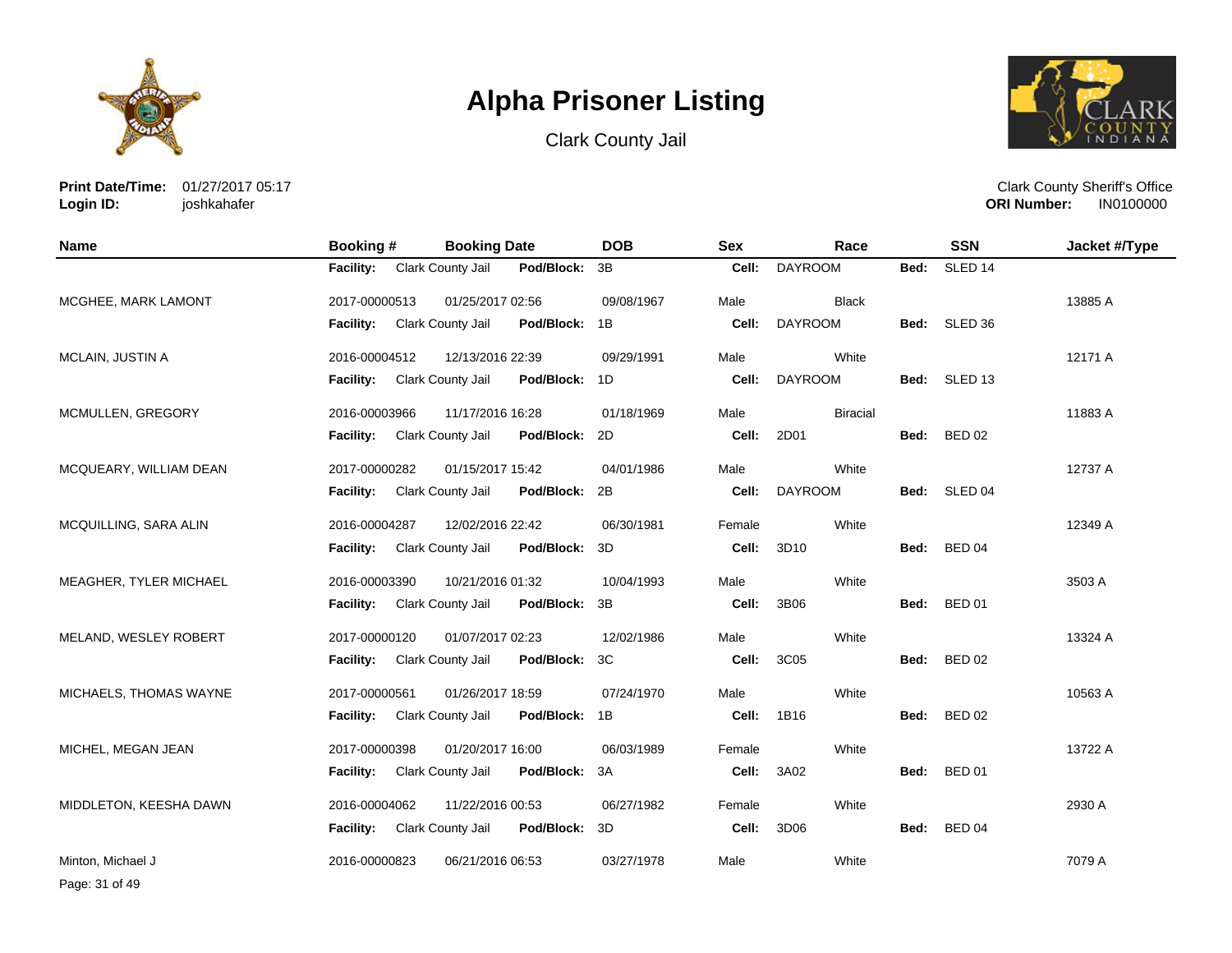





**Print Date/Time:** 01/27/2017 05:17 **Login ID:** joshkahafer

| <b>Name</b>                       | Booking #                   | <b>Booking Date</b>                | <b>DOB</b> | <b>Sex</b> | Race           |      | <b>SSN</b>    | Jacket #/Type |
|-----------------------------------|-----------------------------|------------------------------------|------------|------------|----------------|------|---------------|---------------|
|                                   | <b>Facility:</b>            | Clark County Jail<br>Pod/Block: 3B |            | Cell:      | 3B04           | Bed: | <b>BED 01</b> |               |
| MITCHELL, ANTHONY JAMES GILLESPIE | 2017-00000471               | 01/23/2017 03:30                   | 03/02/1997 | Male       | White          |      |               | 13818 A       |
|                                   | Facility:                   | Clark County Jail<br>Pod/Block: 1B |            | Cell:      | <b>DAYROOM</b> | Bed: | SLED 03       |               |
| MITCHELL, JAMES LUVORIAN, Jr      | 2017-00000093               | 01/05/2017 16:45                   | 03/02/1979 | Male       | <b>Black</b>   |      |               | 8219 A        |
|                                   | Facility:                   | Clark County Jail<br>Pod/Block: 1D |            | Cell:      | <b>DAYROOM</b> | Bed: | SLED 22       |               |
| MOBERLY, BENNIE EARL              | 2016-00002436               | 09/03/2016 00:34                   | 05/01/1975 | Male       | White          |      |               | 9706 A        |
|                                   | Facility: Clark County Jail | Pod/Block:                         | 3B         | Cell:      | <b>DAYROOM</b> | Bed: | <b>BED 08</b> |               |
| MONTGOMERY, ASHLEY RENEE          | 2016-00002756               | 09/18/2016 04:08                   | 03/05/1976 | Female     | White          |      |               | 10186 A       |
|                                   | <b>Facility:</b>            | Clark County Jail<br>Pod/Block:    | 3D         | Cell:      | 3D07           | Bed: | <b>BED 02</b> |               |
| MOOTS, ERIC L                     | 2016-00003715               | 11/04/2016 17:21                   | 06/25/1987 | Male       | White          |      |               | 4601 A        |
|                                   | <b>Facility:</b>            | Clark County Jail<br>Pod/Block: 1C |            | Cell:      | 1C04           | Bed: | <b>BED 01</b> |               |
| MORELAND, NICKLAUS ANDREW         | 2017-00000299               | 01/16/2017 15:38                   | 10/28/1989 | Male       | White          |      |               | 7382 A        |
|                                   | <b>Facility:</b>            | Clark County Jail<br>Pod/Block:    | 3C         | Cell:      | 3C05           |      | Bed: BED 01   |               |
| Morgan, Katina Lynn               | 2016-00000868               | 06/22/2016 22:56                   | 11/06/1979 | Female     | White          |      |               | 7170 A        |
|                                   | <b>Facility:</b>            | Clark County Jail<br>Pod/Block:    | 3D         | Cell:      | 3D01           | Bed: | <b>BED 02</b> |               |
| MORGAN, ZAKARY WAYNE              | 2016-00004465               | 12/11/2016 22:11                   | 08/22/1986 | Male       | White          |      |               | 6134 A        |
|                                   | <b>Facility:</b>            | Clark County Jail<br>Pod/Block: 2C |            | Cell:      | 2C12           | Bed: | <b>BED 02</b> |               |
| MORRISON, DANNY RAY               | 2017-00000545               | 01/26/2017 06:27                   | 07/26/1978 | Male       | White          |      |               | 13984 A       |
|                                   | Facility:                   | Clark County Jail<br>Pod/Block: 1B |            | Cell:      | <b>DAYROOM</b> | Bed: | SLED 24       |               |
| MORRISON, JOSEPH ANTHONNY         | 2017-00000020               | 01/02/2017 05:58                   | 07/01/1979 | Male       | White          |      |               | 9533 A        |
|                                   | <b>Facility:</b>            | Clark County Jail<br>Pod/Block: 2A |            | Cell:      | 2A08           | Bed: | <b>BED 01</b> |               |
| MOSS, TONY                        | 2016-00001893               | 08/09/2016 18:11                   | 02/04/1976 | Male       | <b>Black</b>   |      |               | 8811 A        |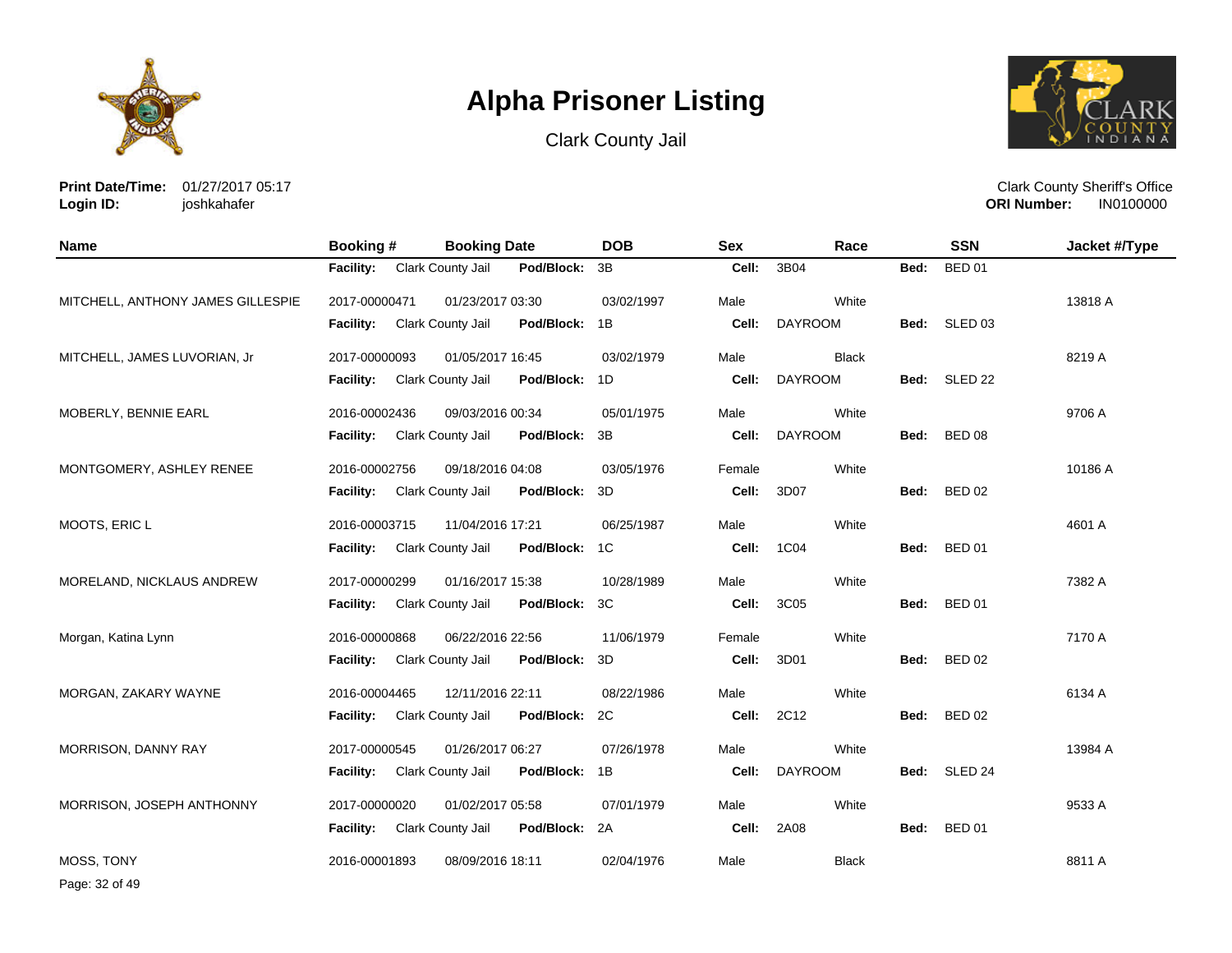





**Print Date/Time:** 01/27/2017 05:17 **Login ID:** joshkahafer

Clark County Sheriff's Office **ORI Number:** 

| <b>Name</b>                  | Booking #        | <b>Booking Date</b> |            | <b>DOB</b> | <b>Sex</b> | Race            |      | <b>SSN</b>         | Jacket #/Type |
|------------------------------|------------------|---------------------|------------|------------|------------|-----------------|------|--------------------|---------------|
|                              | <b>Facility:</b> | Clark County Jail   | Pod/Block: | 2D         | Cell:      | 2D02            | Bed: | <b>BED 02</b>      |               |
| Murdock, Matthew Lewis       | 2016-00000451    | 06/04/2016 05:34    |            | 05/25/1983 | Male       | White           |      |                    | 6593 A        |
|                              | Facility:        | Clark County Jail   | Pod/Block: | 1D         | Cell:      | 1D11            | Bed: | <b>BED 01</b>      |               |
| NASH-HENDRIX, ANDREW WILLIAM | 2017-00000506    | 01/24/2017 19:27    |            | 02/23/1989 | Male       | White           |      |                    | 8834 A        |
|                              | <b>Facility:</b> | Clark County Jail   | Pod/Block: | 1B         | Cell:      | <b>DAYROOM</b>  | Bed: | SLED 19            |               |
| Nash-LaDuke, Katheryne B     | 2017-00000522    | 01/25/2017 18:27    |            | 03/23/1964 | Female     | White           |      |                    | 8378 A        |
|                              | Facility:        | Clark County Jail   | Pod/Block: | 3A         | Cell:      | <b>DAYROOM</b>  |      | Bed: SLED 23       |               |
| Newbolt, Richard Stanley     | 2016-00000629    | 07/16/2015 23:55    |            | 10/02/1952 | Male       | <b>Black</b>    |      |                    | 4394 A        |
|                              | Facility:        | Clark County Jail   | Pod/Block: | 2B         | Cell:      | 2B09            | Bed: | <b>BED 01</b>      |               |
| NEWBY, DIAUNDRE MARQUIS      | 2017-00000335    | 01/18/2017 06:45    |            | 10/06/1995 | Male       | <b>Biracial</b> |      |                    | 13608 A       |
|                              | Facility:        | Clark County Jail   | Pod/Block: | 2C         | Cell:      | <b>DAYROOM</b>  | Bed: | SLED 01            |               |
| NEYER, WILLIAM JOSEPH        | 2016-00003527    | 10/27/2016 19:23    |            | 11/11/1983 | Male       | White           |      |                    | 7839 A        |
|                              | <b>Facility:</b> | Clark County Jail   | Pod/Block: | 3B         | Cell:      | <b>DAYROOM</b>  | Bed: | <b>BED 07</b>      |               |
| Nichols, Anthony Ryan        | 2017-00000203    | 01/11/2017 23:04    |            | 11/21/1992 | Male       | White           |      |                    | 9698 A        |
|                              | Facility:        | Clark County Jail   | Pod/Block: | 3C         | Cell:      | 3C09            | Bed: | <b>BED 02</b>      |               |
| NICHOLS, JOSH AUSTIN MICHAEL | 2016-00004251    | 12/01/2016 02:37    |            | 09/27/1995 | Male       | White           |      |                    | 6789 A        |
|                              | Facility:        | Clark County Jail   | Pod/Block: | 3B         | Cell:      | 3B02            | Bed: | <b>BED 04</b>      |               |
| NICHOLS, KIMBERLY PATRICIA   | 2017-00000453    | 01/22/2017 15:16    |            | 02/08/1973 | Female     | White           |      |                    | 13804 A       |
|                              | <b>Facility:</b> | Clark County Jail   | Pod/Block: | 3A         | Cell:      | 3A05            | Bed: | <b>BED 02</b>      |               |
| Nifong, Corey Nicolas        | 2016-00000707    | 05/10/2016 15:03    |            | 08/19/1994 | Male       | <b>Biracial</b> |      |                    | 6899 A        |
|                              | <b>Facility:</b> | Clark County Jail   | Pod/Block: | 2C         | Cell:      | <b>DAYROOM</b>  | Bed: | SLED <sub>13</sub> |               |
| NORRIS, JAMES HOWARD         | 2016-00001230    | 07/08/2016 17:34    |            | 11/30/1981 | Male       | White           |      |                    | 7804 A        |

Page: 33 of 49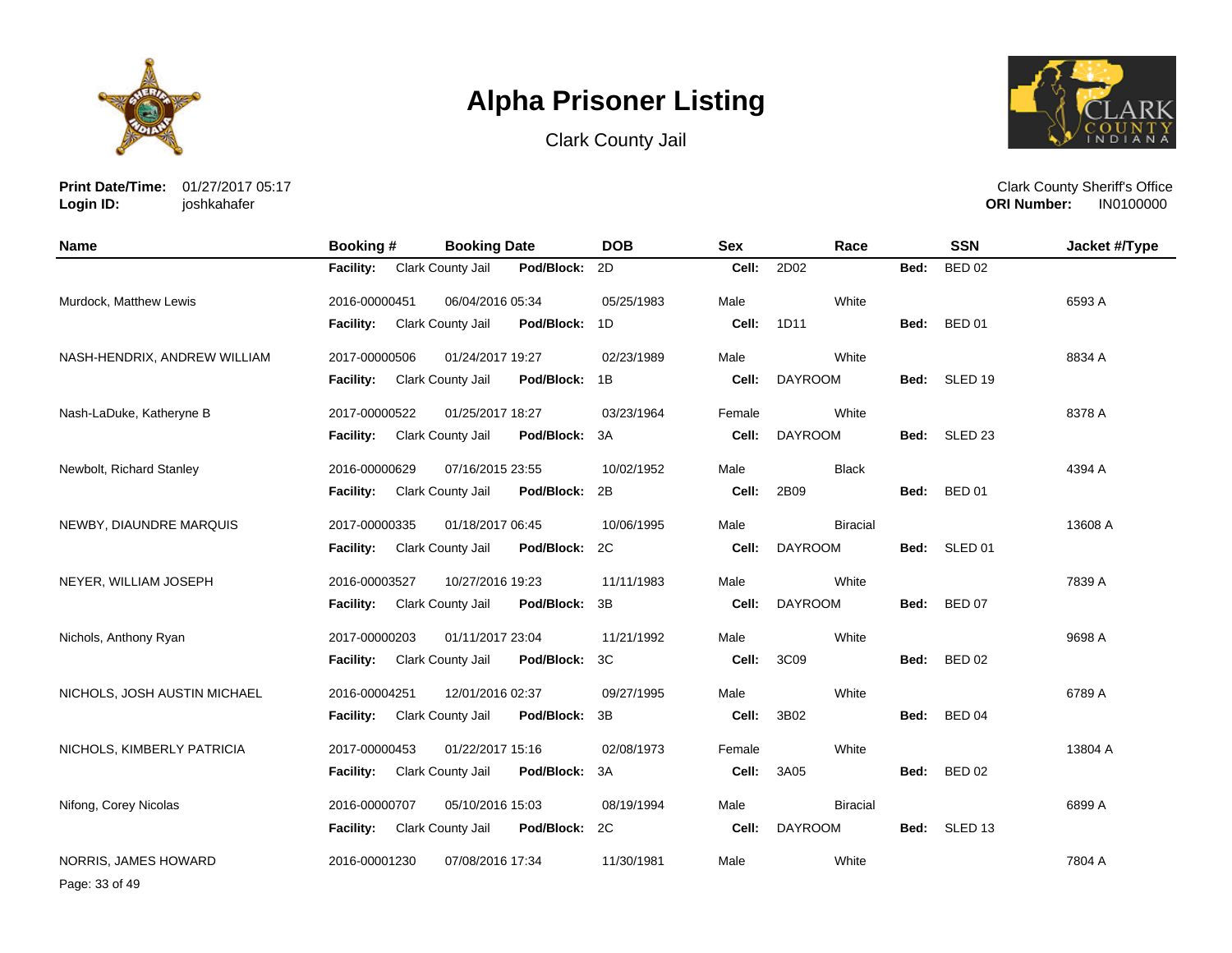





**Print Date/Time:** 01/27/2017 05:17 **Login ID:** joshkahafer

Clark County Sheriff's Office **ORI Number:** 

| Name                    | Booking #        | <b>Booking Date</b>                    | <b>DOB</b>    | <b>Sex</b> | Race            |                | <b>SSN</b>    | Jacket #/Type |
|-------------------------|------------------|----------------------------------------|---------------|------------|-----------------|----------------|---------------|---------------|
|                         | <b>Facility:</b> | Clark County Jail<br>Pod/Block:        | 2B            | Cell:      | 2B05            | Bed:           | <b>BED 01</b> |               |
| O'BANNON, BRYAN GLENN   | 2016-00001885    | 08/09/2016 04:14                       | 09/18/1978    | Male       | White           |                |               | 8786 A        |
|                         | Facility:        | Clark County Jail<br>Pod/Block:        | 1C            | Cell:      | 1C01            | Bed:           | <b>BED 02</b> |               |
| O'CONNOR, JASON R       | 2016-00001629    | 07/26/2016 11:35                       | 09/07/1975    | Male       | White           |                |               | 4326 A        |
|                         | <b>Facility:</b> | Pod/Block:<br>Clark County Jail        | 2D            | Cell:      | 2D05            | Bed:           | <b>BED 01</b> |               |
| OAKES, JEFFREY ALLEN    | 2016-00003840    | 11/10/2016 22:11                       | 09/11/1970    | Male       | White           |                |               | 11674 A       |
|                         | <b>Facility:</b> | Pod/Block:<br><b>Clark County Jail</b> | 3B            | Cell:      | <b>DAYROOM</b>  | Bed:           | <b>BED 06</b> |               |
| Oberhansley, Joseph A   | 2016-00000372    | 09/11/2014 18:40                       | 03/29/1981    | Male       | White           |                |               | 6506 A        |
|                         | <b>Facility:</b> | Clark County Jail<br>Pod/Block:        | Out of County | Cell:      | <b>RDC</b>      | <b>Bed: 01</b> |               |               |
| OLIVER, BRAD EUGENE     | 2017-00000540    | 01/26/2017 01:38                       | 03/16/1988    | Male       | White           |                |               | 13972 A       |
|                         | <b>Facility:</b> | Pod/Block: 1B<br>Clark County Jail     |               | Cell:      | <b>DAYROOM</b>  |                | Bed: SLED 20  |               |
| ONEIL, WILLIAM LAWRENCE | 2016-00003450    | 10/24/2016 04:22                       | 12/27/1991    | Male       | White           |                |               | 11200 A       |
|                         | <b>Facility:</b> | Clark County Jail<br>Pod/Block:        | 3F            | Cell:      | <b>DAYROOM</b>  |                | Bed: SLED 03  |               |
| ORNDORFF, ISAIAH JEROME | 2017-00000363    | 01/19/2017 08:45                       | 05/05/1984    | Male       |                 |                |               | 4082 A        |
|                         | Facility:        | Pod/Block:<br>Clark County Jail        | 3C            | Cell:      | <b>DAYROOM</b>  |                | Bed: SLED 11  |               |
| Osborne, Michael ALLEN  | 2017-00000109    | 01/06/2017 18:02                       | 05/19/1977    | Male       | White           |                |               | 13318 A       |
|                         | <b>Facility:</b> | Clark County Jail<br>Pod/Block:        | 2C            | Cell:      | <b>DAYROOM</b>  |                | Bed: SLED 11  |               |
| PATE, MICHAEL DAVID     | 2017-00000492    | 01/23/2017 23:41                       | 01/19/1971    | Male       | White           |                |               | 9932 A        |
|                         | <b>Facility:</b> | Clark County Jail<br>Pod/Block: 1B     |               | Cell:      | <b>DAYROOM</b>  |                | Bed: SLED 06  |               |
| PATTERSON, DUSTINE ANN  | 2016-00000452    | 05/26/2016 17:29                       | 06/11/1979    | Female     | White           |                |               | 6049 A        |
|                         | <b>Facility:</b> | <b>Clark County Jail</b><br>Pod/Block: | 3D            | Cell:      | 3D05            | Bed:           | <b>BED 03</b> |               |
| PATTERSON, JAYCOB DAVID | 2016-00003755    | 11/06/2016 14:31                       | 09/29/1998    | Male       | <b>Biracial</b> |                |               | 11555 A       |

Page: 34 of 49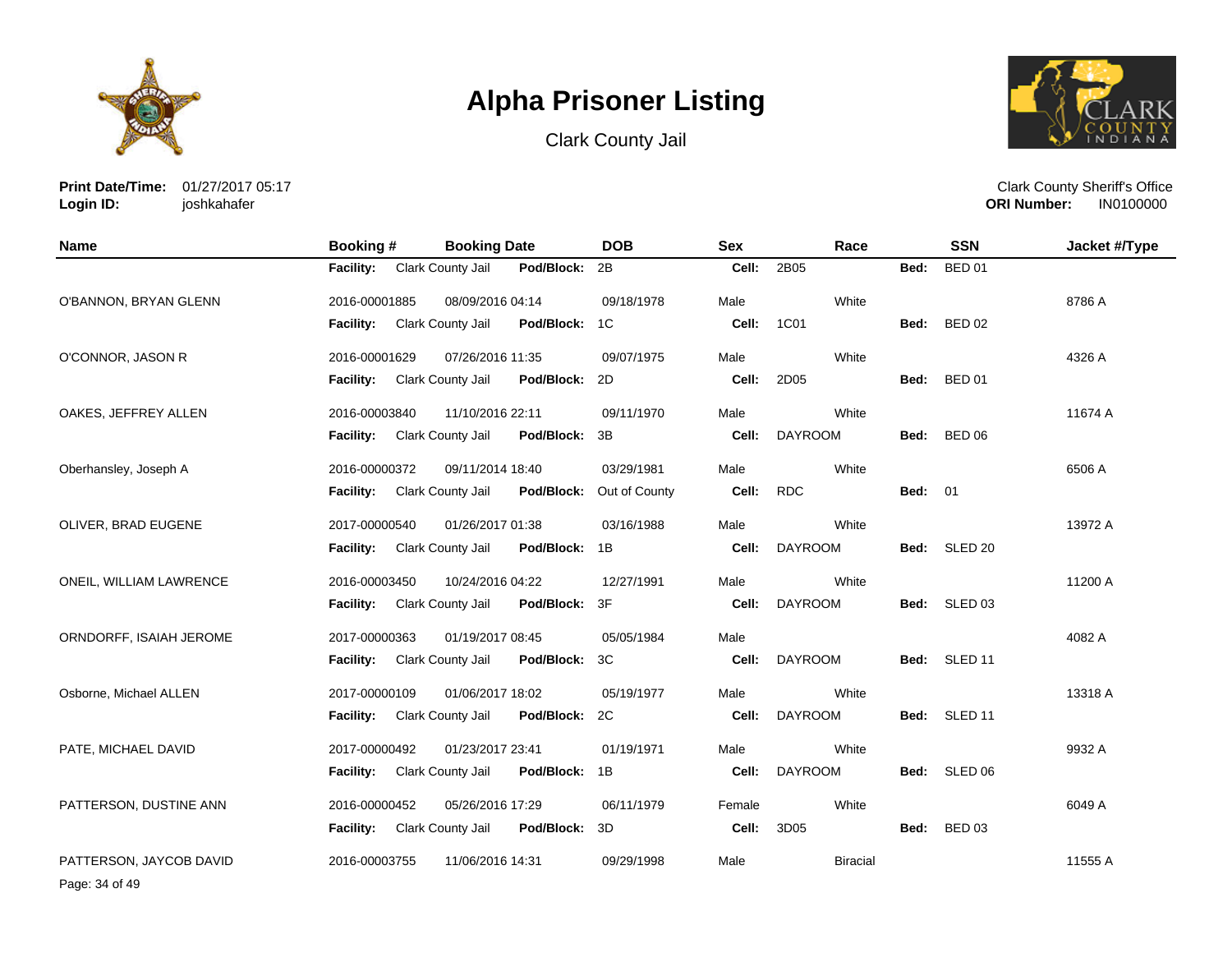





**Print Date/Time:** 01/27/2017 05:17 **Login ID:** joshkahafer

Clark County Sheriff's Office **ORI Number:** 

| <b>Name</b>              | Booking #        | <b>Booking Date</b> |            | <b>DOB</b>     | <b>Sex</b> |                | Race         |      | <b>SSN</b>    | Jacket #/Type |
|--------------------------|------------------|---------------------|------------|----------------|------------|----------------|--------------|------|---------------|---------------|
|                          | <b>Facility:</b> | Clark County Jail   | Pod/Block: | 1D             | Cell:      | 1D09           |              | Bed: | <b>BED 02</b> |               |
| PATTERSON, MISTY GAIL    | 2016-00000728    | 06/16/2016 22:01    |            | 04/27/1976     | Female     |                | White        |      |               | 6050 A        |
|                          | Facility:        | Clark County Jail   | Pod/Block: | 3D             | Cell:      | 3D04           |              | Bed: | <b>BED 02</b> |               |
| PATTERSON, WILLIAM JESS  | 2016-00002779    | 09/19/2016 08:07    |            | 06/04/1973     | Male       |                | White        |      |               | 6594 A        |
|                          | <b>Facility:</b> | Clark County Jail   | Pod/Block: | 1C             | Cell:      | 1C08           |              | Bed: | <b>BED 01</b> |               |
| PAYTON, BRANDY DEE       | 2016-00003949    | 11/16/2016 12:02    |            | 04/29/1977     | Female     |                | White        |      |               | 1813 A        |
|                          | <b>Facility:</b> | Clark County Jail   | Pod/Block: | 3D             | Cell:      | 3D02           |              | Bed: | <b>BED 01</b> |               |
| PAYTON, KIONNE DAVON     | 2016-00003947    | 11/16/2016 08:41    |            | 05/07/1993     | Male       |                | <b>Black</b> |      |               | 11825 A       |
|                          | Facility:        | Clark County Jail   | Pod/Block: | 1 <sup>C</sup> | Cell:      | 1C12           |              | Bed: | <b>BED 01</b> |               |
| PIERCE, LARRY JOSHUA     | 2016-00003488    | 10/26/2016 00:07    |            | 07/10/1981     | Male       |                | White        |      |               | 11270 A       |
|                          | <b>Facility:</b> | Clark County Jail   | Pod/Block: | 3F             | Cell:      | 3F06           |              | Bed: | <b>BED 03</b> |               |
| PITTMAN, NOAH DAVID      | 2016-00001793    | 08/03/2016 15:41    |            | 07/19/1997     | Male       |                | White        |      |               | 8662 A        |
|                          | Facility:        | Clark County Jail   | Pod/Block: | 3B             | Cell:      | 3B03           |              | Bed: | <b>BED 03</b> |               |
| Plaskett, Terry Joe      | 2016-00000706    | 04/19/2016 21:25    |            | 04/19/1962     | Male       |                | White        |      |               | 1483 A        |
|                          | <b>Facility:</b> | Clark County Jail   | Pod/Block: | 1C             | Cell:      | 1C12           |              | Bed: | <b>BED 04</b> |               |
| PLUMMER, SAMANTHA JEANNE | 2016-00004406    | 12/09/2016 05:01    |            | 04/09/1987     | Female     |                | White        |      |               | 12508 A       |
|                          | <b>Facility:</b> | Clark County Jail   | Pod/Block: | 3D             | Cell:      | <b>DAYROOM</b> |              | Bed: | <b>BED 02</b> |               |
| PLUMMER, SETH MICHAEL    | 2017-00000007    | 01/01/2017 12:10    |            | 07/06/1987     | Male       |                | White        |      |               | 6953 A        |
|                          | <b>Facility:</b> | Clark County Jail   | Pod/Block: | 3C             | Cell:      | 3C02           |              | Bed: | <b>BED 01</b> |               |
| POINDEXTER, PRISCILLA    | 2016-00004510    | 12/13/2016 22:26    |            | 09/21/1974     | Female     |                | White        |      |               | 12635 A       |
|                          | <b>Facility:</b> | Clark County Jail   | Pod/Block: | 3D             | Cell:      | <b>DAYROOM</b> |              | Bed: | <b>BED 03</b> |               |
| Pollom, Jeremy D         | 2016-00000659    | 12/18/2015 22:38    |            | 06/20/1990     | Male       |                | White        |      |               | 4211 A        |

Page: 35 of 49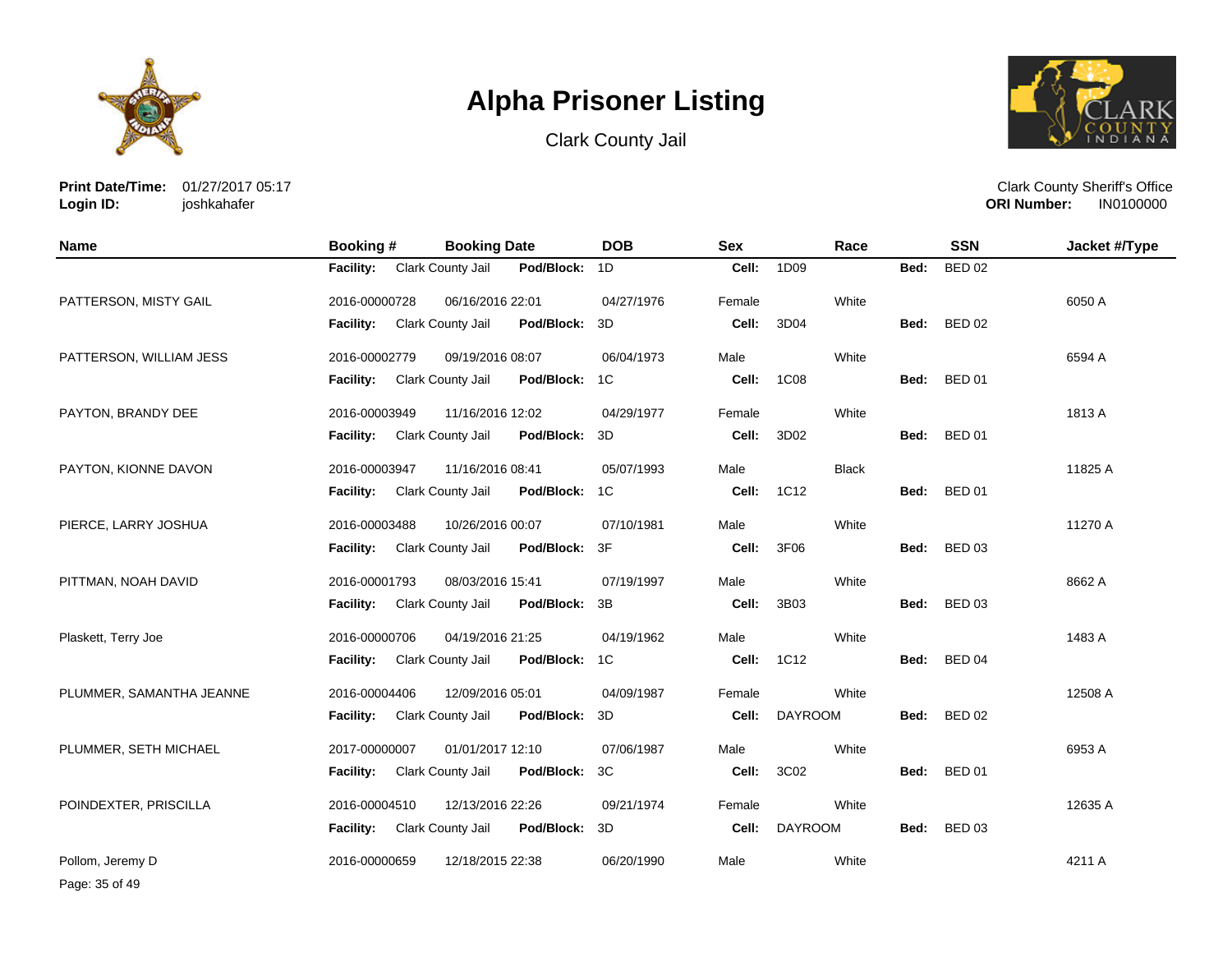

Clark County Jail



**Print Date/Time:** 01/27/2017 05:17 **Login ID:** joshkahafer

Clark County Sheriff's Office **ORI Number:** 

| <b>Name</b>                  | <b>Booking#</b>  | <b>Booking Date</b> |            | <b>DOB</b> | <b>Sex</b> | Race           |      | <b>SSN</b>    | Jacket #/Type |
|------------------------------|------------------|---------------------|------------|------------|------------|----------------|------|---------------|---------------|
|                              | Facility:        | Clark County Jail   | Pod/Block: | 1D         | Cell:      | 1D04           | Bed: | <b>BED 01</b> |               |
| Powell, Ivan                 | 2016-00000100    | 05/04/2016 17:12    |            | 04/15/1997 | Male       | <b>Black</b>   |      |               | 6146 A        |
|                              | <b>Facility:</b> | Clark County Jail   | Pod/Block: | 3F         | Cell:      | 3F05           | Bed: | <b>BED 03</b> |               |
| POWERS, TIMBERLY ONYX        | 2017-00000537    | 01/26/2017 00:57    |            | 04/05/1993 | Female     | White          |      |               | 13970 A       |
|                              | Facility:        | Clark County Jail   | Pod/Block: | 3A         | Cell:      | 3A01           | Bed: | <b>BED 02</b> |               |
| PRIDE, DYLAN EDWARD          | 2016-00003928    | 11/15/2016 21:23    |            | 10/16/1990 | Male       | White          |      |               | 11812 A       |
|                              | <b>Facility:</b> | Clark County Jail   | Pod/Block: | 1D         | Cell:      | 1D12           | Bed: | <b>BED 01</b> |               |
| Proffit, Cody K              | 2016-00003659    | 11/02/2016 17:24    |            | 03/18/1992 | Male       | White          |      |               | 11458 A       |
|                              | <b>Facility:</b> | Clark County Jail   | Pod/Block: | 3B         | Cell:      | <b>DAYROOM</b> | Bed: | <b>BED 02</b> |               |
| PUCKETT, BRITTANY NICOLE     | 2016-00004083    | 11/23/2016 00:08    |            | 01/16/1989 | Female     | White          |      |               | 11620 A       |
|                              | <b>Facility:</b> | Clark County Jail   | Pod/Block: | 3D         | Cell:      | 3D07           | Bed: | <b>BED 03</b> |               |
| QUISENBERRY, CHRISTOPHER LEE | 2017-00000192    | 01/11/2017 17:50    |            | 12/04/1974 | Male       | White          |      |               | 7075 A        |
|                              | <b>Facility:</b> | Clark County Jail   | Pod/Block: | 3B         | Cell:      | <b>DAYROOM</b> |      | Bed: SLED 11  |               |
| RANEY, LAINE MARIE           | 2016-00004506    | 12/13/2016 19:37    |            | 02/24/1979 | Female     | White          |      |               | 8820 A        |
|                              | <b>Facility:</b> | Clark County Jail   | Pod/Block: | 3E         | Cell:      | <b>DAYROOM</b> | Bed: | SLED 04       |               |
| Ray, Earl Dimingo            | 2016-00000104    | 03/23/2016 02:44    |            | 12/23/1969 | Male       | <b>Black</b>   |      |               | 6148 A        |
|                              | <b>Facility:</b> | Clark County Jail   | Pod/Block: | 2D         | Cell:      | 2D06           | Bed: | <b>BED 02</b> |               |
| Reesor, Rusty Allen          | 2016-00000107    | 04/28/2016 15:48    |            | 05/30/1979 | Male       | White          |      |               | 6150 A        |
|                              | <b>Facility:</b> | Clark County Jail   | Pod/Block: | 3F         | Cell:      | 3F01           | Bed: | <b>BED 02</b> |               |
| RICHARDSON, JEANIE LYNN      | 2016-00002904    | 09/25/2016 09:20    |            | 02/06/1974 | Female     | White          |      |               | 5688 A        |
|                              | <b>Facility:</b> | Clark County Jail   | Pod/Block: | 3D         | Cell:      | 3D10           | Bed: | <b>BED 01</b> |               |
| Richey, Terry Joe            | 2017-00000191    | 01/11/2017 17:31    |            | 02/18/1979 | Male       | White          |      |               | 1402 A        |

Page: 36 of 49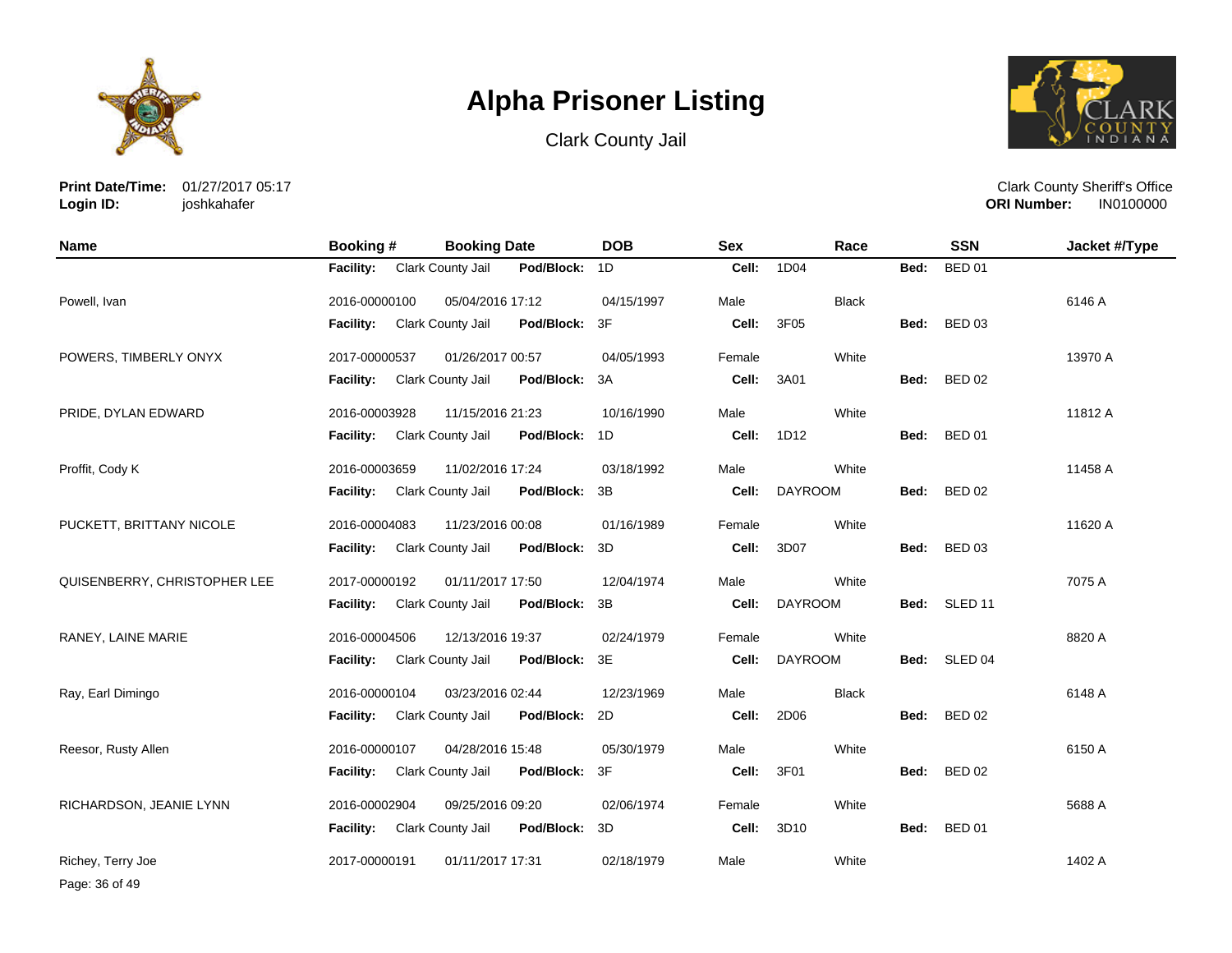





**Print Date/Time:** 01/27/2017 05:17 **Login ID:** joshkahafer

Clark County Sheriff's Office **ORI Number:** 

| <b>Name</b>                   | Booking #        | <b>Booking Date</b> |               | <b>DOB</b> | <b>Sex</b> | Race           |      | <b>SSN</b>    | Jacket #/Type |
|-------------------------------|------------------|---------------------|---------------|------------|------------|----------------|------|---------------|---------------|
|                               | <b>Facility:</b> | Clark County Jail   | Pod/Block:    | 3C         | Cell:      | 3C05           | Bed: | <b>BED 04</b> |               |
| RIGDON, JOSHUA ERIC           | 2016-00002910    | 09/25/2016 17:09    |               | 02/19/1986 | Male       | White          |      |               | 8621 A        |
|                               | <b>Facility:</b> | Clark County Jail   | Pod/Block:    | 2B         | Cell:      | 2B14           | Bed: | <b>BED 01</b> |               |
| <b>RILEY, MICHAEL B</b>       | 2016-00003432    | 10/23/2016 04:29    |               | 04/14/1960 | Male       | White          |      |               | 11172 A       |
|                               | <b>Facility:</b> | Clark County Jail   | Pod/Block:    | 2C         | Cell:      | 2C04           | Bed: | <b>BED 01</b> |               |
| RITZ, VICTOR LEE              | 2017-00000047    | 01/03/2017 10:41    |               | 12/23/1990 | Male       | White          |      |               | 13211 A       |
|                               | <b>Facility:</b> | Clark County Jail   | Pod/Block:    | 3B         | Cell:      | <b>DAYROOM</b> | Bed: | <b>BED 04</b> |               |
| Roach, Brad Eugene            | 2016-00003215    | 10/12/2016 18:28    |               | 08/24/1975 | Male       | White          |      |               | 10897 A       |
|                               | <b>Facility:</b> | Clark County Jail   | Pod/Block:    | 3C         | Cell:      | 3C02           | Bed: | <b>BED 04</b> |               |
| ROBERTS, JOHN DAWSON          | 2016-00004392    | 12/08/2016 15:17    |               | 08/07/1971 | Male       | White          |      |               | 12500 A       |
|                               | <b>Facility:</b> | Clark County Jail   | Pod/Block: 1C |            | Cell:      | <b>DAYROOM</b> | Bed: | SLED 17       |               |
| ROBERTS, RICHARD NICHOLAS     | 2016-00004475    | 12/12/2016 13:53    |               | 02/25/1990 | Male       | <b>Black</b>   |      |               | 12610 A       |
|                               | <b>Facility:</b> | Clark County Jail   | Pod/Block:    | 2C         | Cell:      | <b>DAYROOM</b> |      | Bed: SLED 05  |               |
| Roberts, Wade                 | 2016-00000361    | 06/12/2016 18:17    |               |            | Male       | White          |      |               | 1088 A        |
|                               | <b>Facility:</b> | Clark County Jail   | Pod/Block: 2C |            | Cell:      | 2C02           | Bed: | <b>BED 02</b> |               |
| ROBINSON, DION DONTAY         | 2016-00004270    | 12/01/2016 20:07    |               | 08/21/1989 | Male       | <b>Black</b>   |      |               | 6771 A        |
|                               | <b>Facility:</b> | Clark County Jail   | Pod/Block:    | 3C         | Cell:      | 3C09           | Bed: | <b>BED 03</b> |               |
| ROBINSON, MARK ANTHONY        | 2017-00000316    | 01/17/2017 17:04    |               | 01/16/1995 | Male       | White          |      |               | 13618 A       |
|                               | <b>Facility:</b> | Clark County Jail   | Pod/Block:    | 2B         | Cell:      | <b>DAYROOM</b> | Bed: | SLED 09       |               |
| ROBY, DUWARD THOMAS           | 2016-00004340    | 12/05/2016 17:20    |               | 01/08/1963 | Male       | White          |      |               | 12413 A       |
|                               | <b>Facility:</b> | Clark County Jail   | Pod/Block:    | 2D         | Cell:      | <b>DAYROOM</b> | Bed: | SLED 01       |               |
| ROCKWOOD, STEVEN THADDIUS, Jr | 2016-00000640    | 04/30/2016 15:45    |               | 07/19/1997 | Male       | White          |      |               | 5671 A        |

Page: 37 of 49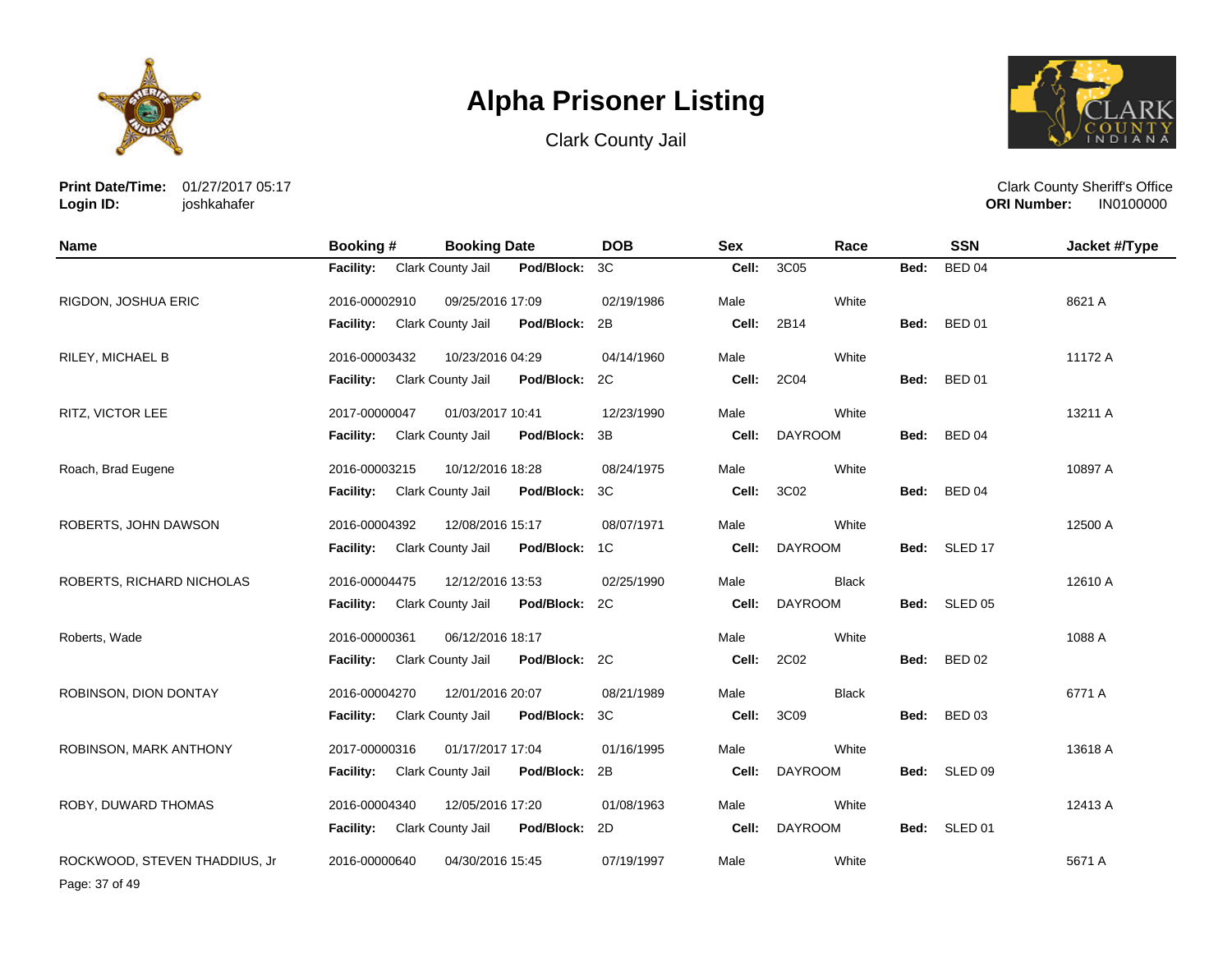

Clark County Jail



**Print Date/Time:** 01/27/2017 05:17 **Login ID:** joshkahafer

Clark County Sheriff's Office **ORI Number:** 

| <b>Name</b>                  | Booking #        | <b>Booking Date</b>      |               | <b>DOB</b> | <b>Sex</b> | Race            |                | <b>SSN</b>    | Jacket #/Type |
|------------------------------|------------------|--------------------------|---------------|------------|------------|-----------------|----------------|---------------|---------------|
|                              | <b>Facility:</b> | Clark County Jail        | Pod/Block:    | 3F         | Cell:      | 3F04            | Bed:           | <b>BED 03</b> |               |
| RODRIGUEZ, RUDY              | 2016-00004482    | 12/12/2016 17:23         |               | 04/02/1992 | Male       | Hispanic        |                |               | 9836 A        |
|                              | Facility:        | Clark County Jail        | Pod/Block:    | 2C         | Cell:      | <b>DAYROOM</b>  |                | Bed: SLED 10  |               |
| RODRIGUEZ-CRUZ, JOSE ALBERTO | 2016-00004456    | 12/11/2016 00:25         |               | 07/29/1990 | Male       | Hispanic        |                |               | 12569 A       |
|                              | <b>Facility:</b> | Clark County Jail        | Pod/Block: 1D |            | Cell:      | <b>DAYROOM</b>  |                | Bed: SLED 09  |               |
| RODRIGUEZ-RAMIREZ, EDWIN     | 2016-00004455    | 12/11/2016 00:09         |               | 06/20/1992 | Male       | Hispanic        |                |               | 12568 A       |
|                              | <b>Facility:</b> | Clark County Jail        | Pod/Block:    | 1D         | Cell:      | 1D01            | Bed:           | <b>BED 03</b> |               |
| ROHRMAN, HILARY KATRINA      | 2016-00003606    | 10/30/2016 22:19         |               | 01/17/1989 | Female     | White           |                |               | 11392 A       |
|                              | <b>Facility:</b> | Clark County Jail        | Pod/Block:    | 3D         | Cell:      | 3D06            | Bed:           | <b>BED 03</b> |               |
| ROJO, EMANUEL AGUIRRE        | 2017-00000476    | 01/23/2017 09:25         |               | 12/14/1996 | Male       | Hispanic        |                |               | 13842 A       |
|                              | <b>Facility:</b> | Clark County Jail        | Pod/Block: 2A |            | Cell:      | 2A04            | Bed:           | <b>BED 02</b> |               |
| ROTHBAUER, LANDON J          | 2016-00000556    | 06/15/2016 15:52         |               | 02/28/1980 | Male       | White           |                |               | 3458 A        |
|                              | <b>Facility:</b> | <b>Clark County Jail</b> | Pod/Block:    | 1C         | Cell:      | 1C07            |                | Bed: BED 02   |               |
| ROUSE, ASHLEY R              | 2016-00003773    | 11/07/2016 11:29         |               | 01/08/1987 | Female     | White           |                |               | 11584 A       |
|                              | <b>Facility:</b> | Clark County Jail        | Pod/Block:    | 3D         | Cell:      | 3D01            | Bed:           | <b>BED 01</b> |               |
| ROWLETT, MARK JOHN           | 2017-00000559    | 01/26/2017 17:56         |               | 06/03/1962 | Male       | White           |                |               | 10334 A       |
|                              | <b>Facility:</b> | Clark County Jail        | Pod/Block: 1B |            | Cell:      | 1B16            | Bed:           | <b>BED 01</b> |               |
| ROWLEY, KEVIN ANTHONY        | 2017-00000572    | 01/26/2017 23:06         |               | 11/22/1989 | Male       | White           |                |               | 7150 A        |
|                              | <b>Facility:</b> | Clark County Jail        | Pod/Block:    | *Bookin    | Cell:      | Male Drunk Tank | <b>Bed: 01</b> |               |               |
| RUIZ, ALAN JOSUE             | 2016-00002703    | 09/15/2016 17:59         |               | 01/11/1989 | Male       | Hispanic        |                |               | 7270 A        |
|                              | <b>Facility:</b> | Clark County Jail        | Pod/Block: 1D |            | Cell:      | 1D01            | Bed:           | <b>BED 02</b> |               |
| <b>RUNYAN, BILLY ANTHONY</b> | 2017-00000568    | 01/26/2017 21:08         |               | 07/08/1979 | Male       | White           |                |               | 2935 A        |

Page: 38 of 49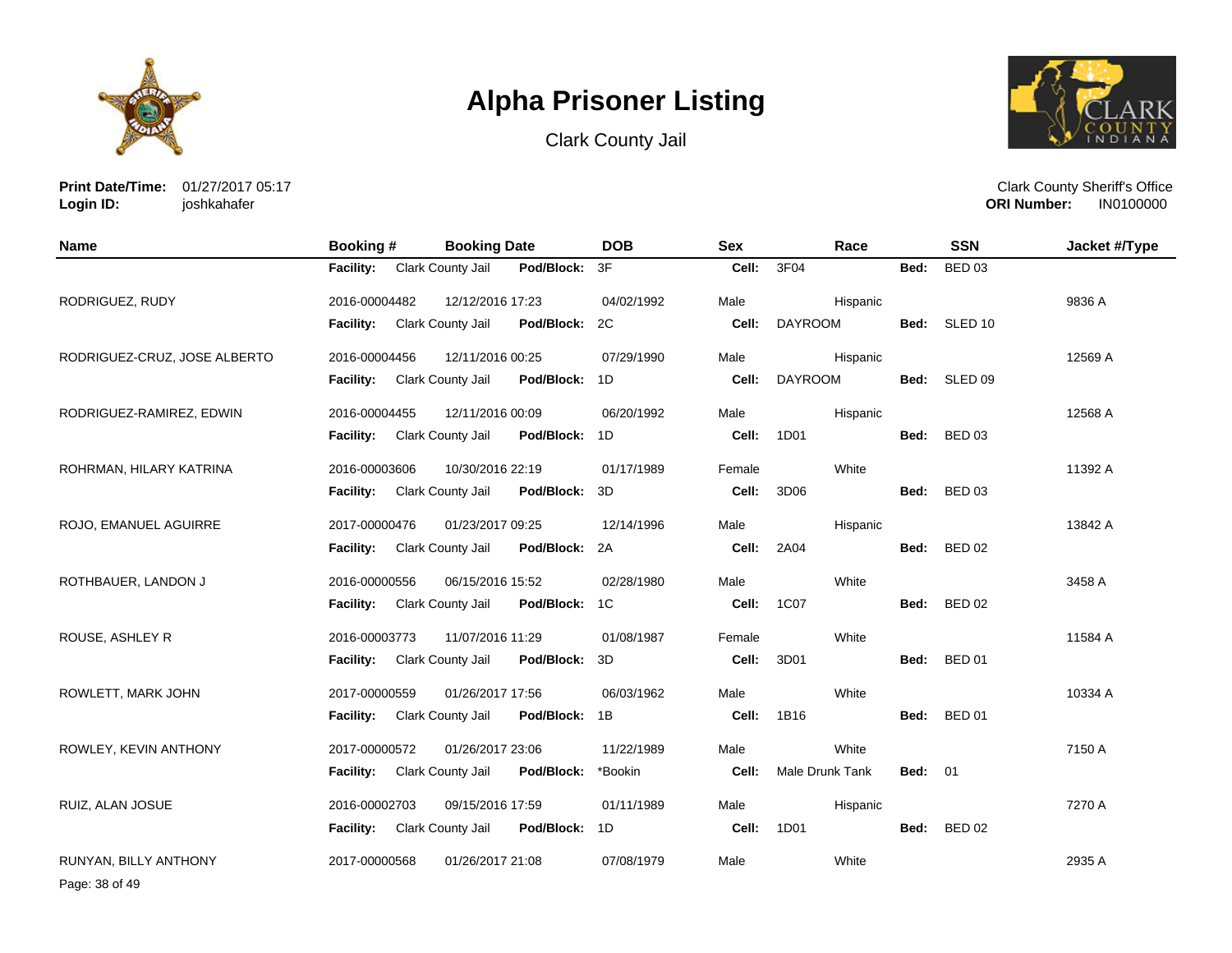

Clark County Jail



**Print Date/Time:** 01/27/2017 05:17 **Login ID:** joshkahafer

Clark County Sheriff's Office **ORI Number:** 

| <b>Name</b>                   | Booking #        | <b>Booking Date</b> |               | <b>DOB</b>    | <b>Sex</b> | Race                      |                | <b>SSN</b>         | Jacket #/Type |
|-------------------------------|------------------|---------------------|---------------|---------------|------------|---------------------------|----------------|--------------------|---------------|
|                               | <b>Facility:</b> | Clark County Jail   | Pod/Block:    | *Bookin       | Cell:      | Male Drunk Tank           | Bed:           | 19                 |               |
| <b>SALAS, JESUS JUAREZ</b>    | 2017-00000450    | 01/22/2017 10:21    |               |               | Male       | Hispanic                  |                |                    | 13773 A       |
|                               | Facility:        | Clark County Jail   | Pod/Block: 1B |               | Cell:      | 1B14                      | Bed:           | <b>BED 02</b>      |               |
| SALESMAN, AMANDA KAY          | 2017-00000562    | 01/26/2017 19:23    |               | 10/20/1981    | Female     | White                     |                |                    | 5744 A        |
|                               | Facility:        | Clark County Jail   | Pod/Block:    | *Bookin       | Cell:      | Female Drunk Tank Bed: 05 |                |                    |               |
| SAMPLES, TIMOTHY PAUL DOUGLAS | 2016-00003962    | 11/17/2016 02:20    |               | 06/30/1978    | Male       | White                     |                |                    | 8695 A        |
|                               | Facility:        | Clark County Jail   | Pod/Block:    | 2D            | Cell:      | 2D07                      | Bed:           | <b>BED 01</b>      |               |
| Sanders, Michelle LYNN        | 2017-00000318    | 01/17/2017 20:25    |               | 10/05/1988    | Female     | White                     |                |                    | 13620 A       |
|                               | <b>Facility:</b> | Clark County Jail   | Pod/Block:    | 3A            | Cell:      | <b>DAYROOM</b>            | Bed:           | SLED 12            |               |
| SANDOVAL, MARCO ANTONIO       | 2017-00000451    | 01/22/2017 10:42    |               | 06/28/1996    | Male       | Hispanic                  |                |                    | 13774 A       |
|                               | <b>Facility:</b> | Clark County Jail   | Pod/Block: 1B |               | Cell:      | 1B15                      | Bed:           | <b>BED 02</b>      |               |
| SANGER, JUDAH BENJAMIN        | 2017-00000574    | 01/27/2017 00:13    |               | 08/22/1987    | Male       | White                     |                |                    | 6816 A        |
|                               | <b>Facility:</b> | Clark County Jail   | Pod/Block:    | *Bookin       | Cell:      | Male Drunk Tank           | <b>Bed: 03</b> |                    |               |
| SCALF, BRANDI ELAINE          | 2016-00004194    | 11/29/2016 02:07    |               | 12/15/1984    | Female     | White                     |                |                    | 6528 A        |
|                               | <b>Facility:</b> | Clark County Jail   | Pod/Block:    | 3D            | Cell:      | 3D09                      | Bed:           | <b>BED 01</b>      |               |
| SCHLISE, ADAM MICHAEL         | 2017-00000268    | 01/15/2017 01:57    |               | 11/18/1981    | Male       | White                     |                |                    | 5022 A        |
|                               | Facility:        | Clark County Jail   | Pod/Block:    | 2C            | Cell:      | <b>DAYROOM</b>            | Bed:           | SLED <sub>23</sub> |               |
| SCHMITT, MEREDA CHRISTINE     | 2016-00004422    | 12/09/2016 19:25    |               | 12/01/1965    | Female     | White                     |                |                    | 7486 A        |
|                               | Facility:        | Clark County Jail   | Pod/Block:    | 3E            | Cell:      | 3E02                      | Bed:           | <b>BED 04</b>      |               |
| SCHULER, KEVIN ANDREW         | 2016-00002033    | 08/16/2016 22:43    |               | 02/08/1995    | Male       | White                     |                |                    | 9135 A        |
|                               | <b>Facility:</b> | Clark County Jail   | Pod/Block:    | Out of County | Cell:      | zOther                    | <b>Bed: 08</b> |                    |               |
| <b>SEXTON, JENIFER NICOLE</b> | 2016-00004017    | 11/19/2016 15:38    |               | 03/23/1985    | Female     | White                     |                |                    | 10032 A       |

Page: 39 of 49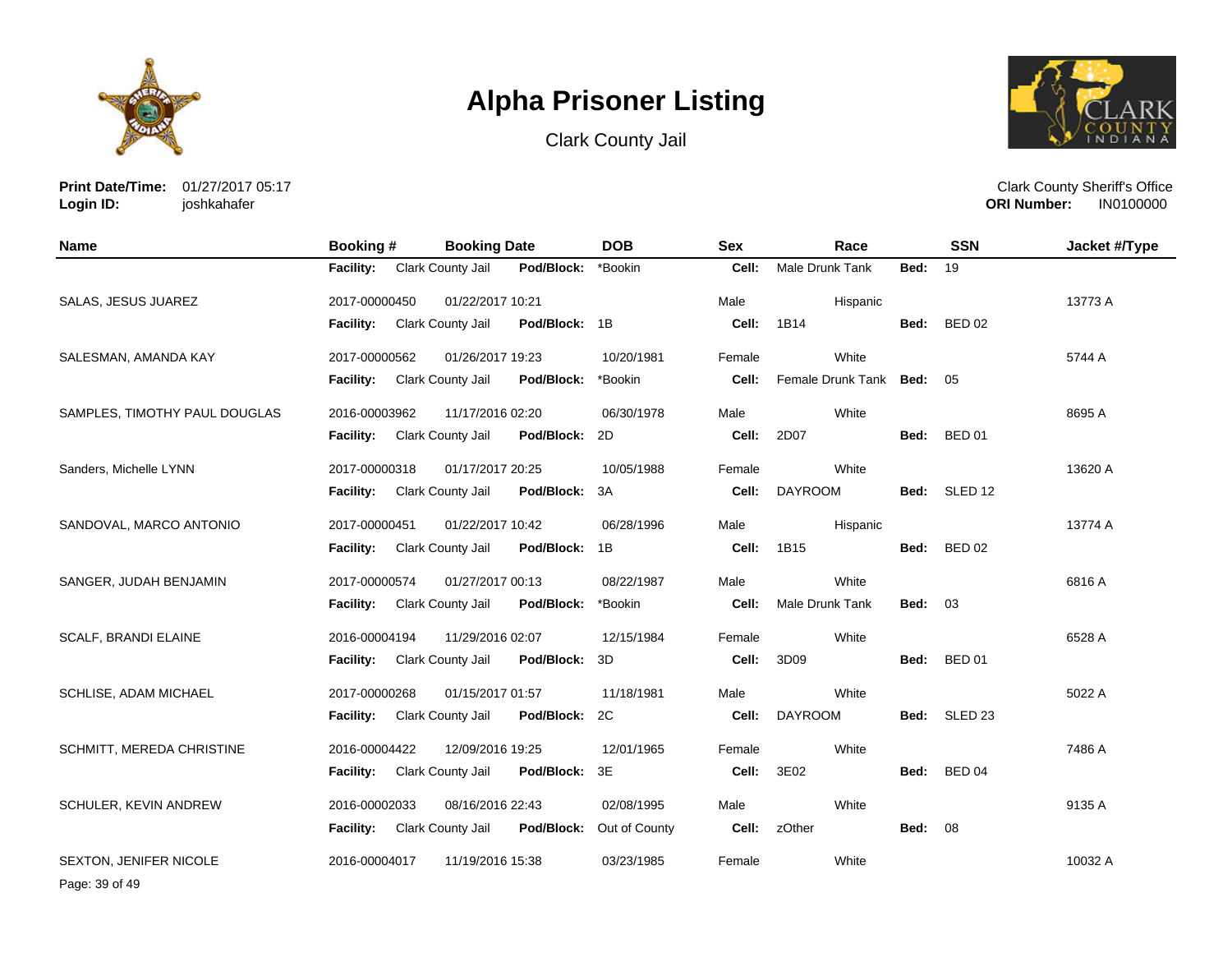





**Print Date/Time:** 01/27/2017 05:17 **Login ID:** joshkahafer

Clark County Sheriff's Office **ORI Number:** 

| Name                           | Booking #        | <b>Booking Date</b>      |               | <b>DOB</b> | <b>Sex</b> | Race           |      | <b>SSN</b>         | Jacket #/Type |
|--------------------------------|------------------|--------------------------|---------------|------------|------------|----------------|------|--------------------|---------------|
|                                | <b>Facility:</b> | Clark County Jail        | Pod/Block:    | *Bookin    | Cell:      | Holding09      | Bed: | Floor              |               |
| SHADE, ALEA NIKESHIA           | 2017-00000551    | 01/26/2017 10:08         |               | 09/02/1983 | Male       | <b>Black</b>   |      |                    | 11612 A       |
|                                | Facility:        | Clark County Jail        | Pod/Block:    | 3A         | Cell:      | 3A03           | Bed: | <b>BED 01</b>      |               |
| SHAFER, ANDREW BLAKE           | 2016-00002495    | 09/06/2016 02:37         |               | 09/06/1987 | Male       | White          |      |                    | 3627 A        |
|                                | <b>Facility:</b> | Clark County Jail        | Pod/Block:    | 3F         | Cell:      | 3F01           | Bed: | <b>BED 04</b>      |               |
| SHANNON, THOMAS JEFFERSON, III | 2016-00003809    | 11/09/2016 11:37         |               | 11/10/1985 | Male       | White          |      |                    | 11613 A       |
|                                | <b>Facility:</b> | <b>Clark County Jail</b> | Pod/Block:    | 2B         | Cell:      | 2B11           | Bed: | <b>BED 01</b>      |               |
| SHECKLES, ROBERT OLIVER        | 2016-00004064    | 11/22/2016 01:27         |               | 08/27/1984 | Male       | <b>Black</b>   |      |                    | 9448 A        |
|                                | <b>Facility:</b> | Clark County Jail        | Pod/Block:    | 2B         | Cell:      | 2B14           | Bed: | <b>BED 03</b>      |               |
| SHIELDS, TRAVIS RAY, Jr        | 2016-00000848    | 06/22/2016 04:48         |               | 02/24/1965 | Male       | White          |      |                    | 7104 A        |
|                                | <b>Facility:</b> | Clark County Jail        | Pod/Block: 2C |            | Cell:      | 2C01           | Bed: | <b>BED 02</b>      |               |
| SHOEMAKER, CHANNING JAMES      | 2016-00003485    | 10/25/2016 22:50         |               | 07/05/1985 | Male       | White          |      |                    | 10422 A       |
|                                | <b>Facility:</b> | Clark County Jail        | Pod/Block:    | 3F         | Cell:      | 3F05           |      | Bed: BED 04        |               |
| SHOFNER, JOSHUA C              | 2017-00000111    | 01/06/2017 18:34         |               | 08/28/1983 | Male       | White          |      |                    | 12210 A       |
|                                | <b>Facility:</b> | Clark County Jail        | Pod/Block:    | 1C         | Cell:      | <b>DAYROOM</b> |      | Bed: SLED 23       |               |
| SIMMS, JONATHAN THOMAS         | 2016-00003990    | 11/18/2016 12:39         |               | 04/27/1988 | Male       | White          |      |                    | 11918 A       |
|                                | <b>Facility:</b> | Clark County Jail        | Pod/Block:    | 2C         | Cell:      | <b>DAYROOM</b> | Bed: | SLED <sub>27</sub> |               |
| SIMON, TREVOR DON              | 2017-00000125    | 01/07/2017 06:57         |               | 05/12/1980 | Male       | White          |      |                    | 2299 A        |
|                                | <b>Facility:</b> | Clark County Jail        | Pod/Block:    | 3C         | Cell:      | 3C02           | Bed: | <b>BED 03</b>      |               |
| Singleton, Cylina M            | 2016-00004425    | 12/09/2016 20:50         |               | 05/11/1980 | Female     | White          |      |                    | 12539 A       |
|                                | <b>Facility:</b> | Clark County Jail        | Pod/Block:    | 3E         | Cell:      | 3E11           | Bed: | <b>BED 02</b>      |               |
| Sink. Melvin L                 | 2017-00000238    | 01/13/2017 06:40         |               | 10/24/1962 | Male       | White          |      |                    | 13455 A       |

Page: 40 of 49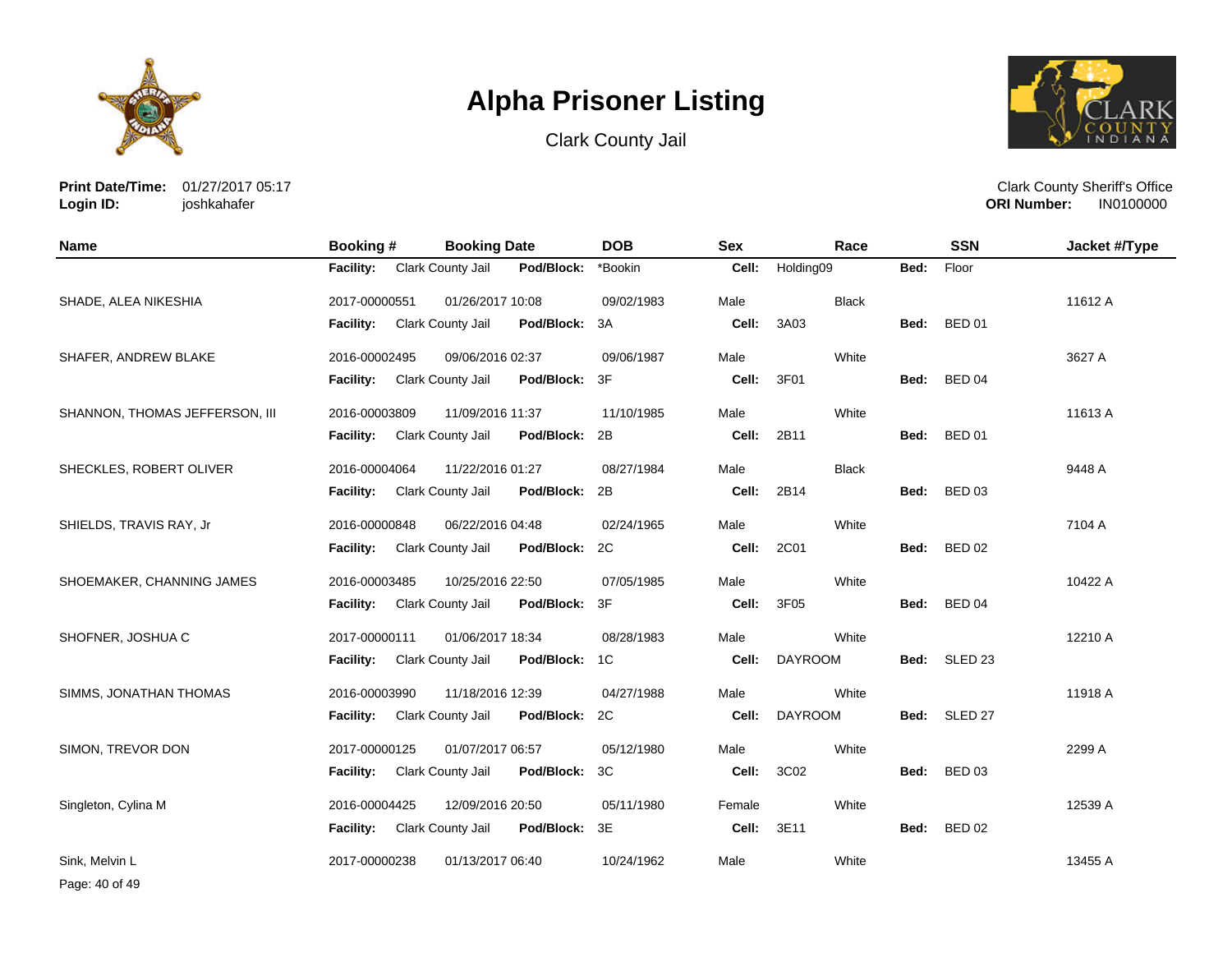





**Print Date/Time:** 01/27/2017 05:17 **Login ID:** joshkahafer

Clark County Sheriff's Office **ORI Number:** 

| <b>Name</b>           | <b>Booking#</b>  | <b>Booking Date</b> |               | <b>DOB</b>    | <b>Sex</b> | Race           |                | <b>SSN</b>         | Jacket #/Type |
|-----------------------|------------------|---------------------|---------------|---------------|------------|----------------|----------------|--------------------|---------------|
|                       | <b>Facility:</b> | Clark County Jail   | Pod/Block:    | 2B            | Cell:      | <b>DAYROOM</b> | Bed:           | SLED <sub>10</sub> |               |
| SISCO, THOMAS LEE     | 2016-00003195    | 10/11/2016 16:40    |               | 08/08/1978    | Male       | White          |                |                    | 9720 A        |
|                       | <b>Facility:</b> | Clark County Jail   | Pod/Block:    | 3F            | Cell:      | 3F01           | Bed:           | BED 03             |               |
| Sizemore, Jeremy Roy  | 2016-00004549    | 12/15/2016 14:52    |               | 08/12/1991    | Male       | White          |                |                    | 12711 A       |
|                       | <b>Facility:</b> | Clark County Jail   | Pod/Block:    | 1C            | Cell:      | <b>DAYROOM</b> | Bed:           | SLED 10            |               |
| Smith, Eric Mitchell  | 2016-00003166    | 10/09/2016 18:35    |               | 09/24/1987    | Male       | White          |                |                    | 10831 A       |
|                       | <b>Facility:</b> | Clark County Jail   | Pod/Block:    | 1D            | Cell:      | 1D07           |                | Bed: BED 04        |               |
| Smith, Harry Truman   | 2016-00000197    | 10/07/2015 21:18    |               | 11/02/1948    | Male       | White          |                |                    | 6300 A        |
|                       | <b>Facility:</b> | Clark County Jail   | Pod/Block:    | Out of County | Cell:      | Logansport     | <b>Bed: 02</b> |                    |               |
| SMITH, JEROME DEMOND  | 2017-00000071    | 01/04/2017 18:50    |               | 04/28/1974    | Male       | <b>Black</b>   |                |                    | 13250 A       |
|                       | <b>Facility:</b> | Clark County Jail   | Pod/Block: 2B |               | Cell:      | <b>DAYROOM</b> |                | Bed: SLED 24       |               |
| SMITH, MICHAEL DARRAN | 2017-00000103    | 01/05/2017 23:40    |               | 01/18/1978    | Male       | <b>Black</b>   |                |                    | 13283 A       |
|                       | <b>Facility:</b> | Clark County Jail   | Pod/Block:    | 1D            | Cell:      | <b>DAYROOM</b> |                | Bed: SLED 21       |               |
| SMITH, RICKY LYNN     | 2016-00004460    | 12/11/2016 03:29    |               | 04/08/1965    | Male       | <b>Black</b>   |                |                    | 12572 A       |
|                       | <b>Facility:</b> | Clark County Jail   | Pod/Block:    | 2D            | Cell:      | <b>DAYROOM</b> | Bed:           | SLED 09            |               |
| SMITH, RYAN LEE       | 2016-00004375    | 12/07/2016 16:54    |               | 04/07/1981    | Male       | White          |                |                    | 7113 A        |
|                       | <b>Facility:</b> | Clark County Jail   | Pod/Block: 2D |               | Cell:      | <b>DAYROOM</b> | Bed:           | SLED 06            |               |
| SMITH, TERRY TYREE    | 2016-00004806    | 12/28/2016 23:24    |               | 08/30/1964    | Male       | <b>Black</b>   |                |                    | 13035 A       |
|                       | <b>Facility:</b> | Clark County Jail   | Pod/Block: 1D |               | Cell:      | <b>DAYROOM</b> |                | Bed: SLED 02       |               |
| Snelling, Adam Lynn   | 2016-00000206    | 02/12/2016 03:51    |               | 09/14/1988    | Male       | White          |                |                    | 6308 A        |
|                       | <b>Facility:</b> | Clark County Jail   | Pod/Block: 1C |               | Cell:      | 1C04           | Bed:           | <b>BED 02</b>      |               |
| SNELLING, KAYLA RAE   | 2016-00003088    | 10/05/2016 01:57    |               | 04/02/1994    | Female     | White          |                |                    | 6919 A        |

Page: 41 of 49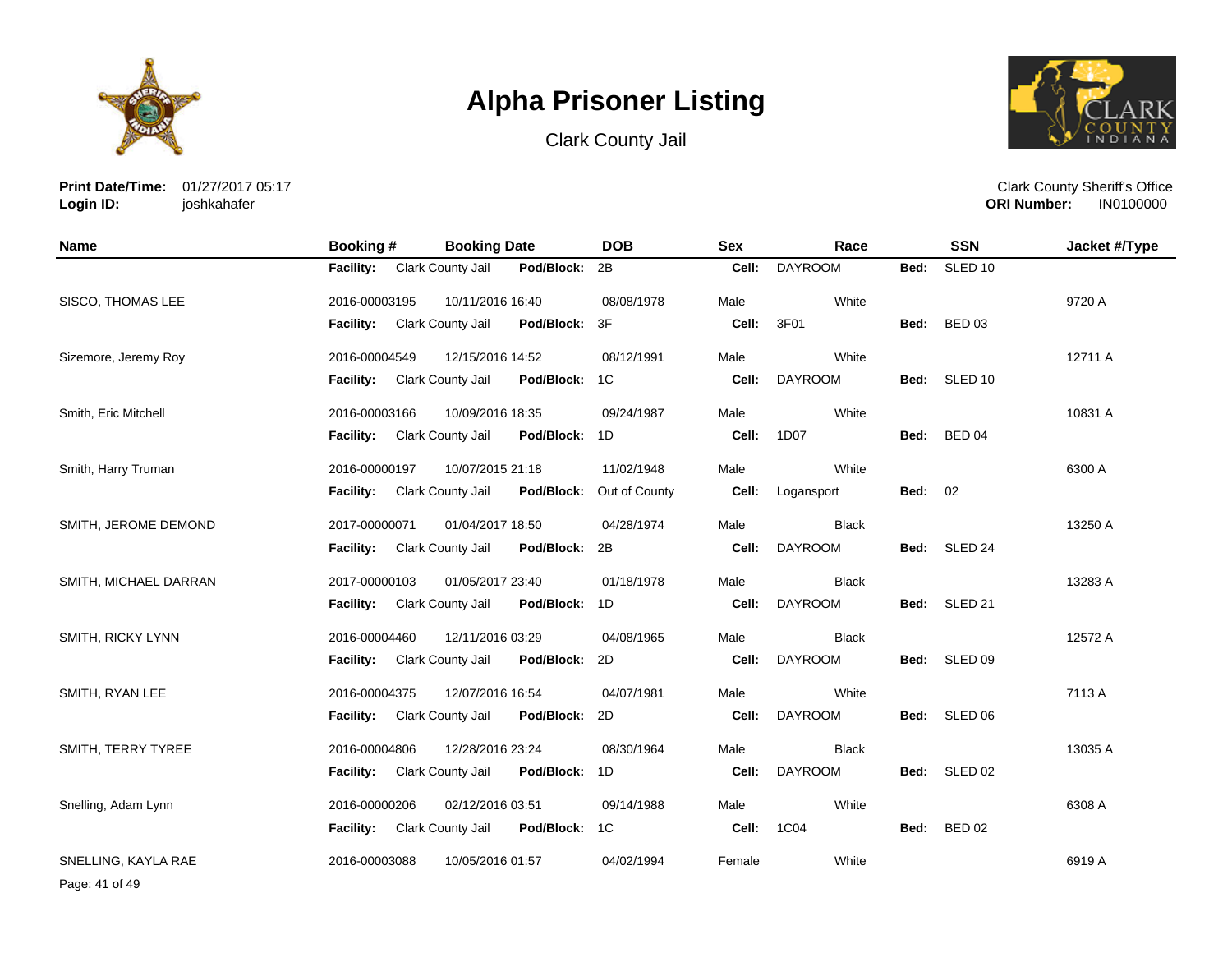





**Print Date/Time:** 01/27/2017 05:17 **Login ID:** joshkahafer

Clark County Sheriff's Office **ORI Number:** 

| <b>Name</b>               | Booking #        | <b>Booking Date</b> |               | <b>DOB</b> | <b>Sex</b> | Race           |      | <b>SSN</b>    | Jacket #/Type |
|---------------------------|------------------|---------------------|---------------|------------|------------|----------------|------|---------------|---------------|
|                           | <b>Facility:</b> | Clark County Jail   | Pod/Block:    | 3E         | Cell:      | 3E10           | Bed: | <b>BED 02</b> |               |
| SNYDER, JENNIFER LYNN     | 2016-00003978    | 11/18/2016 03:08    |               | 09/22/1984 | Female     | White          |      |               | 9789 A        |
|                           | <b>Facility:</b> | Clark County Jail   | Pod/Block:    | 3D         | Cell:      | <b>DAYROOM</b> | Bed: | <b>BED 08</b> |               |
| SOUKOP, RONALD WAYNE, Jr  | 2016-00004845    | 12/31/2016 13:16    |               | 08/05/1976 | Male       | White          |      |               | 13105 A       |
|                           | <b>Facility:</b> | Clark County Jail   | Pod/Block:    | 3F         | Cell:      | <b>DAYROOM</b> |      | Bed: SLED 08  |               |
| South, Shaun Michael      | 2017-00000482    | 01/23/2017 15:57    |               | 08/22/1978 | Male       | White          |      |               | 6611 A        |
|                           | <b>Facility:</b> | Clark County Jail   | Pod/Block:    | 1B         | Cell:      | <b>DAYROOM</b> |      | Bed: SLED 09  |               |
| SPALDING, BRANDON S       | 2016-00003701    | 11/03/2016 23:33    |               | 04/14/1988 | Male       | <b>Black</b>   |      |               | 11497 A       |
|                           | <b>Facility:</b> | Clark County Jail   | Pod/Block:    | 2D         | Cell:      | 2D06           | Bed: | <b>BED 01</b> |               |
| SPEEDY, JON PATRICK       | 2016-00003516    | 10/27/2016 04:35    |               | 09/19/1961 | Male       | White          |      |               | 11292 A       |
|                           | <b>Facility:</b> | Clark County Jail   | Pod/Block:    | 2D         | Cell:      | 2D08           | Bed: | <b>BED 01</b> |               |
| SPURGEON, ROBERT ANTHONY  | 2016-00003925    | 11/15/2016 20:04    |               | 09/13/1989 | Male       | White          |      |               | 11809 A       |
|                           | Facility:        | Clark County Jail   | Pod/Block:    | 2C         | Cell:      | 2C08           |      | Bed: BED 01   |               |
| ST CLAIR, MARCELUS Elisha | 2016-00000218    | 01/09/2016 07:53    |               | 01/31/1985 | Male       | White          |      |               | 4410 A        |
|                           | <b>Facility:</b> | Clark County Jail   | Pod/Block: 2C |            | Cell:      | 2C11           | Bed: | <b>BED 01</b> |               |
| STANDIFORD, MICHAEL DAVID | 2016-00004263    | 12/01/2016 17:00    |               | 10/15/1974 | Male       | White          |      |               | 12284 A       |
|                           | Facility:        | Clark County Jail   | Pod/Block:    | 2A         | Cell:      | 2A01           | Bed: | <b>BED 01</b> |               |
| STEPHENS, SHERIKA MONIQUE | 2016-00003202    | 10/11/2016 20:27    |               | 03/22/1993 | Female     | <b>Black</b>   |      |               | 10864 A       |
|                           | <b>Facility:</b> | Clark County Jail   | Pod/Block:    | 3D         | Cell:      | 3D07           | Bed: | <b>BED 04</b> |               |
| STEPP, DAVID ALAN         | 2016-00004359    | 12/06/2016 21:20    |               | 08/19/1985 | Male       | White          |      |               | 12444 A       |
|                           | <b>Facility:</b> | Clark County Jail   | Pod/Block:    | 1C         | Cell:      | <b>DAYROOM</b> | Bed: | SLED 02       |               |
| STEWART, RYAN WAYNE       | 2016-00004808    | 12/29/2016 00:40    |               | 02/15/1989 | Male       | White          |      |               | 13036 A       |

Page: 42 of 49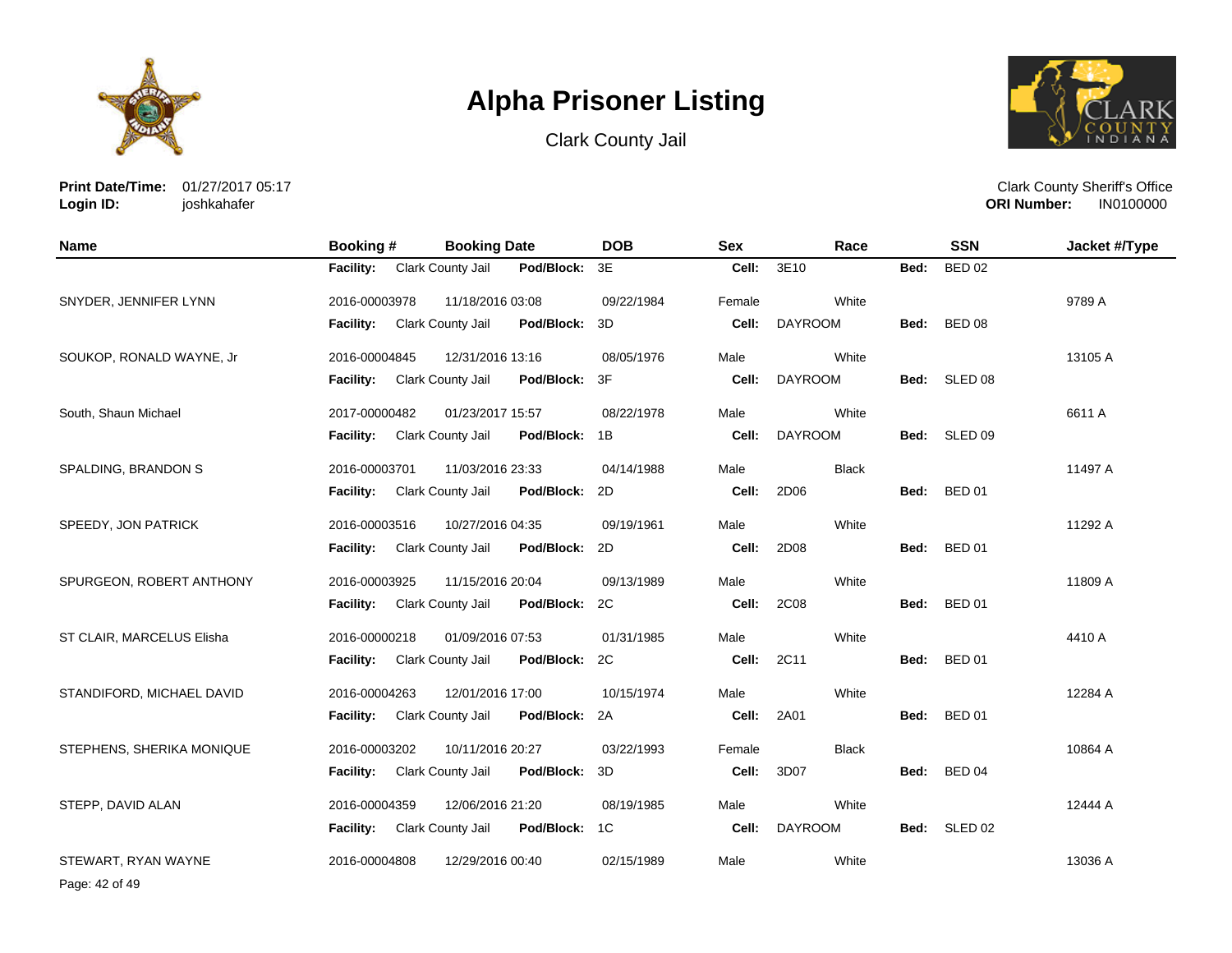





**Print Date/Time:** 01/27/2017 05:17 **Login ID:** joshkahafer

Clark County Sheriff's Office **ORI Number:** 

| Name                         | <b>Booking #</b>            | <b>Booking Date</b> |            | <b>DOB</b>               | <b>Sex</b> | Race            |                | <b>SSN</b>         | Jacket #/Type |
|------------------------------|-----------------------------|---------------------|------------|--------------------------|------------|-----------------|----------------|--------------------|---------------|
|                              | <b>Facility:</b>            | Clark County Jail   | Pod/Block: | 2B                       | Cell:      | <b>DAYROOM</b>  | Bed:           | SLED <sub>01</sub> |               |
| STOCKTON, WESLEY DEMOND      | 2017-00000361               | 01/19/2017 07:50    |            | 10/02/1984               | Male       | <b>Black</b>    |                |                    | 13682 A       |
|                              | <b>Facility:</b>            | Clark County Jail   | Pod/Block: | 1D                       | Cell:      | <b>DAYROOM</b>  |                | Bed: SLED 23       |               |
| STRAIN, DEMITRIUS EUGENE, Jr | 2016-00000336               | 05/31/2016 07:43    |            | 01/24/1998               | Male       | <b>Biracial</b> |                |                    | 6475 A        |
|                              | <b>Facility:</b>            | Clark County Jail   | Pod/Block: | *Bookin                  | Cell:      | Holding05       | <b>Bed: 01</b> |                    |               |
| SULLIVAN, STEVEN WAYNE       | 2017-00000375               | 01/19/2017 18:14    |            | 02/07/1967               | Male       | White           |                |                    | 13701 A       |
|                              | Facility: Clark County Jail |                     | Pod/Block: | 3F                       | Cell:      | <b>DAYROOM</b>  |                | Bed: SLED 05       |               |
| Swank, Jeremy Ray            | 2016-00002026               | 08/16/2016 20:58    |            | 07/23/1979               | Male       | White           |                |                    | 9131 A        |
|                              | <b>Facility:</b>            | Clark County Jail   | Pod/Block: | 2D                       | Cell:      | 2D08            | Bed:           | <b>BED 02</b>      |               |
| TACKETT, JAMES EARL          | 2016-00004548               | 12/15/2016 06:06    |            | 02/14/1965               | Male       | White           |                |                    | 9182 A        |
|                              | <b>Facility:</b>            | Clark County Jail   | Pod/Block: | 3C                       | Cell:      | 3C07            | Bed:           | <b>BED 02</b>      |               |
| TAUL, MATHEW ALVIN           | 2016-00001910               | 08/10/2016 03:02    |            | 08/30/1978               | Male       | White           |                |                    | 5009 A        |
|                              | <b>Facility:</b>            | Clark County Jail   | Pod/Block: | 1C                       | Cell:      | 1C09            |                | Bed: BED 01        |               |
| TAYLOR, BRIAN KEITH          | 2017-00000360               | 01/19/2017 07:25    |            | 01/18/1988               | Male       | White           |                |                    | 12221 A       |
|                              | <b>Facility:</b>            | Clark County Jail   | Pod/Block: | 2C                       | Cell:      | <b>DAYROOM</b>  |                | Bed: SLED 28       |               |
| TAYLOR, JEFFREY KEITH        | 2016-00004676               | 12/22/2016 15:44    |            | 10/22/1961               | Male       | White           |                |                    | 3702 A        |
|                              | <b>Facility:</b>            | Clark County Jail   | Pod/Block: | 2B                       | Cell:      | 2B06            | Bed:           | <b>BED 01</b>      |               |
| TAYLOR, NICOLE RENEE         | 2016-00004253               | 12/01/2016 04:30    |            | 09/06/1986               | Female     | White           |                |                    | 5497 A        |
|                              | <b>Facility:</b>            | Clark County Jail   | Pod/Block: | 3D                       | Cell:      | <b>DAYROOM</b>  |                | Bed: BED 06        |               |
| TERRY, RUSSELL WILLIAM       | 2016-00004762               | 12/27/2016 22:14    |            | 09/01/1981               | Male       | White           |                |                    | 13002 A       |
|                              | <b>Facility:</b>            | Clark County Jail   |            | Pod/Block: Out of County | Cell:      | Scott           | <b>Bed: 08</b> |                    |               |
| THACKER, BRADLEY JAMES       | 2017-00000377               | 01/19/2017 19:15    |            | 04/18/1991               | Male       | White           |                |                    | 13703 A       |

Page: 43 of 49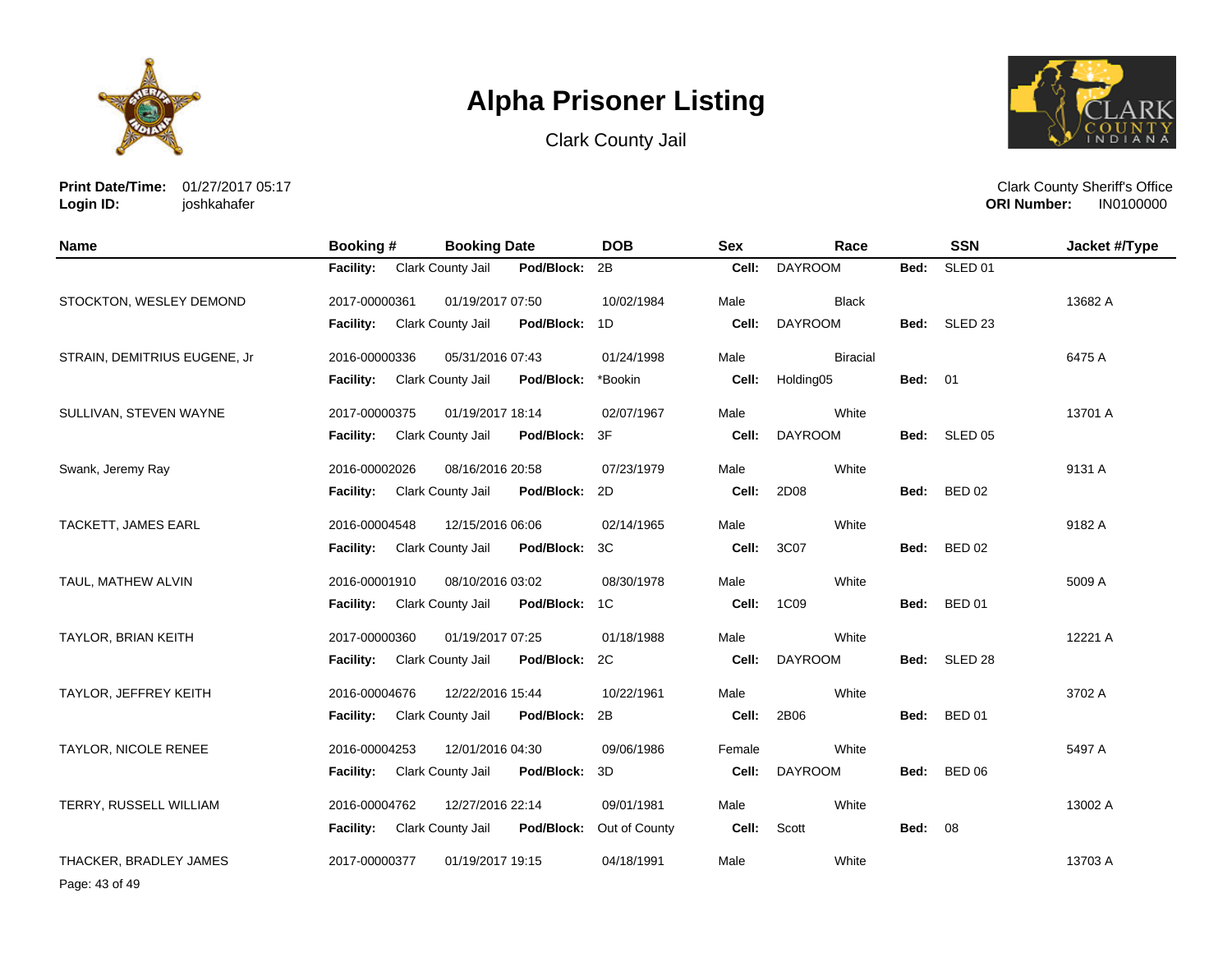





**Print Date/Time:** 01/27/2017 05:17 **Login ID:** joshkahafer

| <b>Name</b>                     | Booking #        | <b>Booking Date</b>                    | <b>DOB</b> | <b>Sex</b> | Race                   |      | <b>SSN</b>         | Jacket #/Type |
|---------------------------------|------------------|----------------------------------------|------------|------------|------------------------|------|--------------------|---------------|
|                                 | Facility:        | Clark County Jail<br>Pod/Block: 3C     |            | Cell:      | 3C08                   | Bed: | <b>BED 04</b>      |               |
| THOMAS, ALEEM ALKEEM            | 2017-00000457    | 01/22/2017 16:34                       | 08/07/1992 | Male       | <b>Black</b>           |      |                    | 13808 A       |
|                                 | Facility:        | Clark County Jail<br>Pod/Block:        | 3C         | Cell:      | <b>DAYROOM</b>         | Bed: | SLED 01            |               |
| THOMAS, AUNDREA BAYSHON         | 2017-00000435    | 01/21/2017 22:06                       | 10/11/1959 | Male       | <b>Black</b>           |      |                    | 13765 A       |
|                                 | Facility:        | Clark County Jail<br>Pod/Block:        | 3C         | Cell:      | <b>DAYROOM</b>         | Bed: | SLED 14            |               |
| Thomas, Brittany Dedandrea      | 2017-00000566    | 01/26/2017 20:26                       | 07/02/1983 | Female     | <b>Black</b>           |      |                    | 14004 A       |
|                                 | Facility:        | Clark County Jail<br>Pod/Block:        | *Bookin    | Cell:      | Female Drunk Tank Bed: |      | 08                 |               |
| THOMAS, CHRISTOPHER LANCE       | 2016-00004106    | 11/24/2016 00:31                       | 10/24/1992 | Male       | White                  |      |                    | 11221 A       |
|                                 | Facility:        | Clark County Jail<br>Pod/Block:        | 2B         | Cell:      | 2B07                   | Bed: | <b>BED 03</b>      |               |
| THOMASSON, WHITNEY R            | 2016-00004473    | 12/12/2016 06:56                       | 05/29/1993 | Female     | White                  |      |                    | 1477 A        |
|                                 | <b>Facility:</b> | Pod/Block:<br><b>Clark County Jail</b> | 3D         | Cell:      | 3D02                   | Bed: | <b>BED 04</b>      |               |
| THOMASSON-OCONNOR, TONYA LOUISE | 2016-00001630    | 07/26/2016 12:41                       | 02/17/1976 | Female     | White                  |      |                    | 8406 A        |
|                                 | Facility:        | Clark County Jail<br>Pod/Block:        | 3D         | Cell:      | 3D04                   | Bed: | <b>BED 03</b>      |               |
| THOMPSON, DAVID LEE             | 2017-00000373    | 01/19/2017 16:49                       | 02/21/1961 | Male       | White                  |      |                    | 13699 A       |
|                                 | Facility:        | Clark County Jail<br>Pod/Block: 3F     |            | Cell:      | <b>DAYROOM</b>         | Bed: | SLED <sub>11</sub> |               |
| Thompson, William Eugene        | 2016-00000125    | 03/29/2016 00:28                       | 05/22/1973 | Male       | <b>Black</b>           |      |                    | 6191 A        |
|                                 | <b>Facility:</b> | Clark County Jail<br>Pod/Block: 1D     |            | Cell:      | 1D05                   | Bed: | <b>BED 01</b>      |               |
| TILFORD, MATTHEW GORDON         | 2016-00003317    | 10/17/2016 04:13                       | 04/03/1978 | Male       | White                  |      |                    | 7292 A        |
|                                 | <b>Facility:</b> | Pod/Block:<br>Clark County Jail        | 3B         | Cell:      | 3B05                   | Bed: | <b>BED 02</b>      |               |
| TIMBERLAKE, DAVID CHRISTIAN     | 2016-00002848    | 09/22/2016 02:51                       | 02/19/1979 | Male       | White                  |      |                    | 9480 A        |
|                                 | Facility:        | Clark County Jail<br>Pod/Block:        | 2B         | Cell:      | 2B07                   | Bed: | <b>BED 01</b>      |               |
| TINSLEY, CHRISTOPHER MICHAEL    | 2016-00004731    | 12/26/2016 02:26                       | 12/01/1978 | Male       | <b>Black</b>           |      |                    | 6196 A        |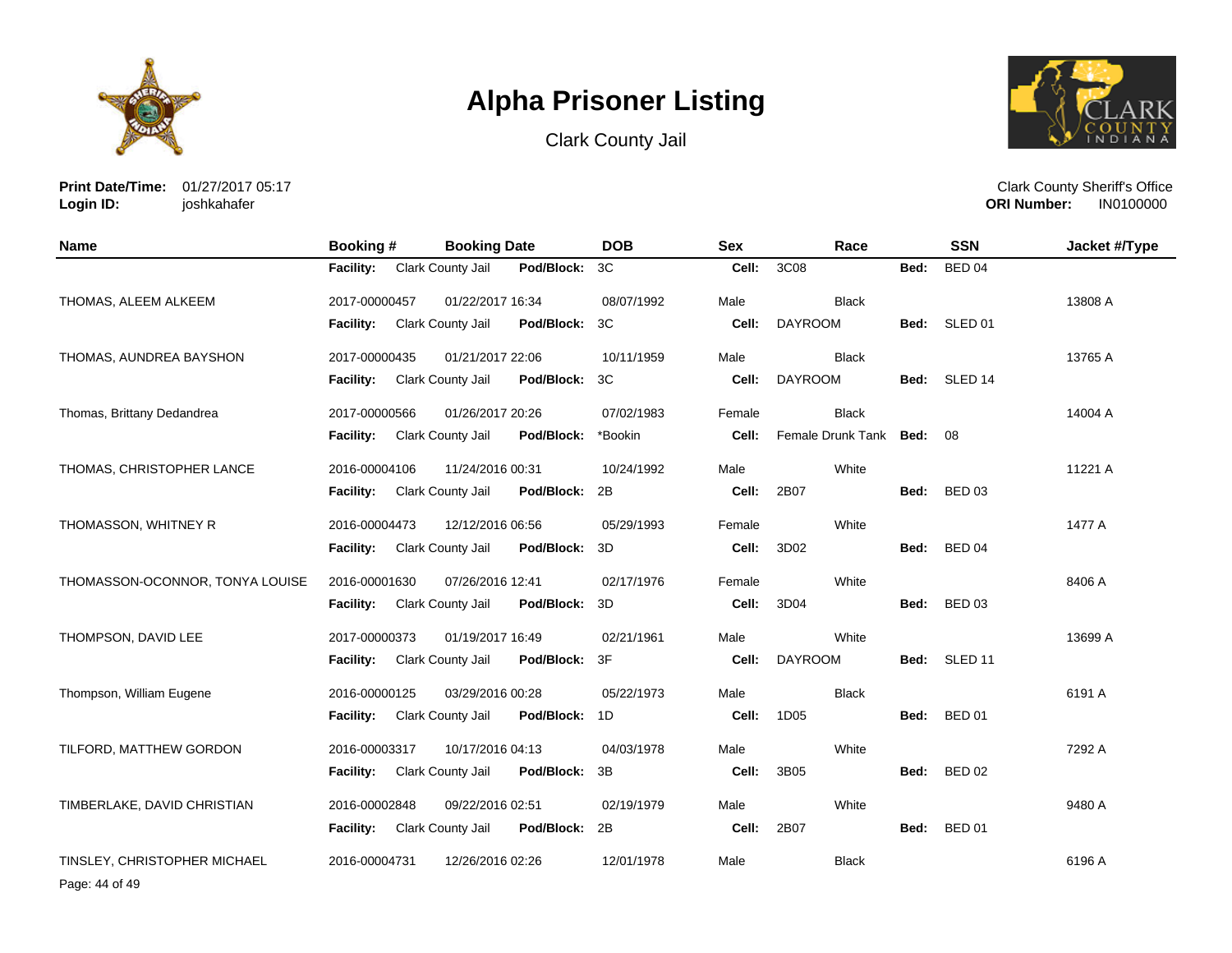





**Print Date/Time:** 01/27/2017 05:17 **Login ID:** joshkahafer

Clark County Sheriff's Office **ORI Number:** 

| <b>Name</b>               | Booking #        | <b>Booking Date</b>      |               | <b>DOB</b> | <b>Sex</b> | Race                  |                | <b>SSN</b>         | Jacket #/Type |
|---------------------------|------------------|--------------------------|---------------|------------|------------|-----------------------|----------------|--------------------|---------------|
|                           | <b>Facility:</b> | Clark County Jail        | Pod/Block:    | 1D         | Cell:      | <b>DAYROOM</b>        | Bed:           | SLED <sub>11</sub> |               |
| TOLIVER, MARK DAVID       | 2017-00000462    | 01/22/2017 18:11         |               | 03/15/1977 | Male       | White                 |                |                    | 13813 A       |
|                           | <b>Facility:</b> | Clark County Jail        | Pod/Block:    | 3C         | Cell:      | <b>DAYROOM</b>        |                | Bed: SLED 02       |               |
| TRAVIS, AKKYA JYMERYA     | 2017-00000514    | 01/25/2017 08:04         |               | 02/05/1993 | Female     | <b>Black</b>          |                |                    | 13897 A       |
|                           | <b>Facility:</b> | Clark County Jail        | Pod/Block:    | *Bookin    | Cell:      | Holding <sub>02</sub> | <b>Bed: 01</b> |                    |               |
| TREVINO, ARMONDO          | 2017-00000460    | 01/22/2017 17:35         |               | 03/14/1970 | Male       | White                 |                |                    | 13811 A       |
|                           | <b>Facility:</b> | Clark County Jail        | Pod/Block:    | 3F         | Cell:      | <b>DAYROOM</b>        |                | Bed: SLED 02       |               |
| TRINKLE, JUSTIN ANTHONY   | 2016-00003299    | 10/16/2016 04:26         |               | 10/07/1980 | Male       | White                 |                |                    | 10981 A       |
|                           | <b>Facility:</b> | Clark County Jail        | Pod/Block:    | 2C         | Cell:      | 2C02                  | Bed:           | <b>BED 01</b>      |               |
| TRUMAN, JAMES BRANDON     | 2016-00002335    | 08/29/2016 23:49         |               | 12/16/1978 | Male       | White                 |                |                    | 8077 A        |
|                           | <b>Facility:</b> | Clark County Jail        | Pod/Block: 1C |            | Cell:      | 1C06                  | Bed:           | <b>BED 03</b>      |               |
| Turner, Nathan Wayne      | 2016-00000667    | 08/25/2015 05:28         |               | 09/28/1984 | Male       | White                 |                |                    | 6848 A        |
|                           | <b>Facility:</b> | Clark County Jail        | Pod/Block:    | 1C         | Cell:      | 1C06                  |                | Bed: BED 01        |               |
| TURNER, PHILLIP JAMES     | 2017-00000271    | 01/15/2017 03:50         |               | 09/05/1980 | Male       | White                 |                |                    | 13527 A       |
|                           | <b>Facility:</b> | <b>Clark County Jail</b> | Pod/Block:    | 3C         | Cell:      | 3C07                  | Bed:           | <b>BED 01</b>      |               |
| Turner, Tyler Mackey      | 2016-00000492    | 06/21/2015 03:56         |               | 10/12/1994 | Male       | White                 |                |                    | 6569 A        |
|                           | <b>Facility:</b> | Clark County Jail        | Pod/Block:    | 2C         | Cell:      | 2C11                  | Bed:           | <b>BED 02</b>      |               |
| VARNEY, JOSEPH RAY        | 2016-00004574    | 12/17/2016 00:52         |               | 10/31/1978 | Male       | White                 |                |                    | 12750 A       |
|                           | <b>Facility:</b> | Clark County Jail        | Pod/Block:    | 3B         | Cell:      | <b>DAYROOM</b>        |                | Bed: SLED 02       |               |
| VEATCH, TRAVIS PATRICK    | 2017-00000479    | 01/23/2017 14:50         |               | 09/16/1974 | Male       | White                 |                |                    | 7493 A        |
|                           | <b>Facility:</b> | Clark County Jail        | Pod/Block:    | 1B         | Cell:      | <b>DAYROOM</b>        | Bed:           | SLED 02            |               |
| VINCENT, TRE'SEAN MICHAEL | 2017-00000369    | 01/19/2017 14:31         |               | 04/11/1993 | Male       | <b>Biracial</b>       |                |                    | 12931 A       |

Page: 45 of 49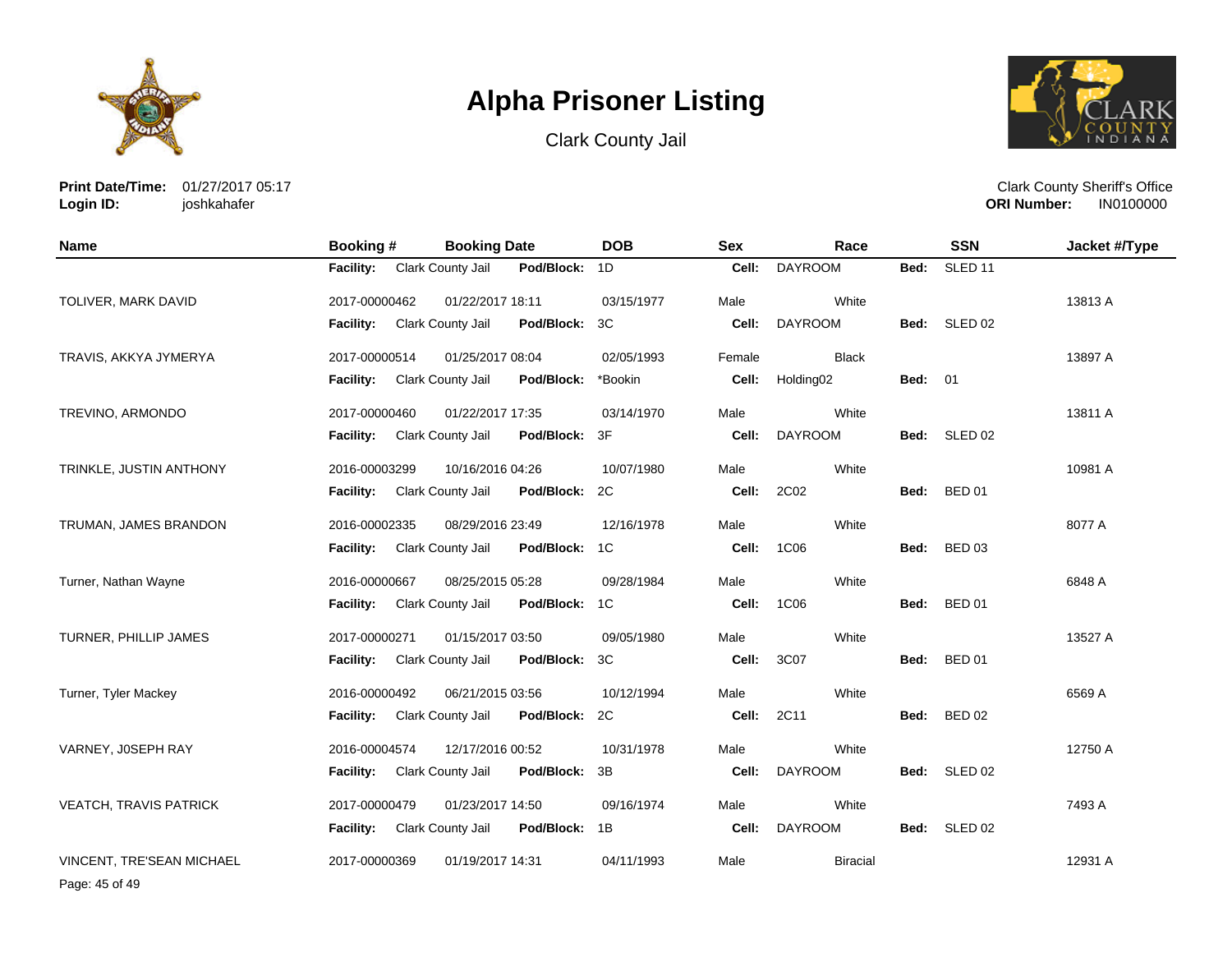





**Print Date/Time:** 01/27/2017 05:17 **Login ID:** joshkahafer

Clark County Sheriff's Office **ORI Number:** 

| <b>Name</b>                   | <b>Booking#</b>  | <b>Booking Date</b>      |            | <b>DOB</b>    | <b>Sex</b> | Race           |                | <b>SSN</b>    | Jacket #/Type |
|-------------------------------|------------------|--------------------------|------------|---------------|------------|----------------|----------------|---------------|---------------|
|                               | <b>Facility:</b> | Clark County Jail        | Pod/Block: | 3C            | Cell:      | <b>DAYROOM</b> | Bed:           | SLED 10       |               |
| Warf, Kody Anthony            | 2016-00003501    | 10/26/2016 19:48         |            | 12/25/1995    | Male       | White          |                |               | 3701 A        |
|                               | <b>Facility:</b> | Clark County Jail        | Pod/Block: | Out of County | Cell:      | Floyd          | <b>Bed: 03</b> |               |               |
| WARF, MARY ANN                | 2016-00004678    | 12/22/2016 17:30         |            | 01/27/1981    | Female     | White          |                |               | 6373 A        |
|                               | <b>Facility:</b> | Clark County Jail        | Pod/Block: | 3D            | Cell:      | <b>DAYROOM</b> | Bed:           | <b>BED 07</b> |               |
| Washington, James Lewis       | 2016-00004342    | 12/05/2016 19:49         |            | 03/13/1977    | Male       | <b>Black</b>   |                |               | 12415 A       |
|                               | <b>Facility:</b> | Clark County Jail        | Pod/Block: | 1C            | Cell:      | <b>DAYROOM</b> |                | Bed: SLED 14  |               |
| WATHEN, JOHNNY LEN            | 2017-00000543    | 01/26/2017 02:55         |            | 02/08/1971    | Male       | White          |                |               | 13976 A       |
|                               | <b>Facility:</b> | Clark County Jail        | Pod/Block: | *Bookin       | Cell:      | Dirty Holding  | Bed:           | DH02          |               |
| WATSON, DONALD RAY, Jr        | 2016-00002716    | 09/16/2016 03:04         |            | 05/14/1977    | Male       | White          |                |               | 4558 A        |
|                               | <b>Facility:</b> | Clark County Jail        | Pod/Block: | 3B            | Cell:      | <b>DAYROOM</b> | Bed:           | SLED 06       |               |
| WATTS, JOHN B                 | 2017-00000340    | 01/18/2017 11:57         |            | 06/29/1980    | Male       | White          |                |               | 10145 A       |
|                               | <b>Facility:</b> | <b>Clark County Jail</b> | Pod/Block: | 3C            | Cell:      | 3C08           | Bed:           | <b>BED 02</b> |               |
| WAYMAN, RICHARD C             | 2016-00004448    | 12/10/2016 19:04         |            | 06/11/1977    | Male       | White          |                |               | 718 A         |
|                               | <b>Facility:</b> | Clark County Jail        | Pod/Block: | 3B            | Cell:      | <b>DAYROOM</b> | Bed:           | SLED 05       |               |
| WEBB, JENNIFER RENEE          | 2017-00000501    | 01/24/2017 17:42         |            | 11/12/1984    | Female     | White          |                |               | 13874 A       |
|                               | <b>Facility:</b> | Clark County Jail        | Pod/Block: | 3A            | Cell:      | <b>DAYROOM</b> | Bed:           | SLED 22       |               |
| WEBB, RHONDA L                | 2016-00002507    | 09/06/2016 18:54         |            | 05/17/1971    | Female     | White          |                |               | 9817 A        |
|                               | <b>Facility:</b> | Clark County Jail        | Pod/Block: | 3D            | Cell:      | 3D07           | Bed:           | <b>BED 01</b> |               |
| Weigleb, Cynthia Irene        | 2016-00000476    | 11/10/2015 17:32         |            | 01/13/1992    | Female     | White          |                |               | 4186 A        |
|                               | <b>Facility:</b> | Clark County Jail        | Pod/Block: | 3D            | Cell:      | 3D02           | Bed:           | <b>BED 03</b> |               |
| <b>WELTY, WILLIAM MICHAEL</b> | 2016-00004625    | 12/19/2016 17:03         |            | 12/30/1970    | Male       | White          |                |               | 2955 A        |

Page: 46 of 49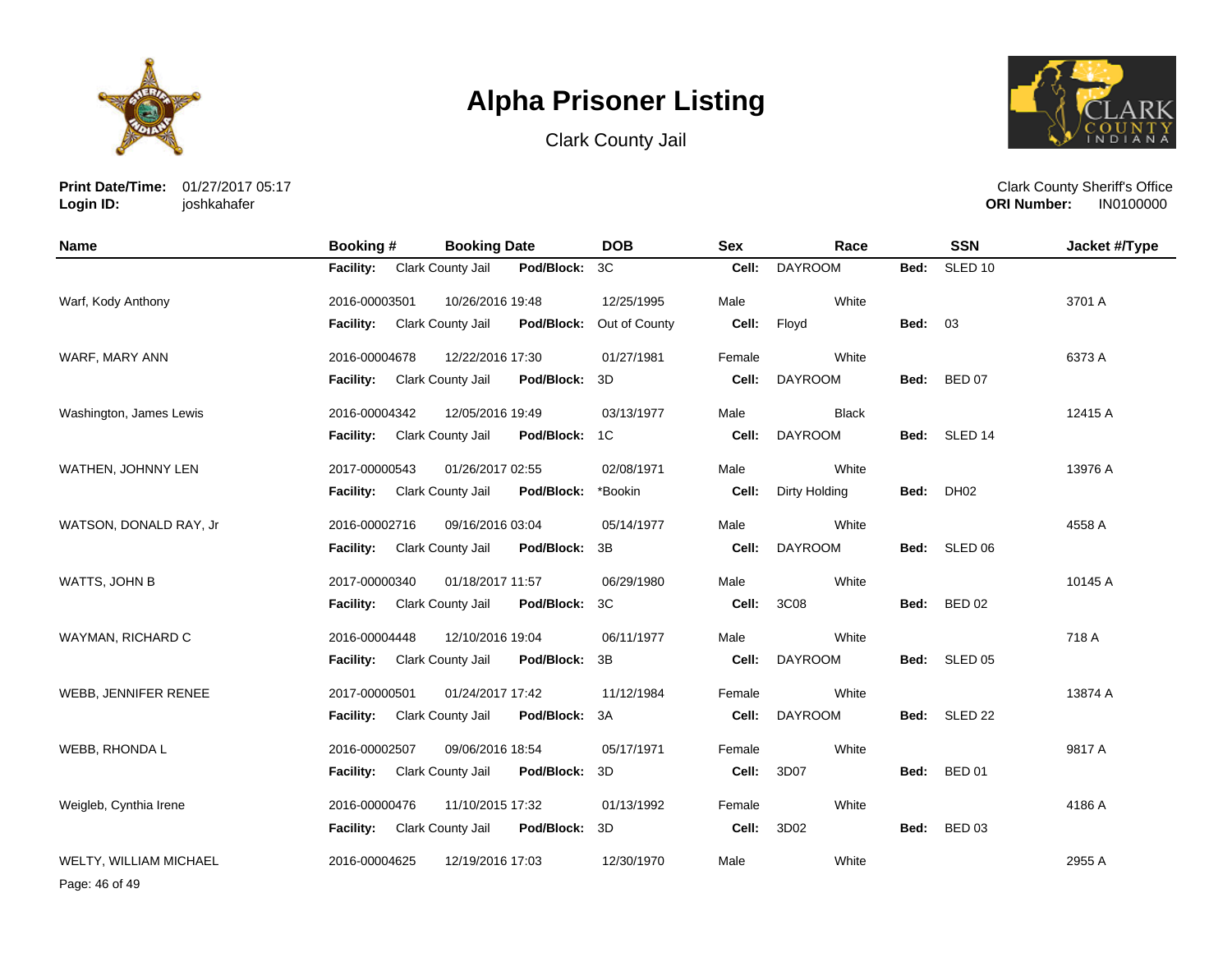





**Print Date/Time:** 01/27/2017 05:17 **Login ID:** joshkahafer

Clark County Sheriff's Office **ORI Number:** 

| <b>Name</b>                 | Booking #        | <b>Booking Date</b>      |               | <b>DOB</b> | <b>Sex</b> | Race            |                | <b>SSN</b>    | Jacket #/Type |
|-----------------------------|------------------|--------------------------|---------------|------------|------------|-----------------|----------------|---------------|---------------|
|                             | <b>Facility:</b> | Clark County Jail        | Pod/Block:    | 2C         | Cell:      | <b>DAYROOM</b>  | Bed:           | SLED 07       |               |
| <b>WERBLO, MELISSA ANN</b>  | 2016-00003314    | 10/16/2016 22:55         |               | 05/31/1985 | Female     | White           |                |               | 7363 A        |
|                             | Facility:        | Clark County Jail        | Pod/Block:    | 3E         | Cell:      | 3E11            | Bed:           | <b>BED 01</b> |               |
| WESSLING, ANTONIO NICHOLAS  | 2016-00003247    | 10/13/2016 17:45         |               | 09/25/1991 | Male       | White           |                |               | 7291 A        |
|                             | <b>Facility:</b> | Clark County Jail        | Pod/Block: 2A |            | Cell:      | 2A09            |                | Bed: SLED 01  |               |
| WEST, AMANDA J              | 2017-00000101    | 01/05/2017 22:16         |               | 11/26/1970 | Female     | White           |                |               | 10493 A       |
|                             | <b>Facility:</b> | Clark County Jail        | Pod/Block:    | 3A         | Cell:      | <b>DAYROOM</b>  |                | Bed: SLED 03  |               |
| <b>WESTON, MICHAEL ERIK</b> | 2016-00003720    | 11/04/2016 21:38         |               | 06/29/1993 | Male       | White           |                |               | 11524 A       |
|                             | <b>Facility:</b> | Clark County Jail        | Pod/Block:    | *Bookin    | Cell:      | Holding08       | <b>Bed: 01</b> |               |               |
| WHALEN, JESSICA LEE         | 2016-00004223    | 11/30/2016 03:24         |               | 01/27/1982 | Female     | White           |                |               | 7393 A        |
|                             | <b>Facility:</b> | Clark County Jail        | Pod/Block:    | 3E         | Cell:      | <b>DAYROOM</b>  |                | Bed: SLED 05  |               |
| WHITE, ENICK                | 2016-00002027    | 08/16/2016 21:56         |               | 11/12/1978 | Male       | White           |                |               | 9092 A        |
|                             | <b>Facility:</b> | <b>Clark County Jail</b> | Pod/Block:    | 2D         | Cell:      | 2D10            |                | Bed: BED 01   |               |
| Wilburn, Michael Thomas     | 2017-00000567    | 01/26/2017 20:45         |               | 10/13/1975 | Male       | White           |                |               | 14005 A       |
|                             | <b>Facility:</b> | Clark County Jail        | Pod/Block:    | *Bookin    | Cell:      | Male Drunk Tank | <b>Bed: 18</b> |               |               |
| WILDER, HOLLY RENEE         | 2016-00004472    | 12/12/2016 06:18         |               | 02/10/1987 | Female     | White           |                |               | 7700 A        |
|                             | <b>Facility:</b> | Clark County Jail        | Pod/Block:    | 3D         | Cell:      | 3D04            | Bed:           | <b>BED 01</b> |               |
| WILLIAMS, LARNEY, IV        | 2016-00003463    | 10/24/2016 22:10         |               | 10/05/1977 | Male       | <b>Black</b>    |                |               | 11210 A       |
|                             | <b>Facility:</b> | Clark County Jail        | Pod/Block:    | 1C         | Cell:      | 1C06            | Bed:           | <b>BED 02</b> |               |
| <b>WILLIAMS, RODNEY</b>     | 2016-00003194    | 10/11/2016 16:12         |               | 04/24/1961 | Male       | <b>Black</b>    |                |               | 7116 A        |
|                             | <b>Facility:</b> | Clark County Jail        | Pod/Block:    | 3B         | Cell:      | <b>DAYROOM</b>  | Bed:           | <b>BED 05</b> |               |
| WILLIAMS, SUZANNE C         | 2017-00000582    | 01/27/2017 04:57         |               | 12/08/1989 | Female     | White           |                |               | 14010 A       |

Page: 47 of 49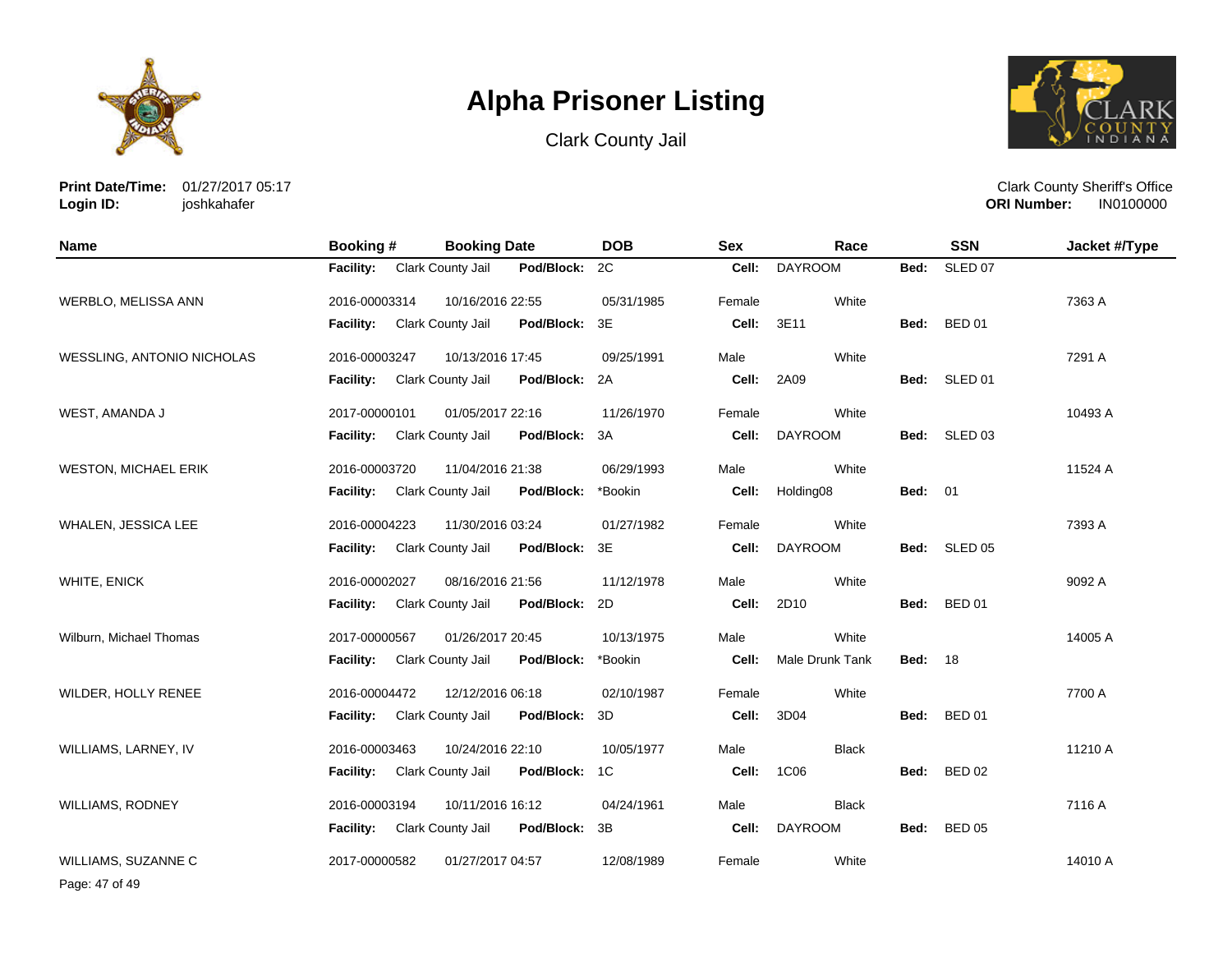





**Print Date/Time:** 01/27/2017 05:17 **Login ID:** joshkahafer

Clark County Sheriff's Office **ORI Number:** 

| <b>Name</b>                 | Booking #        | <b>Booking Date</b> |               | <b>DOB</b>    | <b>Sex</b> | Race              |                | <b>SSN</b>    | Jacket #/Type |
|-----------------------------|------------------|---------------------|---------------|---------------|------------|-------------------|----------------|---------------|---------------|
|                             | <b>Facility:</b> | Clark County Jail   | Pod/Block:    | *Bookin       | Cell:      | Female Drunk Tank | Bed:           | 04            |               |
| WILSON, CHELSEA MICHELLE    | 2016-00003752    | 11/06/2016 08:13    |               | 12/05/1995    | Female     | White             |                |               | 8788 A        |
|                             | Facility:        | Clark County Jail   | Pod/Block:    | Out of County | Cell:      | Floyd             | <b>Bed: 06</b> |               |               |
| Wilson, Kenneth Tredonte    | 2017-00000240    | 01/13/2017 08:16    |               | 02/12/1997    | Male       | <b>Black</b>      |                |               | 2778 A        |
|                             | <b>Facility:</b> | Clark County Jail   | Pod/Block:    | 1C            | Cell:      | <b>DAYROOM</b>    |                | Bed: SLED 05  |               |
| WISEMAN, DAVID LEE          | 2016-00004053    | 11/21/2016 19:53    |               | 08/06/1991    | Male       | White             |                |               | 6893 A        |
|                             | <b>Facility:</b> | Clark County Jail   | Pod/Block:    | 3F            | Cell:      | 3F04              | Bed:           | <b>BED 04</b> |               |
| WOOD, STEPHEN DOUGLAS, Jr   | 2016-00004125    | 11/25/2016 01:43    |               | 01/21/1985    | Male       | White             |                |               | 10081 A       |
|                             | <b>Facility:</b> | Clark County Jail   | Pod/Block:    | 3C            | Cell:      | 3C05              | Bed:           | <b>BED 03</b> |               |
| WOODALL, MOLLY SUE          | 2017-00000198    | 01/11/2017 21:00    |               | 01/03/1988    | Female     | White             |                |               | 13435 A       |
|                             | <b>Facility:</b> | Clark County Jail   | Pod/Block:    | 3A            | Cell:      | <b>DAYROOM</b>    | Bed:           | SLED 05       |               |
| WOOLDRIDGE, TARA MARIE      | 2016-00002450    | 09/03/2016 07:35    |               | 06/03/1988    | Female     | White             |                |               | 7809 A        |
|                             | Facility:        | Clark County Jail   | Pod/Block:    | 3D            | Cell:      | 3D10              | Bed:           | <b>BED 02</b> |               |
| <b>WRIGHT, ADRIAN MILES</b> | 2017-00000480    | 01/23/2017 15:11    |               | 12/10/1978    | Male       | White             |                |               | 1862 A        |
|                             | <b>Facility:</b> | Clark County Jail   | Pod/Block: 1B |               | Cell:      | <b>DAYROOM</b>    | Bed:           | SLED 04       |               |
| YATES, SHAUN E              | 2016-00003301    | 10/16/2016 13:06    |               | 08/25/1980    | Male       | <b>Black</b>      |                |               | 8157 A        |
|                             | <b>Facility:</b> | Clark County Jail   | Pod/Block:    | 2C            | Cell:      | 2C10              | Bed:           | <b>BED 02</b> |               |
| YOUNT, KANSAS STEVEN        | 2016-00001165    | 07/05/2016 23:27    |               | 08/21/1994    | Male       | White             |                |               | 5063 A        |
|                             | <b>Facility:</b> | Clark County Jail   | Pod/Block:    | Out of County | Cell:      | Scott             | <b>Bed: 01</b> |               |               |
| ZOLLMAN, DAVID ALLEN        | 2016-00004374    | 12/07/2016 15:49    |               | 03/04/1991    | Male       | White             |                |               | 12469 A       |
|                             | <b>Facility:</b> | Clark County Jail   | Pod/Block:    | Out of County | Cell:      | Scott             | <b>Bed: 02</b> |               |               |
| Zuniga, Richard Andrew      | 2016-00003126    | 10/07/2016 16:42    |               | 09/27/1985    | Male       | White             |                |               | 301 A         |

Page: 48 of 49